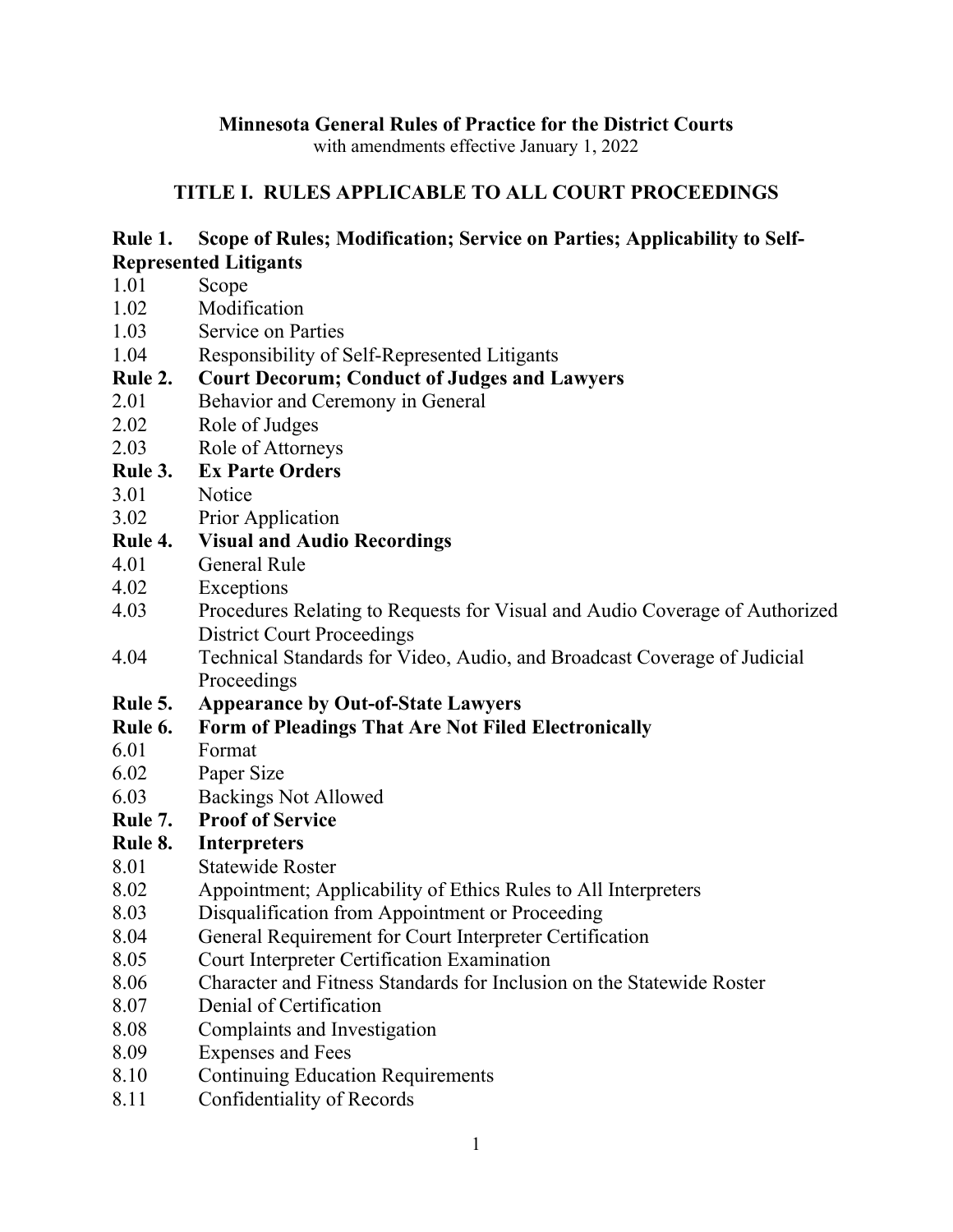- 8.12 Interpreters to Assist Jurors 8.13 Requirement for Notice of Anticipated Need for Interpreter **Rule 9. Frivolous Litigation**  9.01 Motion for Order Requiring Security or Imposing Sanctions 9.02 Hearing 9.03 Failure to Furnish Security 9.04 Stay of Proceedings 9.05 Appeal 9.06 Definitions. 9.07 Effect on Other Provisions. **Rule 10. Tribal Court Orders and Judgments**  10.01 Recognition Governed by Statute or Regulations 10.02 Enforcement of Civil Commitment Orders 10.03 Enforceability of Other Tribal Court Orders and Judgments **Rule 11 Submission of Confidential Information**  11.01 Definitions 11.02 Restricted Identifiers; Submission; Certification 11.03 Filer's Duty to Identify Non-Public Document Using Cover Sheet Plus E-Filing Designation, or Using E-Filing Code Plus E-Filing Designation 11.04 When Documents May Be Filed as Non-Public 11.05 Failure to Comply 11.06 Procedures for Requesting Access to Confidential Financial Source **Documents** 11.07 Procedure for Requesting Access to Other Non-Public Records 11.08 Exceptions **Rule 12 Requirement for Comparable Means of Service Rule 13 Requirement to Provide Notice of Current Address Rule 14 E-Filing and E-Service** 14.01 Mandatory and Voluntary E-File and E-Service 14.02 Registration Process and Duty to Designate E-Mail Address for Service 14.03 Filing and Service of Documents and Court Notices 14.04 Signatures 14.05 Proof of Service 14.06 Submission of Non-Public Information—E-Filing System 14.07 Procedures for In-Camera Review 14.08 Records; Official; Appeal; Certified Copies **Rule 15 Affidavits Rule 16 Pagination of Court Filings and Exhibits Rule 17 Transcript Filing Requirements**
	- 2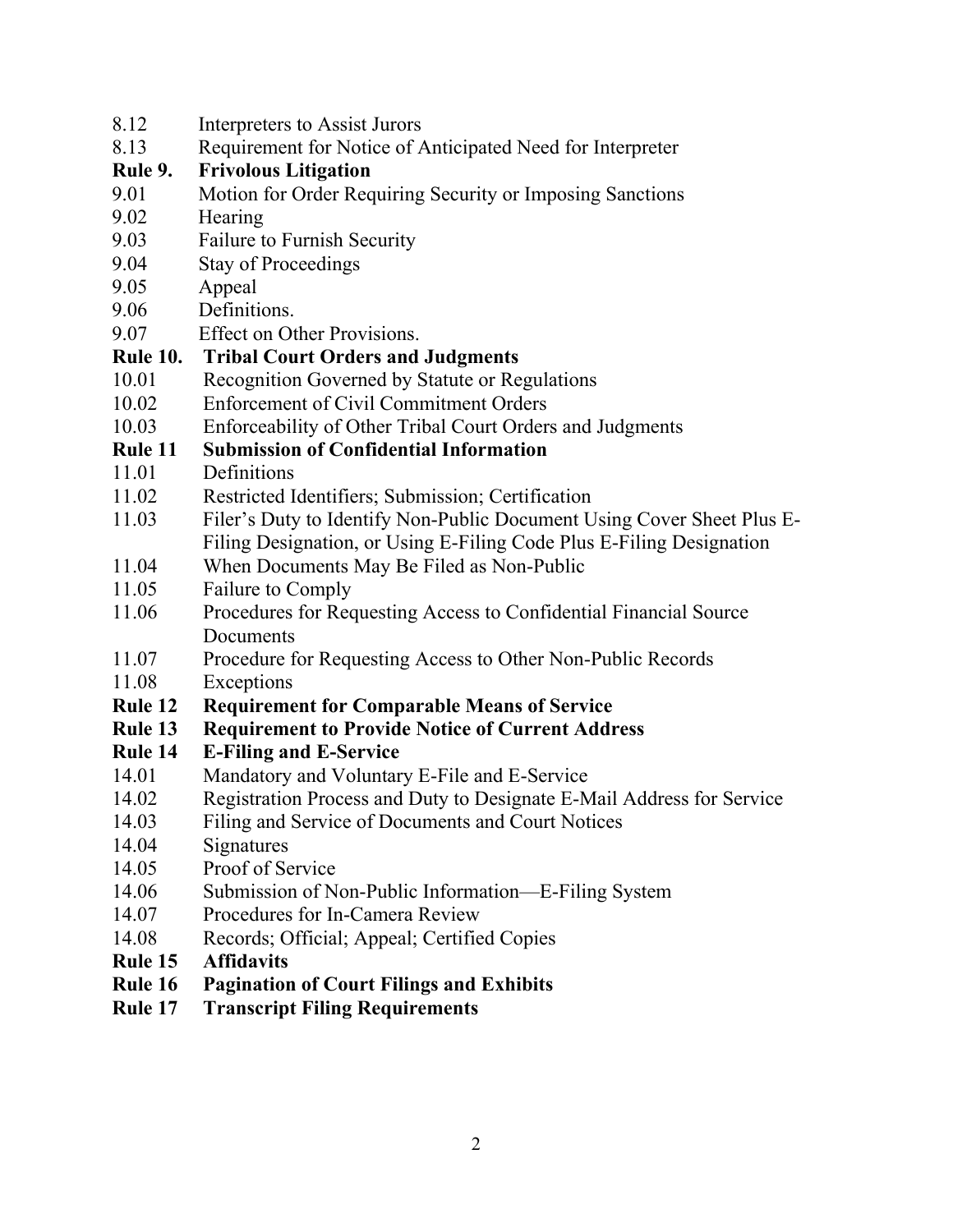## **RULE 1. SCOPE OF RULES; MODIFICATION; SERVICE ON PARTIES; APPLICABILITY TO SELF-REPRESENTED LITIGANTS**

## **Rule 1.01 Scope**

 These rules shall apply in all trial courts of the state. These rules may be cited as Minn. Gen. R. Prac. .

## **Rule 1.02 Modification**

A judge may modify the application of these rules in any case to prevent manifest injustice.

## **Rule 1.03 Service on Parties**

 When a document is to be served on a party under these rules, service shall be made on the party's lawyer if represented, otherwise on the self-represented litigant directly.

(Amended effective July 1, 2015.)

## **Rule 1.04 Responsibility of Self-Represented Litigants**

 Whenever these rules require that an act be done by a lawyer, the same duty is required of a self-represented litigant.

(Amended effective July 1, 2015.)

**Cross Reference:** Minn. R. Civ. P. 5.02, 83.

## **RULE 2. COURT DECORUM; CONDUCT OF JUDGES AND LAWYERS**

## **Rule 2.01 Behavior and Ceremony in General**

**(a) Acceptable Behavior.** Dignity and solemnity shall be maintained in the courtroom. There shall be no unnecessary conversation, loud whispering, newspaper, electronic device or magazine reading, or other distracting activity in the courtroom while court is in session. The court or presiding judicial officer has discretion to limit or prohibit the use of electronic devices in the courtroom. The court or presiding officer's discretion is limited by Rule 4 of these Rules as it pertains to electronic devices used to photograph or record the proceedings. Permitted electronic devices must in all instances be set to silent mode, and must be used in an unobtrusive manner.

**(b) Flag.** The flags of the United States and the State of Minnesota shall be displayed on or in close proximity to the bench when court is in session.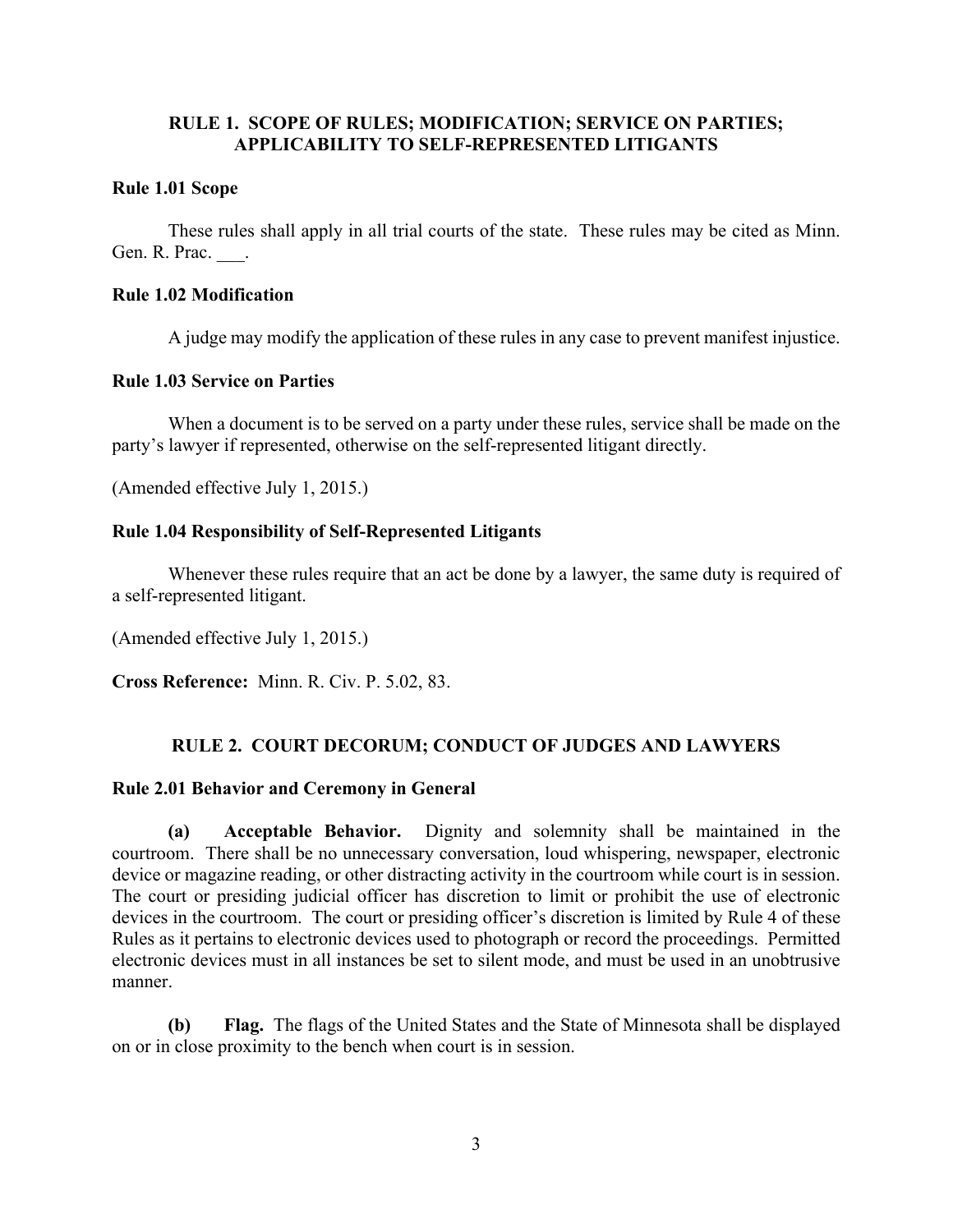**(c) Formalities in Opening Court.** At the opening of each court day, the formalities to be observed shall consist of the following: court personnel shall direct all present to stand, and shall say clearly and distinctly: Everyone please rise! The District Court of the Judicial District, County of The State of Minnesota is now open. Judge The Please be seated. (Rap gavel or give other signal immediately prior to directing audience to be seated.)

 At any time thereafter during the day that court is reconvened court personnel shall give warning by gavel or otherwise, and as the judge enters, cause all to stand until the Judge is seated.

 (The above rule (to) or (to not) apply to midmorning and midafternoon recesses of the court at the option of the judge.)

**(d) The Jury.** Jurors shall take their places in the jury box before the judge enters the courtroom. Court personnel shall assemble the jurors when court is reconvened.

When a jury has been selected and is to be sworn, the presiding judge or clerk shall request everyone in the courtroom to stand.

**(e) Court Personnel.** Court personnel shall maintain order as litigants, witnesses and the public assemble in the courtroom, during trial and during recesses. Court personnel shall direct them to seats and refuse admittance to the courtroom in such trials where the courtroom is occupied to its full seating capacity.

**(f) Swearing of Witnesses.** When the witness is sworn, court personnel shall request the witness' full name, and after being sworn, courteously invite the witness to be seated on the witness stand.

**(g) Manner of Administration of Oath.** Oaths and affirmations shall be administered to jurors and witnesses in a slow, clear, and dignified manner. Witnesses should stand near the bench, or witness stand as sworn. The swearing of witnesses should be an impressive ceremony and not a mere formality.

(Amended effective September 1, 2018.)

## *Advisory Committee Comment—2015 Amendments*

*The amendments to Rule 2.01 bring the rule up to date with respect to modern distractions. The use of hand-held devices (such as mobile phones, smart phones, and laptop computers), or myriad other devices that are now ubiquitous can be just as distracting or disruptive as newspaper reading or loud conversation. The rule permits the presiding judge to place appropriate restrictions on the use of these devices. The rule incorporates the limitations of Rule 4 of these rules on the use of devices for audio- or video-recording of court proceedings.*

## **Rule 2.02 Role of Judges**

 **(a) Dignity.** The judge shall be dignified, courteous, respectful and considerate of the lawyers, the jury and witnesses. The judge shall wear a robe at all trials and courtroom appearances. The judge shall at all times treat all lawyers, jury members, and witnesses fairly and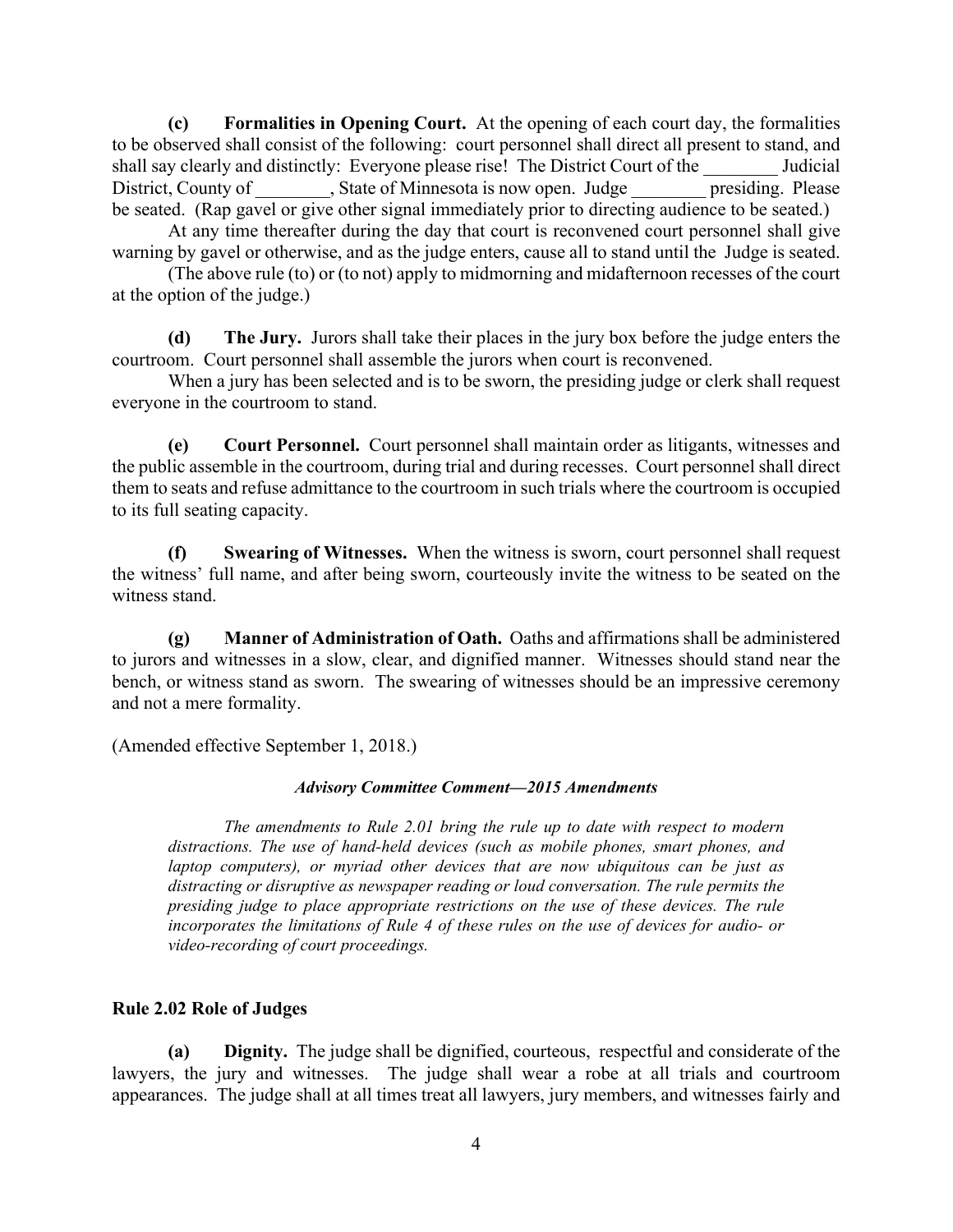shall not discriminate on the basis of race, color, creed, religion, national origin, sex, marital status, sexual orientation, status with regard to public assistance, disability, or age.

 **(b) Punctuality.** The judge shall be punctual in convening court, and prompt in the performance of judicial duties, recognizing that the time of litigants, jurors and attorneys is of value and that habitual lack of punctuality on part of a judge justifies dissatisfaction with the administration of the business of the court.

**(c) Impartiality.** During the presentation of the case, the judge shall maintain absolute impartiality, and shall neither by word or sign indicate favor to any party to the litigation. The judge shall be impersonal in addressing the lawyers, litigants and other officers of the court.

**(d) Intervention.** The judge should generally refrain from intervening in the examination of witnesses or argument of counsel; however, the court shall intervene upon its own initiative to prevent a miscarriage of justice or obvious error of law.

**(e) Decorum in Court.** The judge shall be responsible for order and decorum in the court and shall see to it at all times that parties and witnesses in the case are treated with proper courtesy and respect.

**(f) Accurate Record.** The judge shall be in complete charge of the trial at all times and shall see to it that everything is done to obtain a clear and accurate record of the trial. It is a duty to see that the witnesses testify clearly so that the reporter may obtain a correct record of all proceedings in court.

 **(g) Comment Upon Verdict.** The judge should not comment favorably or adversely upon the verdict of a jury when it may indirectly influence the action of the jury in causes remaining to be tried.

(Amended effective July 1, 2015.)

## **Advisory Committee Comment—2015 Amendments**

*Rule 2.02(a) is amended to refer to "sexual orientation" rather than "sexual preference." This change is consistent with terms used in legislative definitions of prohibited discriminatory conduct. See, e.g. Minn. Stat. §§ 363A.02 (Minnesota Human Rights Act); § 82B.195, subd. 3 (vii) (real estate appraisers).* 

## **Rule 2.03 Role of Attorneys**

**(a) Officer of Court.** The lawyer is an officer of the court and should at all times uphold the honor and maintain the dignity of the profession, maintaining at all times a respectful attitude toward the court.

**(b) Addressing Court or Jury.** Except when making objections, lawyers should rise and remain standing while addressing the court or the jury. In addressing the court, the lawyer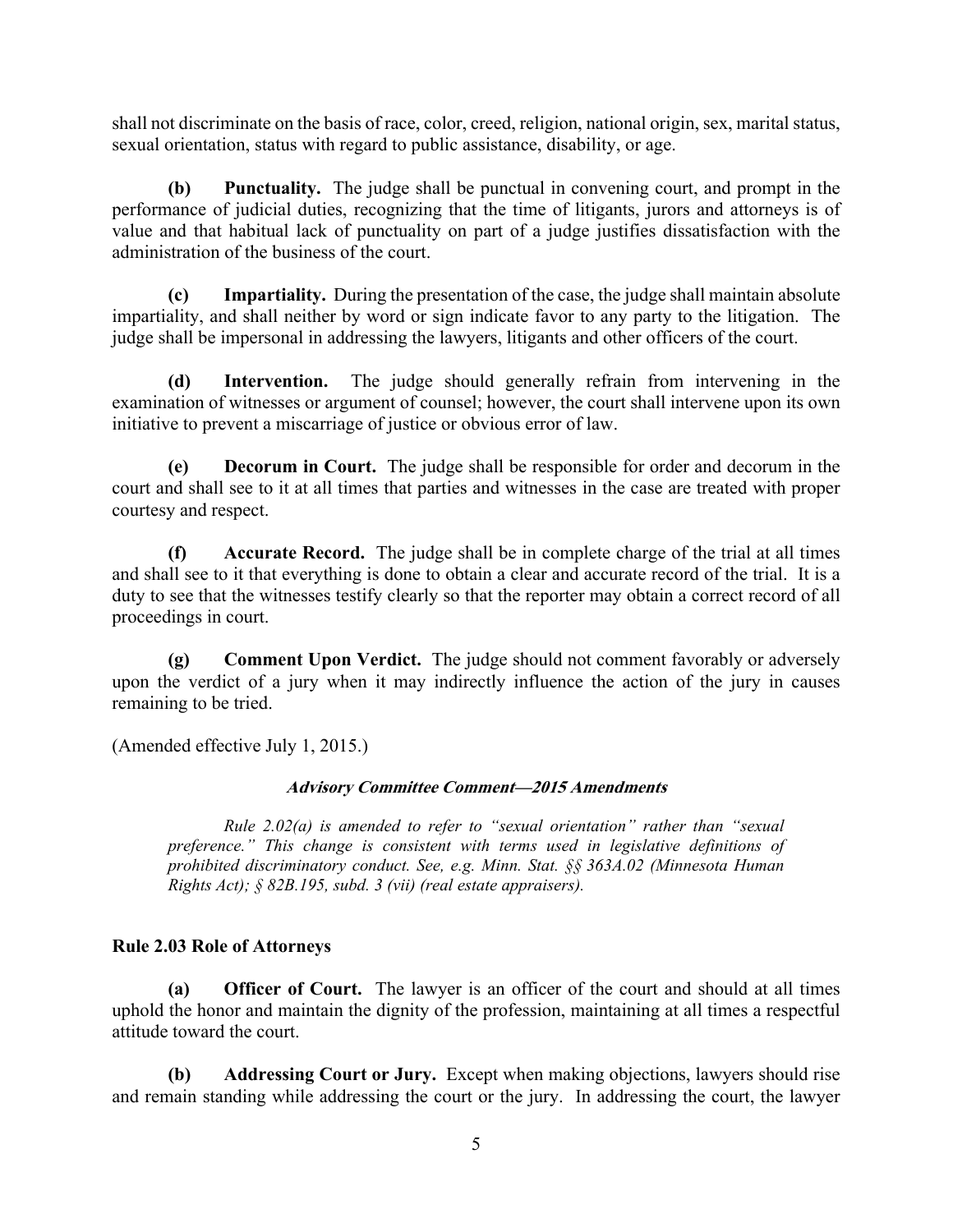should refer to the judge as "Your Honor" or "The Court." Counsel shall not address or refer to jurors individually or by name or occupation, except during voir dire, and shall never use the first name when addressing a juror in voir dire examination. During trial, counsel shall not exhibit familiarity with the judge, jurors, witnesses, parties or other counsel, nor address them by use of first names (except for children).

**(c) Approaching Bench.** The lawyers should address the court from a position at the counsel table. If a lawyer finds it necessary to discuss some question out of the hearing of the jury at the bench, the lawyer may so indicate to the court and, if invited, approach the bench for the purpose indicated. In such an instance, the lawyers should never lean upon the bench nor appear to engage the court in a familiar manner.

**(d) Non-Discrimination.** Lawyers shall treat all parties, participants, other lawyers, and court personnel fairly and shall not discriminate on the basis of race, color, creed, religion, national origin, sex, marital status, sexual orientation, status with regard to public assistance, disability, or age.

**(e) Attire.** Lawyers shall appear in court in appropriate courtroom attire.

(Amended effective July 1, 2015.)

### *Advisory Committee Comment--1997 Amendment*

*The majority of this rule was initially derived from the former Rules of Uniform Decorum. The adoption of these rules in 1991 included these provisions in Part H, Minnesota Civil Trialbook. They are recodified here to make it clear that the standards for decorum, for lawyers and judges, apply in criminal as well as civil proceedings.*

 *The Task Force on Uniform Local Rules considered the recommendations of the Minnesota Supreme Court Task Force on Gender Fairness, and recommended Rule 2.03(d) be adopted to implement, in part, the recommendations of that body. See Minnesota Supreme Court Task Force for Gender Fairness in the Courts, 15 Wm. Mitchell L. Rev. 825 (1989). The rule specifically incorporated the definition of discriminatory conduct in the Minnesota Human Rights Act, Minnesota Statutes, section 363.01, subd. 1(1) (1990). The Task Force added to the statutory definition of discrimination the category of sexual preference.*

 *The inclusion of these provisions in the rules is intended to establish uniform standards to be followed in most cases. Nothing in this rule limits the power of the court to modify the rules or their application in a particular case. See Rule 1.02. It is not intended that the failure to follow these rules, in itself, would be the subject of claimed error in the conduct of the trial court proceedings in the absence of aggravating circumstances, such as repeated violations or persistent violation after objections by a party or direction from the court.*

### **Advisory Committee Comment—2015 Amendments**

*Rule 2.03(d) is amended to refer to "sexual orientation" rather than "sexual preference." This change is consistent with terms used in legislative definitions of*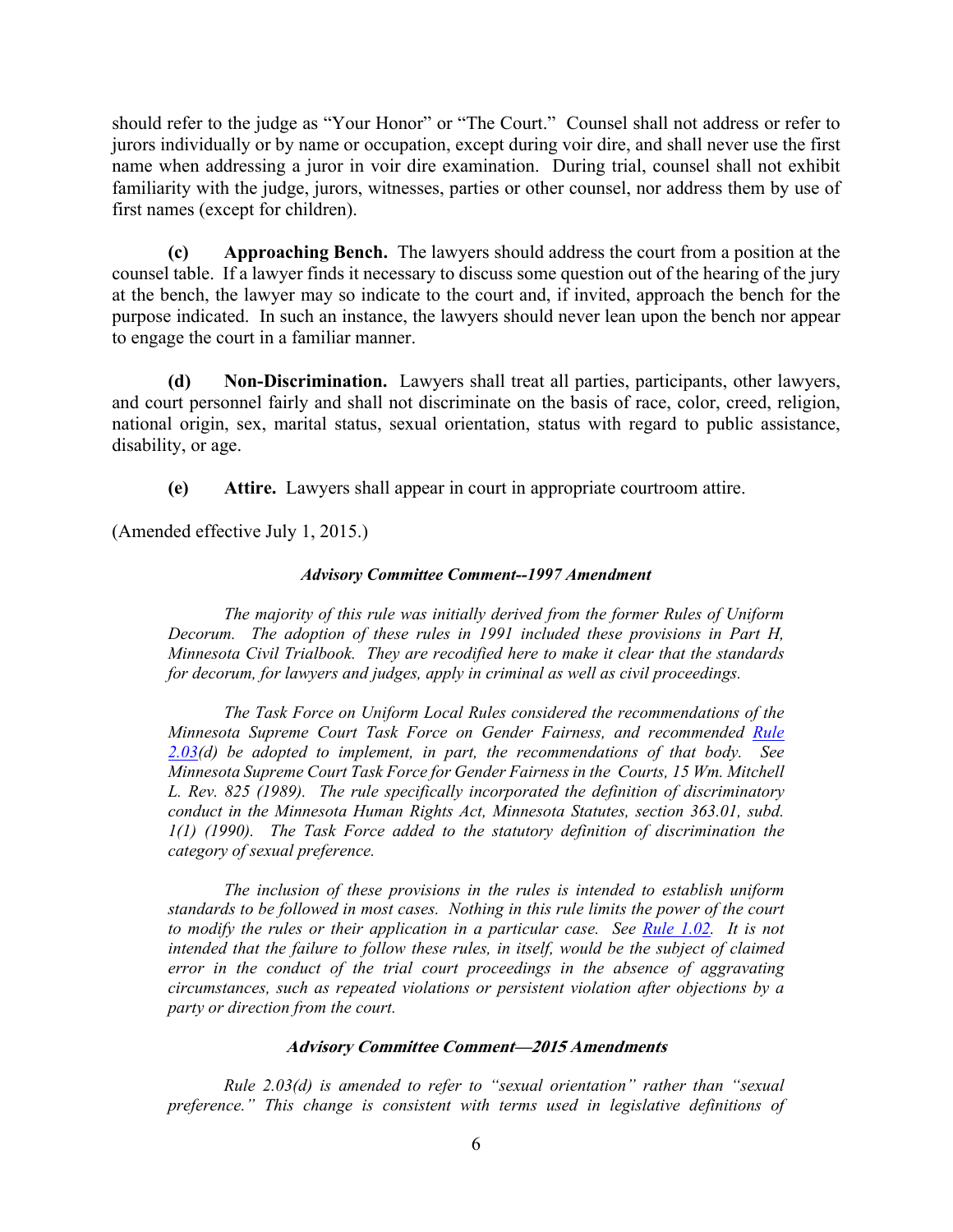*prohibited discriminatory conduct. See, e.g., Minn. Stat. § 363A.02 (Minnesota Human Rights Act); §§ 82B.195, subd. 3 (vii) (real estate appraisers).* 

## **RULE 3. EX PARTE ORDERS**

### **Rule 3.01 Notice**

 In any application for ex parte relief, the court may require a demonstration or explanation of the efforts made to notify affected parties, or the reasons why such efforts were not made. The reasons supporting ex parte relief should be recited in the order.

### **Rule 3.02 Prior Application**

 Before an ex parte order is issued, an affidavit shall be submitted with the application showing:

 (1) No prior applications for the relief requested or for a similar order have been made; or,

 (2) The court and judge to whom the prior application was made; the result of the prior application; and what new facts are presented with the current application. Failure to comply with this rule may result in vacation of any order entered.

### *Task Force Comment--1991 Adoption*

*Rule 3.01 is new, although it codifies the practice of the vast majority of judges.*

*Rule 3.02 is derived from Rule 10 of the Code of Rules for the District Courts. This rule applies in all trial court proceedings, including criminal actions. The Minnesota Supreme Court Advisory Committee on Criminal Procedure joins the Task Force in recommending that this rule apply in all trial court proceedings.*

 *The review of the efforts made to provide notice is an integral part of permitting ex parte relief to be granted. The rule does not specify what showing must be made and does not state how it is to be made because the Task Force recognizes that a wide variety of circumstances apply to the seeking and obtaining of ex parte orders. In some circumstances, there may be proper reasons to justify ex parte relief even if notice could be given, and in those limited instances, a showing of those reasons should be made and reviewed by the court. The more common situation will involve description of the efforts made to give notice. The court may require the information in written or affidavit form, may take oral testimony, or may base the decision on the statements of counsel, either in person or by telephone. The Task Force also believes that if notice to affected parties is deemed unnecessary, the order should state the facts supporting ex parte relief without notice.*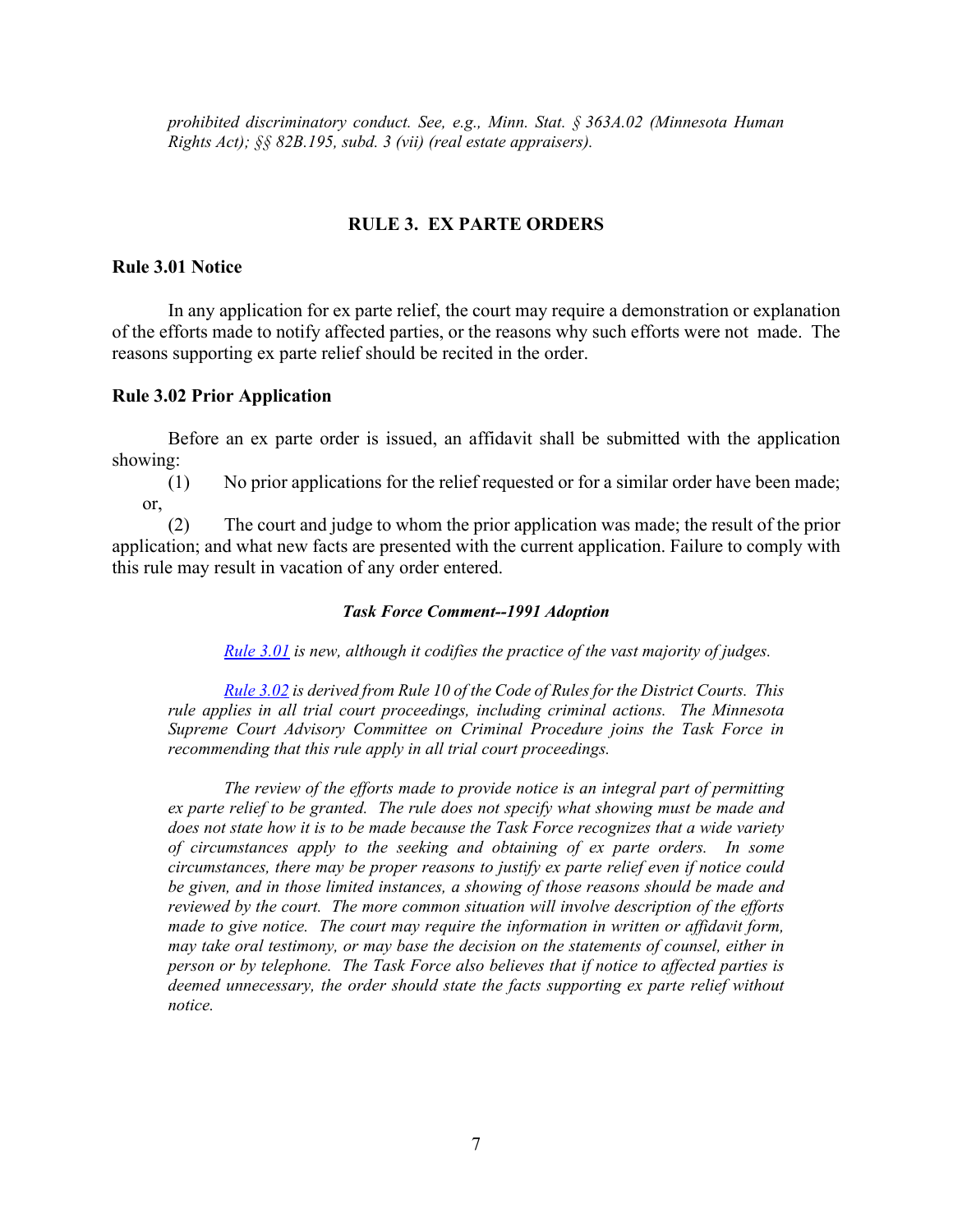## **RULE 4. VISUAL AND AUDIO RECORDINGS**

## **Rule 4.01. General Rule**

 Except as set forth in this rule, no visual or audio recordings, except the recording made as the official court record, shall be taken in any courtroom, area of a courthouse where courtrooms are located, or other area designated by order of the chief judge made available in the office of the court administrator in the county, during a trial or hearing of any case or special proceeding incident to a trial or hearing, or in connection with any grand jury proceedings. Visual coverage or recording includes film, video, and still photography.

 This rule may be superseded by specific rules of the Minnesota Supreme Court relating to use of cameras in the courtroom for courtroom security purposes, for use of video or audio recording of proceedings to create the official recording of the case, or for interactive video hearings pursuant to rule or order of the supreme court. This Rule 4 does not supersede the provisions of the Minnesota Rules of Public Access to Records of the Judicial Branch.

(Amended effective September 1, 2018.)

## **Rule 4.02 Exceptions**

(a) A judge may authorize the use of electronic or photographic means for the presentation of evidence, for the perpetuation of a record or for other purposes of judicial administration.

(b) A judge may authorize the broadcasting, televising, recording or photographing of investitive, ceremonial or naturalization proceedings.

(c) In civil proceedings, a judge may authorize, without the consent of all parties, the visual or audio recording and reproduction of appropriate court proceedings under the following conditions:

> (i) There shall be no visual or audio coverage of jurors at any time during the trial, including *voir dire*.

> (ii) There shall be no visual or audio coverage of any witness who objects thereto in writing or on the record before testifying.

> (iii) Visual or audio coverage of judicial proceedings shall be limited to proceedings conducted within the courtroom, and shall not extend to activities or events substantially related to judicial proceedings that occur in other areas of the court building.

> (iv) There shall be no visual or audio coverage within the courtroom during recesses or at any other time the trial judge is not present and presiding.

> (v) Preceding or during a jury trial, there shall be no visual or audio coverage of hearings that take place outside the presence of the jury. This provision does not prohibit visual or audio coverage of appropriate pretrial hearings in civil proceedings, such as hearings on dispositive motions.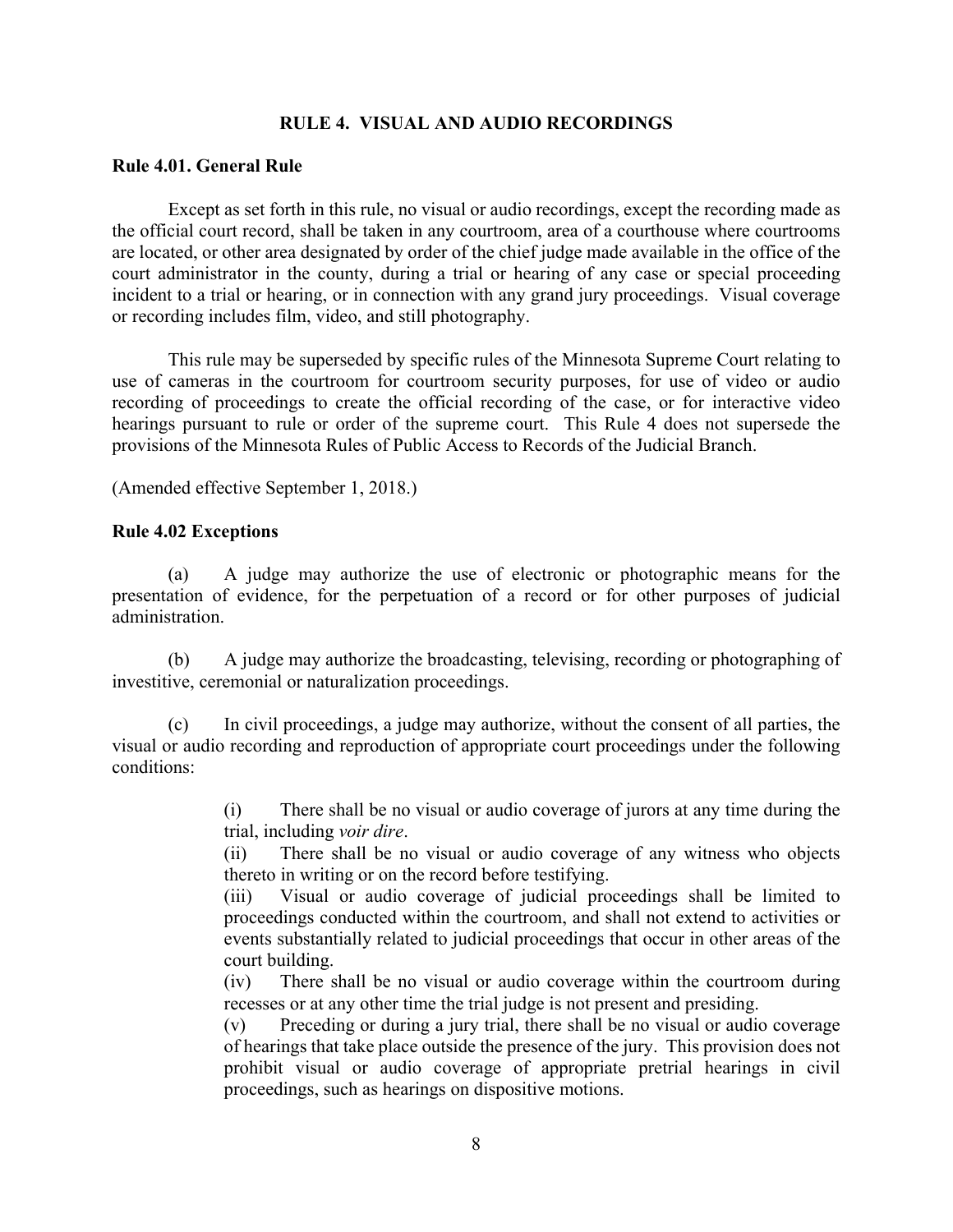(vi) There shall be no visual or audio coverage in cases involving child custody, marriage dissolution, juvenile proceedings, child protection proceedings, paternity proceedings, civil commitment proceedings, petitions for orders for protection, and proceedings that are not accessible to the public.

(d) In criminal proceedings occurring before a guilty plea has been accepted or a guilty verdict has been returned, a judge may authorize, with the consent of all parties in writing or made on the record prior to the commencement of the trial, the visual or audio recording and reproduction of appropriate court proceedings. Coverage under this paragraph is subject to the following limitations:

> (i) There shall be no visual or audio coverage of jurors at any time during the trial, including *voir dire*.

> (ii) There shall be no visual or audio coverage of any witness who objects thereto in writing or on the record before testifying.

> (iii) Visual or audio coverage of judicial proceedings shall be limited to proceedings conducted within the courtroom, and shall not extend to activities or events substantially related to judicial proceedings that occur in other areas of the court building.

> (iv) There shall be no visual or audio coverage within the courtroom during recesses or at any other time the trial judge is not present and presiding.

> (v) Preceding or during a jury trial, there shall be no visual or audio coverage of hearings that take place outside the presence of the jury. Without limiting the generality of the foregoing sentence, such hearings would include those to determine the admissibility of evidence, and those to determine various motions, such as motions to suppress evidence, for judgment of acquittal, *in limine*, and to dismiss.

(e) In criminal proceedings occurring after a guilty plea has been accepted or a guilty verdict returned, a judge must, absent good cause, allow visual or audio coverage. The fact that a guilty plea will be accepted or a guilty verdict returned at the same hearing when sentencing will occur is not a basis to deny coverage of a sentencing proceeding. The consent of the parties is not required for coverage under this paragraph and lack of consent is not good cause to deny coverage. To determine whether there is good cause to prohibit coverage of the proceeding, or any part of it, the judge must consider (1) the privacy, safety, and well-being of the participants or other interested persons; (2) the likelihood that coverage will detract from the dignity of the proceeding; (3) the physical facilities of the court; and, (4) the fair administration of justice. Coverage under this paragraph is subject to the following limitations:

> (i) No visual or audio coverage is permitted when a jury is present, including for hearings to determine whether there are aggravating factors that would support an upward departure under the sentencing guidelines, or new pretrial and trial proceedings after a reversal on appeal or an order for a new trial.

> (ii) No coverage is permitted at any proceeding held in a treatment court, including drug courts, mental health courts, veterans courts, and DWI courts.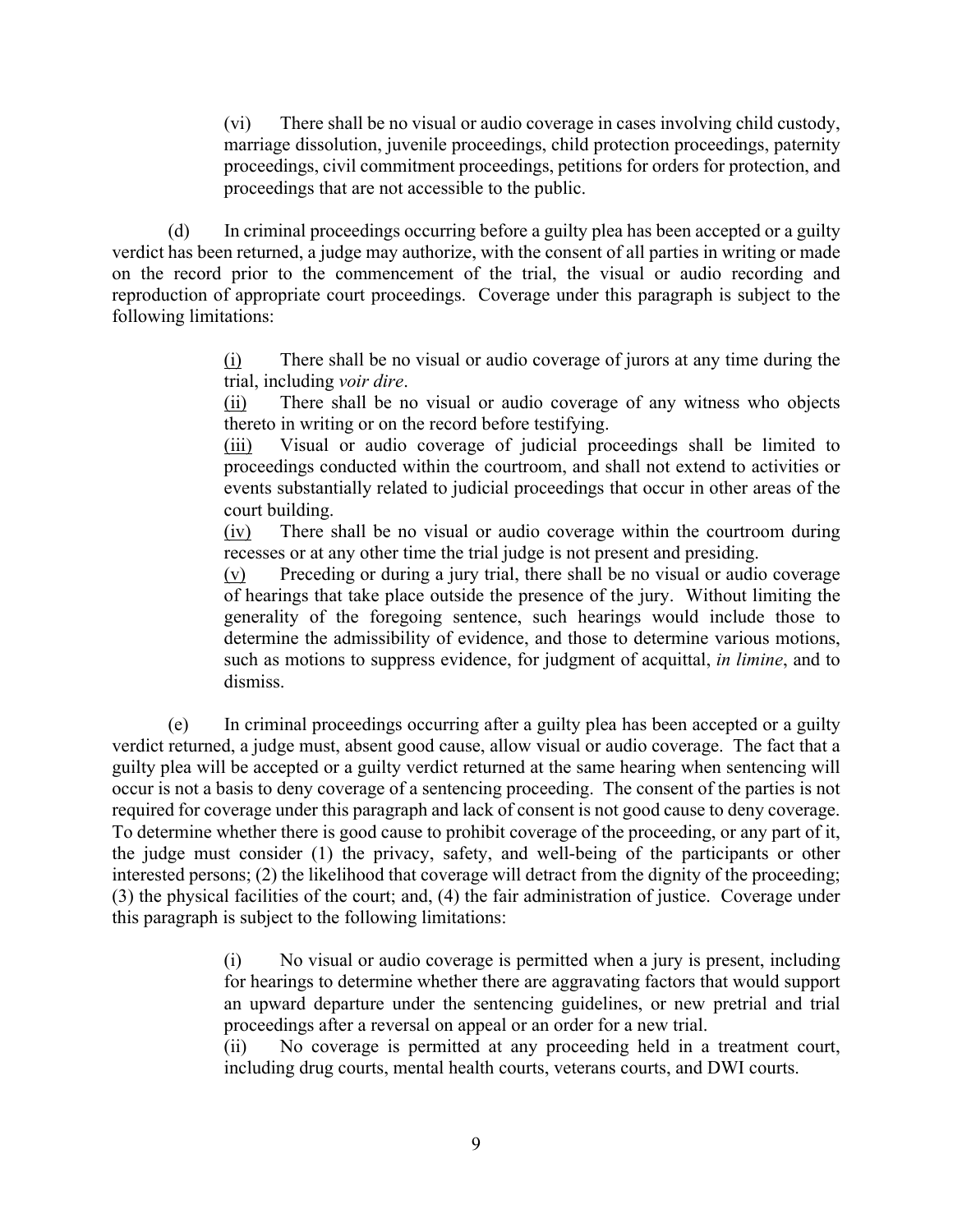(iii) No coverage is permitted in cases involving charges under Minn. Stat. §§ 609.293-.352 or 609.185(a)(2), or in case in which a victim is a family or household member as defined in Minn. Stat. § 518B.01, subd. 2(b), and the charges include an offense listed in Minn. Stat. § 609.02, subd. 16.

(iv) No visual or audio coverage is permitted of a victim, as defined in Minn. Stat. § 611A.01(b), or a person giving a statement on behalf of the victim as the victim's proxy, unless the victim and when applicable the victim's proxy, affirmatively acknowledges and agrees in writing before testifying to the proposed coverage.

(v) Visual or audio coverage must be limited to proceedings conducted within the courtroom, and shall not extend to activities or events substantially related to judicial proceedings that occur in other areas of the court building.

(vi) No visual or audio coverage within the courtroom is permitted during recesses or at any other time the trial judge is not present and presiding.

(Amended effective September 1, 2018.)

## **Rule 4.03. Procedures Relating to Requests for Visual and Audio Coverage of Authorized District Court Proceedings**

The following procedures apply to visual and audio coverage of district court proceedings where authorized under Rule 4.02:

(a) **Notice**. Unless notice is waived by the trial judge, as far in advance as practicable, and at least 7 days before the commencement of the hearing or trial, the media shall provide written notice of their intent to cover authorized district court proceedings by either visual or audio means to the trial judge, and to the court administrator, who shall promptly provide a copy of the notice to all counsel of record, and any parties appearing without counsel. The media shall also provide a copy of the written notice to the State Court Administrator's Court Information Office. The media shall also notify their respective media coordinator, identified as provided under part (e) of this rule, of the request to cover proceedings in advance of submitting the request to the trial judge, if possible, or as soon thereafter as possible.

(b) **Objections**. If a party opposes visual or audio coverage, the party shall provide written notice of the party's objections to the presiding judge, the other parties, and the media requesting coverage as soon as practicable, and at least 72 hours before the commencement of the hearing or trial in cases where the media have given at least 7 days' notice of their intent to cover the proceedings. The media is not a party and is not entitled to file a written response to any objections. The judge shall rule on any objections and make a decision on visual or audio coverage before the commencement of the hearing or trial. However, the judge has the discretion to limit, terminate, or temporarily suspend visual or audio coverage of an entire case or portions of a case at any time.

(c) **Witness Information and Objection to Coverage**. At or before the commencement of the hearing or trial in cases with visual or audio coverage, each party shall inform all witnesses the party plans to call that their testimony will be subject to visual or audio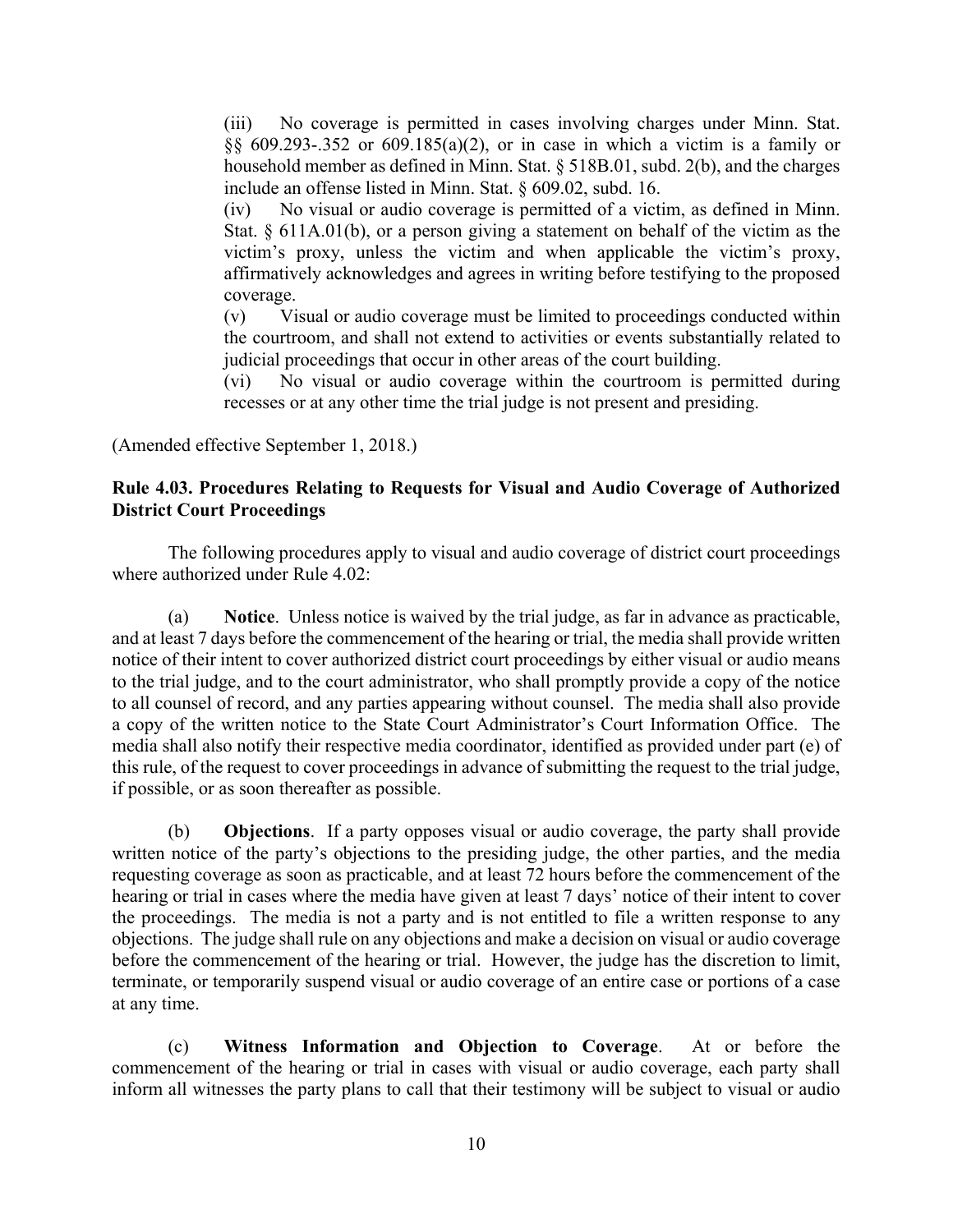recording unless the witness objects in writing or on the record before testifying. This provision does not apply to victims giving a statement at a sentencing hearing, which is governed by Rule  $4.02(e)(iv)$ .

(d) **Appeals**. No ruling of the trial judge relating to the implementation or management of visual or audio coverage under this rule shall be appealable until the underlying matter becomes appealable, and then only by a party.

**(e) Media Coordinators**. Media coordinators for various areas of the state shall be identified on the main state court web site. The media coordinators shall facilitate interaction between the courts and the media regarding visual or audio coverage of authorized district court proceedings. Responsibilities of the media coordinators include:

 (i) Compiling basic information (e.g., case identifiers, judge, parties, attorneys, dates and coverage duration) on all requests for use of visual and audio coverage of authorized trial court proceedings for their respective court location(s) as identified on the main state court web site, and making aggregate forms of the information publicly available;

 (ii) Explaining to persons requesting visual or audio coverage of trial court proceedings for their respective court location(s) the local practices, procedures, and logistical details of the court related to visual and audio coverage;

 (iii) Resolving all issues related to pooling of cameras and microphones related to visual or audio coverage of trial court proceedings for their respective court location(s).

(Amended effective January 1, 2020.)

## **Rule 4.04. Technical Standards for Visual, Audio, and Broadcast Coverage of Judicial Proceedings**

The trial court may regulate any aspect of the proceedings to ensure that the means of recording will not distract participants or impair the dignity of the proceedings, including limiting coverage of non-parties present in the courtroom. In the absence of a specific order imposing additional or different conditions, the following provisions apply to all proceedings.

## **(a) Equipment and personnel.**

(1) Not more than one portable television or movie camera, operated by not more than one person, shall be permitted in any trial court proceeding.

(2) Not more than one still photographer, utilizing not more than two still cameras with not more than two lenses for each camera and related equipment for print purposes, shall be permitted in any proceeding in any trial court.

(3) Not more than one audio system for radio broadcast purposes shall be permitted in any proceeding in any trial court. Audio pickup for all media purposes shall be accomplished from existing audio systems present in the court. If no technically suitable audio system exists in the court, microphones and related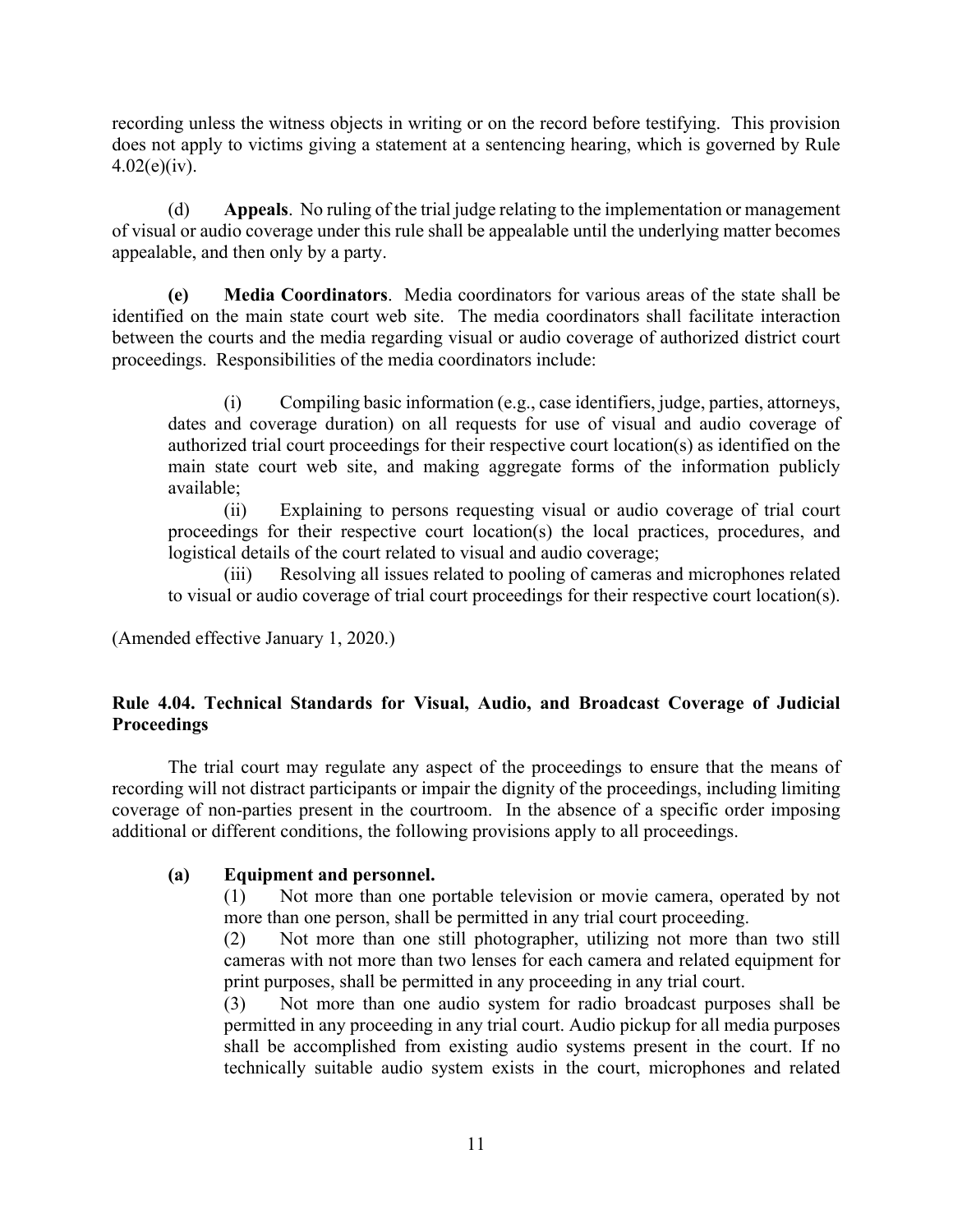wiring essential for media purposes shall be unobtrusive and shall be located in places designated in advance of any proceeding by the trial judge.

(4) Any "pooling" arrangements among the media required by these limitations on equipment and personnel shall be the sole responsibility of the media without calling upon the trial judge to mediate any dispute as to the appropriate media representative or equipment authorized to cover a particular proceeding. In the absence of advance media agreement on disputed equipment or personnel issues, the trial judge shall exclude from a proceeding all media personnel who have contested the pooling arrangement.

## **(b) Sound and light.**

(1) Only television camera and audio equipment which does not produce distracting sound or light shall be employed to cover judicial proceedings. Excepting modifications and additions made pursuant to Paragraph (e) below, no artificial, mobile lighting device of any kind shall be employed with the television equipment.

(2) Only still camera equipment which does not produce distracting sound or light shall be employed to cover judicial proceedings.

(3) Media personnel must demonstrate to the trial judge adequately in advance of any proceeding that the equipment sought to be utilized meets the sound and light requirements of this rule. A failure to demonstrate that these criteria have been met for specific equipment shall preclude its use in any proceeding.

## (**c) Location of equipment and personnel.**

(1) Television camera equipment shall be positioned in such location in the court as shall be designated by the trial judge. The area designated shall provide reasonable access to coverage. When areas that permit reasonable access to coverage are provided, all television camera and audio equipment must be located in an area remote from the court.

(2) A still camera photographer shall be positioned in such location in the court as shall be designated by the trial judge. The area designated shall provide reasonable access to coverage. Still camera photographers shall assume a fixed position within the designated area and, once a photographer has established that position, the photographer shall act so as not to attract attention by distracting movement. Still camera photographers shall not be permitted to move about in order to obtain photographs of court proceedings.

(3) Broadcast media representatives shall not move about the court facility while proceedings are in session.

**(d) Movement of equipment during proceedings.** News media photographic or audio equipment shall not be placed in, or removed from, the court except before commencement or after adjournment of proceedings each day, or during a recess. Microphones or recording equipment, once positioned as required by (a)(3) above, may not be moved from their position during the pendency of the proceeding. Neither television film magazines nor still camera film or lenses may be changed within a court except during a recess in the proceedings.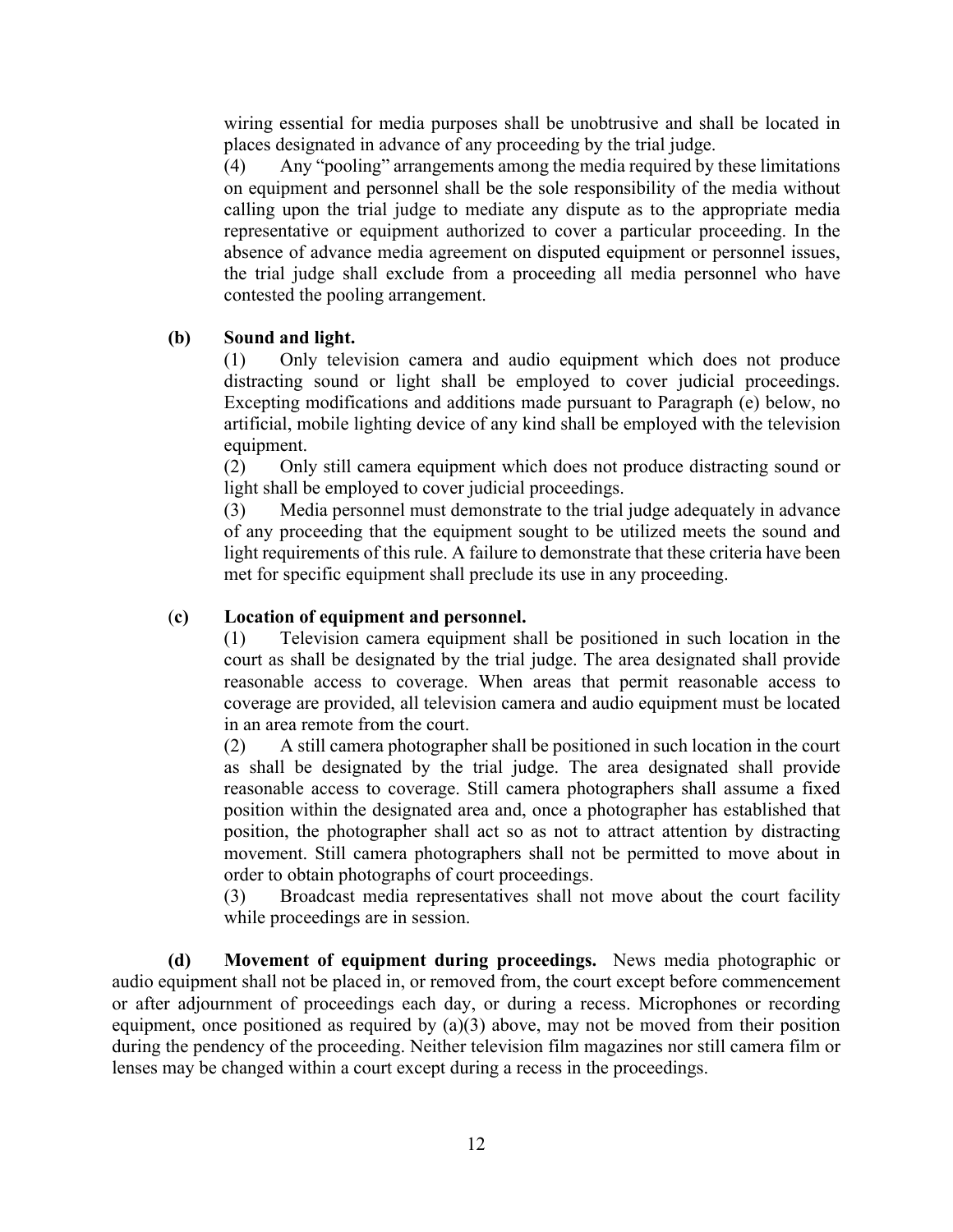**(e) Courtroom light sources.** When necessary to allow news coverage to proceed, modifications and additions may be made in light sources existing in the facility, provided such modifications or additions do not produce distracting light and are installed and maintained without public expense. Such modifications or additions are to be presented to the trial judge for review prior to their implementation.

**(f) Conferences of counsel.** To protect the attorney-client privilege and the effective right to counsel, there shall be no video or audio pickup or broadcast of the conferences which occur in a court between attorneys and their client, co-counsel of a client, opposing counsel, or between counsel and the trial judge held at the bench. In addition, there shall be no video pickup or broadcast of work documents of such persons.

**(g) Impermissible use of media material.** None of the film, video, still photographs or audio reproductions developed during, or by virtue of, coverage of a judicial proceeding shall be admissible as evidence in the proceeding out of which it arose, any proceeding subsequent or collateral thereto, or upon any retrial or appeal of such proceedings.

(Amended effective September 1, 2018.)

## *Advisory Committee Comment--2009 Amendments*

## *This rule was initially derived from the local rules of three districts.*

*The Supreme Court has adopted rules allowing cameras in the courtrooms in limited circumstances, and it is inappropriate to have a written rule that does not accurately state the standards which lawyers are expected to follow. See In re Modification of Canon 3A(7) of the Minnesota Code of Judicial Conduct, No. C7-81-300 (Minn. Sup. Ct. May 22, 1989). The court has ordered an experimental program for videotaped recording of proceedings for the official record in the Third, Fifth and Seventh Judicial Districts. In re Videotaped Records of Court Proceedings in the Third, Fifth, and Seventh Judicial Districts, No. C4-89-2099 (Minn. Sup. Ct. Nov. 17, 1989) (order). The proposed local rule is intended to allow the local courts to comply with the broader provisions of the Supreme Court Orders, but to prevent unauthorized use of cameras in the courthouse where there is no right to access with cameras.*

 *The rule was amended in 2009 to add Rule 4.02, comprising provisions that theretofore were part of the Minnesota Rules of Judicial Conduct. This change is not intended to be substantive in nature, but the provisions are moved to the court rules so they are more likely to be known to litigants. Canon 3(A)(11) of the Minnesota Code of Judicial Conduct is amended to state the current obligation of judges to adhere to the rules relating to court access for cameras and other electronic reporting equipment.* 

*The extensive amendment of Rule 4 in 2009 reflects decades of experience under a series of court orders dealing with the use of cameras in Minnesota courts. See In re Modification of Canon 3A(7) of the Minnesota Code of Judicial Conduct, Order re: Audio and Video Coverage of Trial Court Proceedings, No. C7-81-300 (Minn. Sup. Ct. April 18, 1983); Order Permitting Audio and Video Coverage of Supreme Court Proceedings, No. C6-78-47193 (Minn. Sup. Ct. April 20, 1983); Amended Order Permitting Audio and Video Coverage of Appellate Court Proceedings, No. C7-81-3000 (Minn. Sup. Ct. Sept. 28,*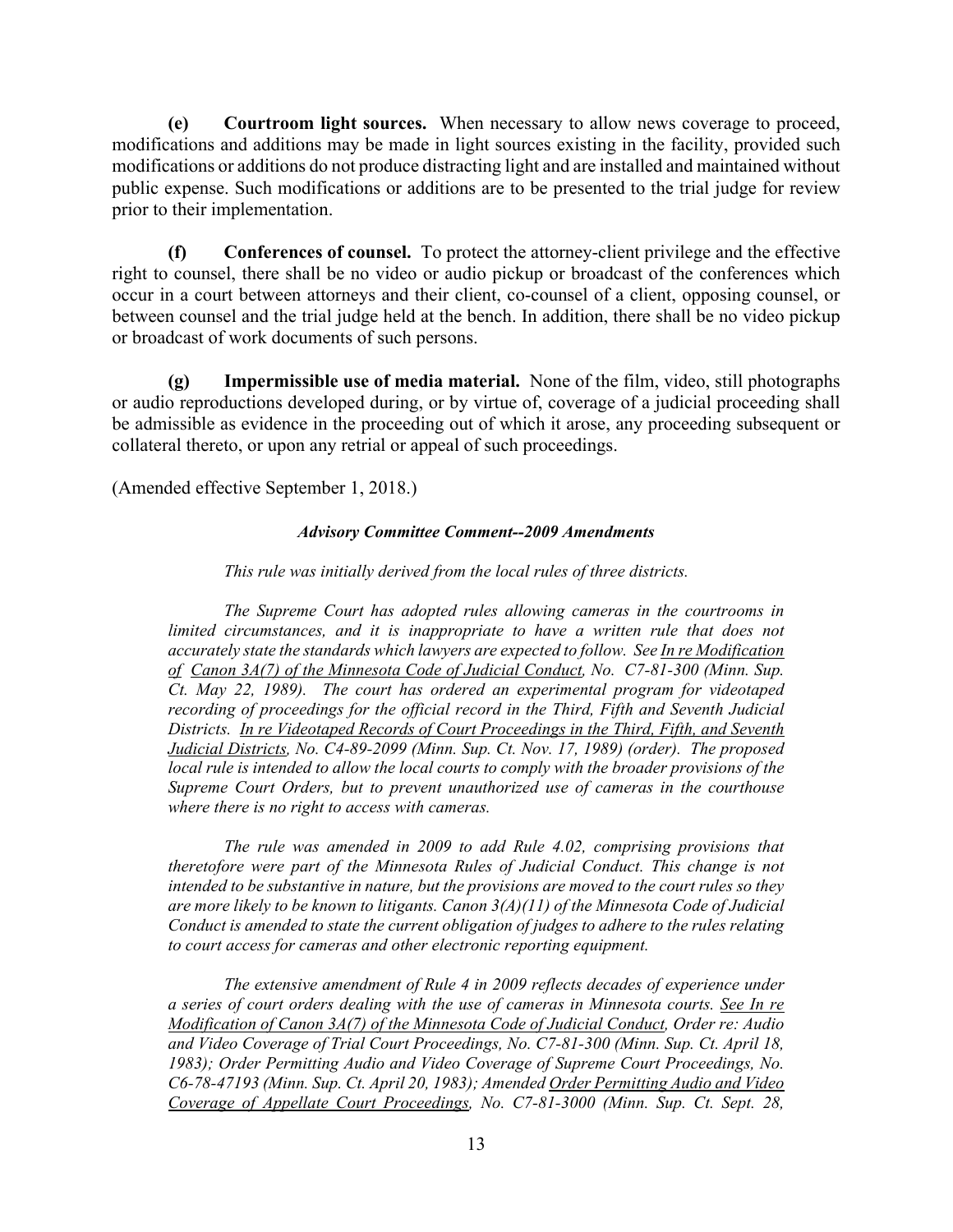*1983); In re Modification of Canon 3A(7) of the Minnesota Code of Judicial Conduct to Conduct and Extend the Period of Experimental Audio and Video Coverage of Certain Trial Court Proceedings, Order, C7-81-300 (Minn. Sup. Ct. Aug. 21, 1985); In re Modification of Canon 3A(7) of the Minnesota Code of Judicial Conduct, Order re: Audio and Video Coverage of Trial Court Proceedings (Minn. Sup. Ct. May 22, 1989); and In re Modification of Canon 3A(10) of the Minnesota Code of Judicial Conduct, Order, No. C7- 81-3000 (Minn. Sup. Ct. Jan. 11, 1996)(reinstating April 18, 1983, program and extending until further order of Court). The operative provisions of those orders, to the extent still applicable and appropriate for inclusion in a court rule, are now found in Rule 4.* 

 *Amended Rule 4.01 defines how this rule dovetails with other court rules that address issues of recording or display of recorded information. The primary thrust of Rule 4 is to define when media access is allowed for the recording or broadcast of court proceedings. Other rules establish limits on access to or use of court-generated recordings, such as court-reporter tapes and security tapes. See, e.g., Minnesota Rules of Public Access to Records of the Judicial Branch.* 

 *Amended Rules 4.02(a) & (b) are drawn from Canon 3A(11)(a) & (b) of the Minnesota Code of Judicial Conduct prior to its amendment in 2008. Rule. 4.02(c) and the following sections (i) through (vii) are taken directly from the Standards of Conduct and Technology Governing Still Photography, Electronic and Broadcast Coverage of Judicial Proceedings, Exhibit A to In re Modification of Canon 3A(7) of the Minnesota Code of Judicial Conduct, Order re: Audio and Video Coverage of Trial Court Proceedings, No. C7-81-300 (Minn. Sup. Ct. April 18, 1983)* 

 *Amended Rule 4.04 establishes rules applicable to the appellate courts, and is drawn directly from Amended Order Permitting Audio and Video Coverage of Appellate Court Proceedings, No. C7-81-3000 (Minn. Sup. Ct. Sept. 28, 1983).* 

## **RULE 5. APPEARANCE BY OUT-OF-STATE LAWYERS**

### **Rule 5.01 Eligibility**.

**(a) Who is Eligible**. Lawyers duly admitted to practice in the trial courts of any other jurisdiction who have been retained to appear in a particular case pending in a district court of this state may in the discretion of such court be permitted upon written application to appear as counsel pro hac vice provided:

(1) the out-of-state lawyer certifies to the satisfaction of the Minnesota Board of Law Examiners the lawyer's good standing in the jurisdiction in which the lawyer is admitted and that the lawyer is not suspended or disbarred in any jurisdiction for reasons of discipline or disability in lieu of discipline;

(2) the out-of-state lawyer pays a non-refundable fee of \$450 to the Minnesota Board of Law Examiners;

(3) the pleadings and other documents in the case are also signed by a lawyer who is and remains duly admitted to practice in the State of Minnesota, and

(4) such lawyer admitted in Minnesota

(i) accepts service of all papers, and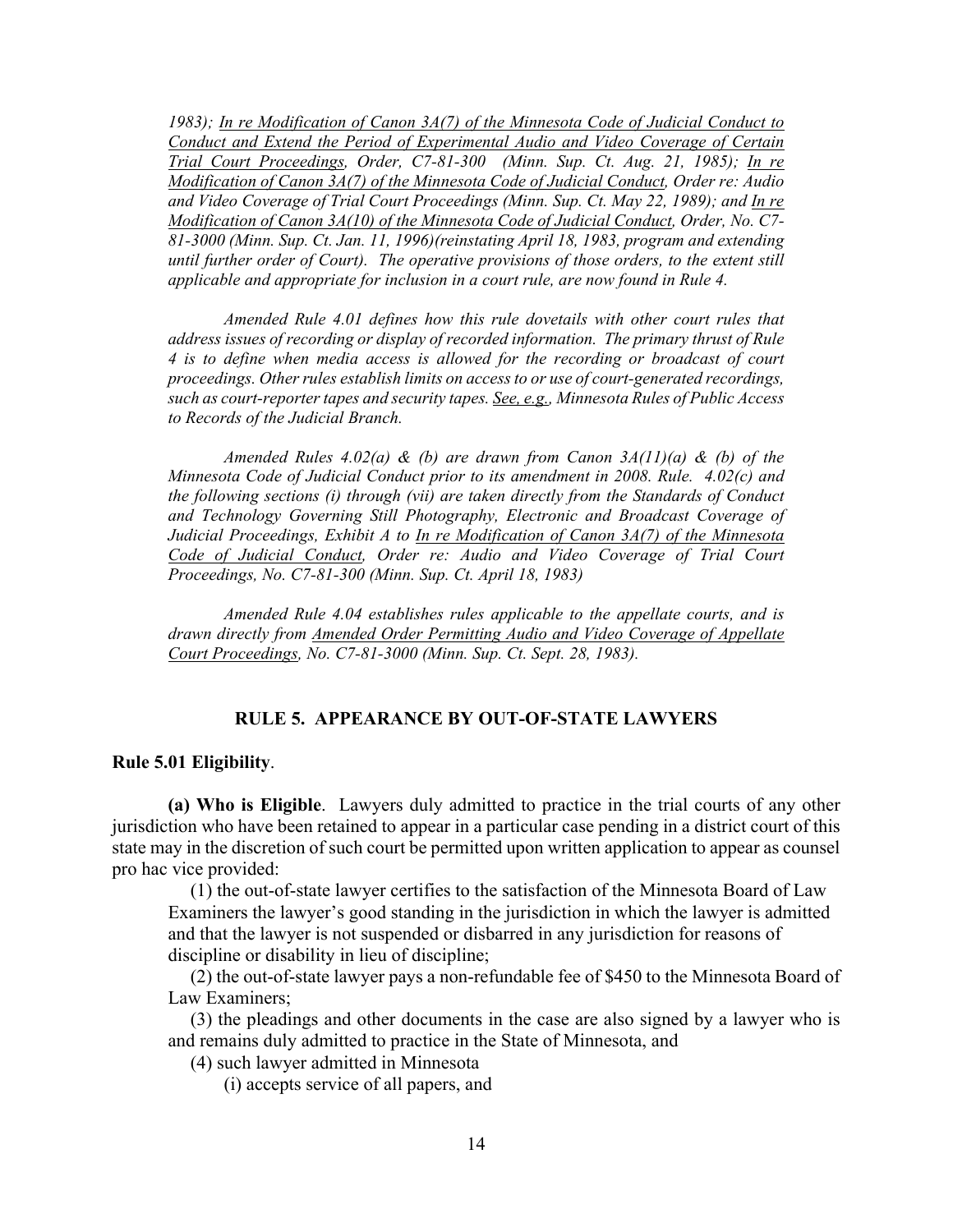(ii) is present before the court, in chambers or in the courtroom or participates by permitted remote means in any hearing conducted by remote means. In a subsequent appearance in the same action the out-of-state lawyer may, in the discretion of the court, conduct the proceedings without the presence of Minnesota counsel.

**(b) When Required; Urgent Matter**. *Pro hac vice* admission under this rule is required for any lawyer either arguing before the court in an action or signing pleadings or other documents in an action. The court may allow a non-admitted lawyer to argue or submit an urgent matter upon the lawyer's representation to the court that the lawyer qualifies for admission under this rule and that an application for *pro hac vice* admission will be promptly submitted.

## **5.02 Exceptions**.

**(a) Other Rules**. Rule 5 shall not apply if another rule expressly exempts a case or proceeding from requiring *pro hac vice* admission. These rules include, without limitation, Rule 3.06 of the Rules of Juvenile Protection Procedure (attorneys representing Indian tribes in juvenile protection cases), Rule 3.09 of the Rules of Adoption Procedure (attorneys representing Indian tribes in adoption cases), and Rule 45.06(b) of the Rules of Civil Procedure (application for a subpoena for use in an action pending outside Minnesota).

## **(b) Fee Waiver**.

**(1) Pro Bono Representation**. A lawyer who represents a person with limited means and will not charge an attorney fee in the case or seek or receive attorney fee reimbursement in the case in which the lawyer seeks admission *pro hac vice* shall not be required to pay the fee set forth in Rule  $5.01(a)(2)$ .

**(2) Public Attorney**. A lawyer who is representing a federal, state, or local government entity shall not be required to pay the fee set forth in Rule 5.01(a)(2).

**(3) Other Fee Waivers Prohibited.** No other requests to waive the *pro hac vice* fee shall be made to or granted by the Board of Law Examiners, including for related cases that involve one or more common questions of fact or law.

#### **5.03 Application to Minnesota Board of Law Examiners**.

The application to the Minnesota Board of Law Examiners shall be submitted electronically, shall be accompanied by the fee in Rule 5.01(a)(2) unless waived as provided in Rule 5.02(b), shall include a certificate of good standing from the attorney licensing authority in the jurisdiction in which the applicant is admitted, and shall include any other information requested by the Minnesota Board of Law Examiners.

### **5.04 Motion to Court.**

**(a) Requirements**. An active member in good standing of the bar of this state who is attorney of record for the client(s) whom the applicant proposes to represent, must move the applicant's admission in the action. The motion shall be served on all parties to the action and must be accompanied by:

(1) an affidavit or declaration of the applicant stating whether the applicant has applied for *pro hac vice* admission in Minnesota in the preceding two years, and for each such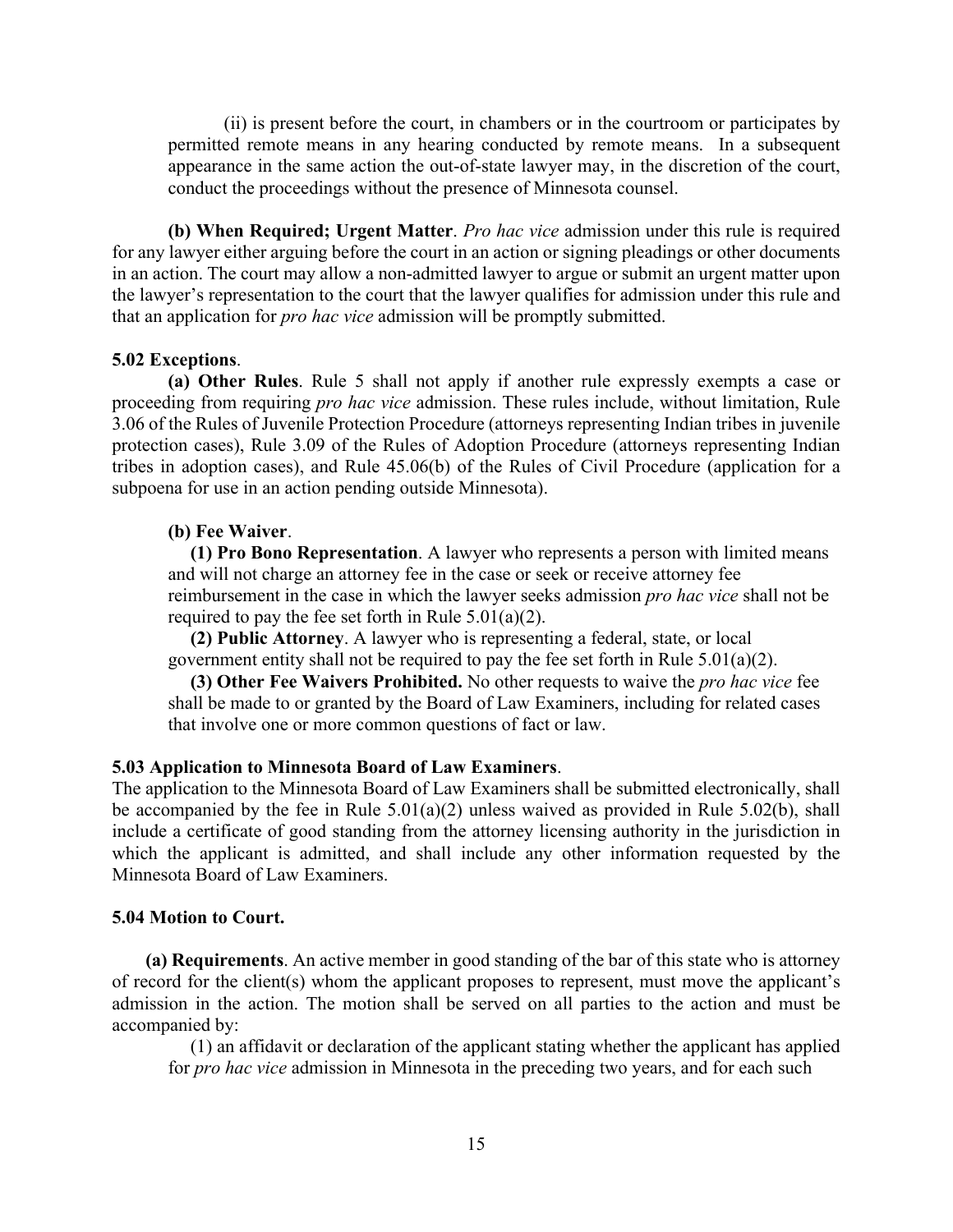application, the caption, venue, and file number of the case and whether admission was allowed; and

(2) a copy of the application submitted under Rule 5.03 along with a copy of the notice from the Board of Law Examiners confirming good standing.

**(b) Withdrawal of Local Counsel**. If the moving attorney is suspended, disbarred, or ceases to be an attorney of record for such client(s) after admission *pro hac vice* has been granted, another Minnesota lawyer must be promptly substituted and file a notice of appearance in the action.

**(c) Fee.** The motion shall be accompanied by the appropriate motion fee, if any.

**(d) Standard**. After confirmation of good standing by the Board of Law Examiners, the court shall promptly consider the motion for admission *pro hac vice*. Discretion shall be liberally exercised to grant motions for admission *pro hac vice.*

**(e) Revocation.** Admission to appear as counsel *pro hac vice* in a suit may be revoked for conduct violating any applicable rules, or conduct justifying sanctions under the court's inherent power.

## **5.05 Subject to Minnesota Rules and Jurisdiction.**

The out-of-state lawyer is subject to all rules that apply to lawyers admitted in Minnesota, including rules related to e-filing and the registration requirements for e-filing in Rule 14.02(a) of the General Rules of Practice for the District Court. To the extent that electronic service on the out-of-state lawyer under rule 14 is unavailable, service of documents on the lawyer admitted to the bar of this state and who appears as counsel of record with the out-of-state lawyer shall constitute notice to and service on the party.

Any lawyer appearing pursuant to this rule is subject to the disciplinary rules and regulations governing Minnesota lawyers, including the Minnesota Rules of Professional Conduct and the Rules on Lawyers Professional Responsibility, and by applying to appear or appearing in any action is subject to the jurisdiction of the Minnesota courts.

(Amended effective June 1, 2021.)

### *Task Force Comment--1991 Adoption*

*This rule is derived from 3rd Dist. R. 1. This rule is intended to supplement Minnesota Statutes, section 481.02 (1990) and would supersede the statute to the extent the rule may be inconsistent with it. This rule recognizes and preserves the power and responsibility of the court to determine the proper role to be played by lawyers not admitted to practice in Minnesota.*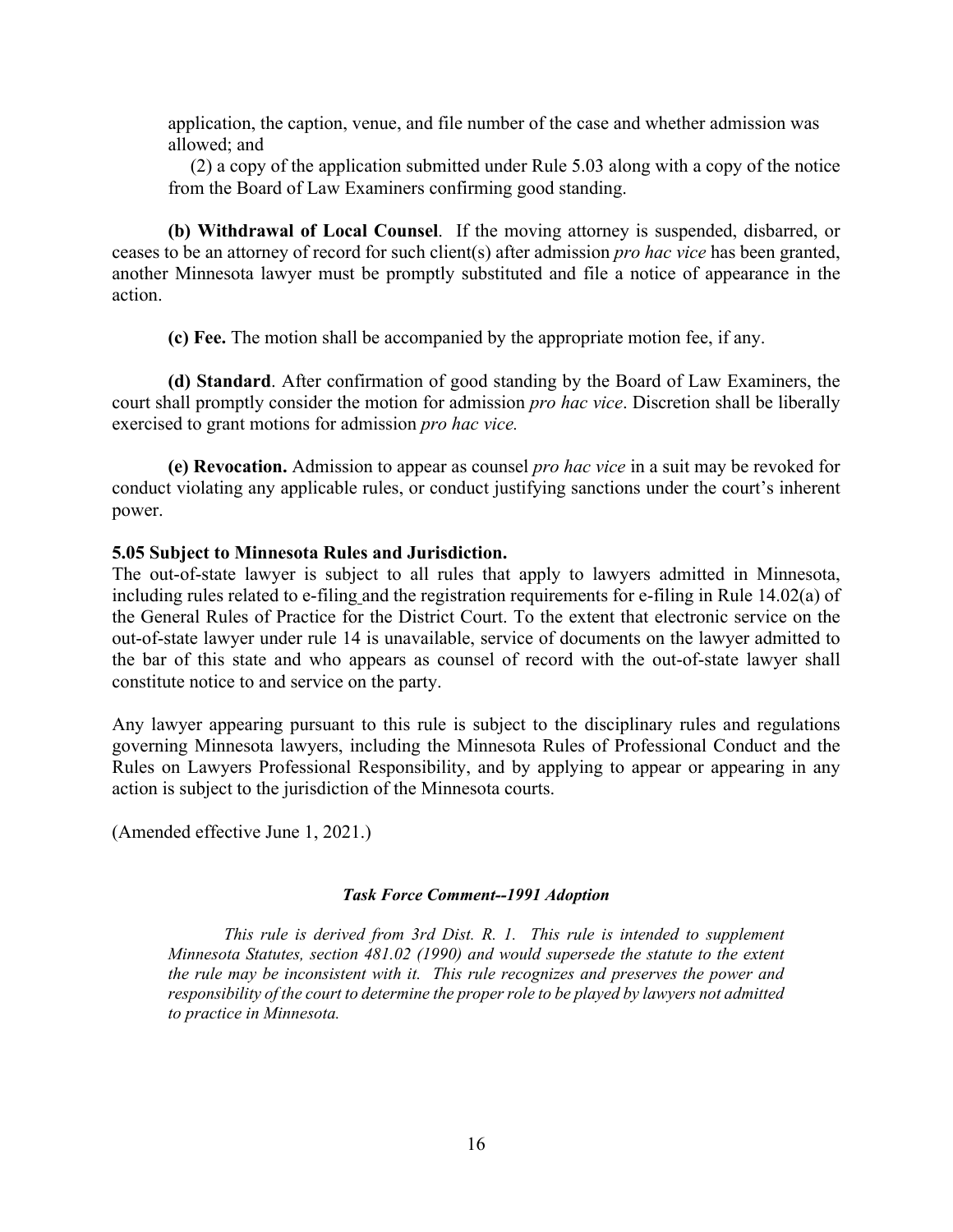#### **Advisory Committee Comment—2015 Amendments**

*The amendments to Rule 5 are not substantive in nature or intended effect. They make explicit what the courts have recognized as within their inherent power to regulate the practice of law before the courts. The court's jurisdiction over the person of lawyers applying to appear or appearing in the Minnesota courts is not open to serious question, at least as to disciplinary matters relating to that application or appearance. This rule makes clear the court's jurisdiction over a pro hac vice applicant, and similarly makes it clear that e-filing of documents with the Minnesota courts would have this consequence. The application for a subpoena in an action pending outside Minnesota does not create an appearance under R. Civ. P. 45 as proposed by the civil rules advisory committee, but nonetheless subjects the applicant to the court's jurisdiction and disciplinary authority. The subpoena and procedures to enforce it are subject to Minnesota procedural rules and rules governing the conduct of lawyers.* 

#### **Advisory Committee Comment—2021 Amendment**

Rule 5 is substantially revised to provide greater guidance to the trial courts and counsel for the consideration of the admission of *pro hac vice* counsel. The rule is substantially consistent with the earlier version of the rule, but is expanded and the standards for admission as well as the process for obtaining leave to participate as *pro hac vice* counsel is established in greater detail.

This comment is intended to be comprehensive in scope and essentially incorporates the portions of the earlier advisory committee comments to the extent they are still applicable. The earlier comments are retained for any historic value they may have.

Rule 5.01 sets forth the requirements for admission *pro hac vice*. The threshold requirements are that 1) the lawyer to be admitted must be a lawyer in good standing in the jurisdiction where the lawyer primarily practices; 2) the lawyer is not suspended or disbarred in any jurisdiction; and 3) the lawyer pays a \$450 fee to the Minnesota Board of Law Examiners. The application to the board may be made without notice to other parties in any pending or proposed action. The subsequent motion to the court must be made with notice to all parties to the action. See Rule 5.

The determination that these three requirements are satisfied is delegated to the Board of Law Examiners. The application process is established in Rule 5.03.

The amended Rule 5.01(b) establishes precisely when *pro hac vice* admission is required: whenever a non-admitted lawyer either appears in a proceeding to argue before the court or is the lawyer signing any pleading or other document in the case. This standard is consistent with the definition of when *pro hac vice* admission is required by the appellate courts under Minn. R. Civ. App. P. 143.05, subd. 1. Rule 5.01(b) is intended to establish a bright-line standard. Non-admitted lawyers who merely attend hearings, trial, or other proceedings in a non-speaking role are not required to be admitted *pro hac vice*. Similarly, mere appearance in the signature block of pleadings or other documents does not require admission.

The rule contemplates that the application for and approval of *pro hac vice* admission must be completed before the lawyer may argue or sign pleadings in a Minnesota action. Rule 5.01(b) recognizes, however, that judges have the inherent discretion to allow a non-admitted lawyer to appear on shorter notice when exigent circumstances are present. This rule does not allow an extended or routine exception to the "apply first, then appear" rule and is intended to apply only when unusual urgency exists, such as at the inception of an action where time is short or where temporary injunctive relief is sought. The court then relies on the Minnesota attorney's and proposed *pro hac vice* counsel's representations that the criteria for admission are present and that the complete application and motion will be promptly filed.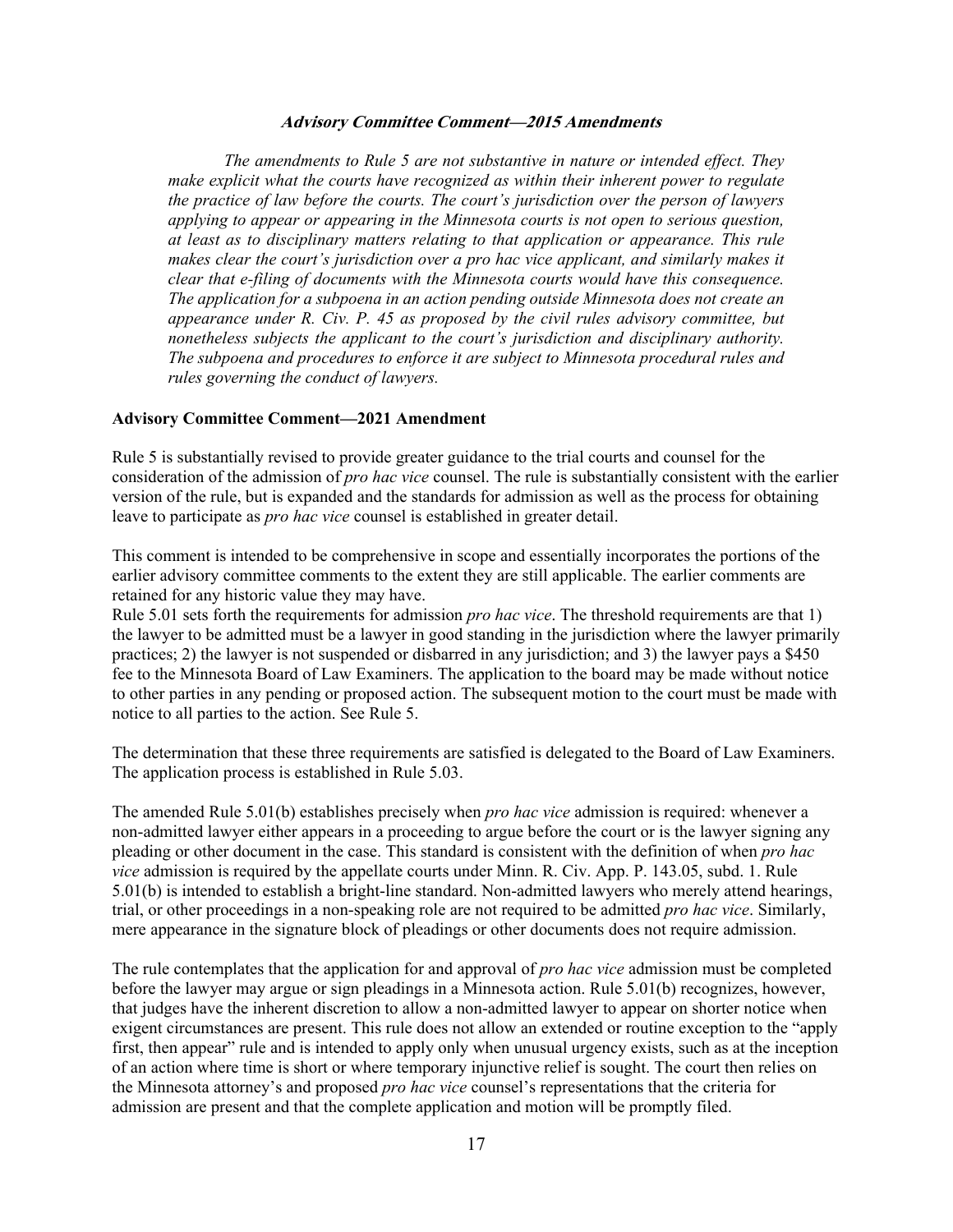*Pro hac vice* admission under Rule 5 is intended to be an isolated or occasional event.

Rule 5.02 contains exceptions to its requirements generally as well as exceptions to the requirement that an application fee be paid. Rule 5.02(a) recognizes that other rules specifically exempt non-admitted lawyers from being required to be admitted in Minnesota or even to commence an action in the Minnesota courts as provided in Minn. R. Civ. P. 45.06(b). Rule 5.02(b) identifies the only two circumstances that will allow payment of the fee to be waived: for out-of-state lawyers handling a pro bono case and lawyers representing a governmental entity. The rule provides a specific definition of what pro bono means—the lawyer must represent a client of limited means and must do so without expectation of recovering a fee from any source, including the client or under any fee-shifting statute or rule. The fee waiver for representation of a governmental entity applies to federal, state, or local governments or other political subdivisions or agencies.

Rule 5 is intended to require an attorney appearing in a case to pay the application fee once in the case. *Pro hac vice* admission will typically last for the duration of the case in the district court; separate application to the appellate courts must be made to appear *pro hac vice* on appeal under the Rules of Civil Appellate Procedure.

Rule 5.03 sets forth the requirements for submitting the application to the Minnesota Board of Law Examiners. The application must be verified in the manner required by the Board of Law Examiners. The rule requires certification of good standing from the single jurisdiction where the lawyer primarily practices but requires disclosure of any suspension or disbarment in any jurisdiction. The rule enumerates information required in every application, but also provides for the requirement of additional information if requested by the Board of Law Examiners.

The actual motion for admission *pro hac vice* is made by an active member of the Minnesota Bar. That lawyer must have appeared in the case and be representing the same client or clients. The motion must be served on all parties and be accompanied by an affidavit from the lawyer to be admitted setting forth the particular detailed information for the court. Rule 5.04(c) defines the standard for deciding the application for admission. It recognizes that admission should be liberally granted.

Rule 5.04(b) recognizes that a motion filing fee may be required by statute. *See* Minn. Stat. § 357.021, subd. 2(4). Although documents can be rejected for filing under R. Civ. P. 5.04(c) only for limited reasons, failure to tender a required filing fee is one such reason.

Rule 5.04(d) underscores that appearance *pro hac vice* is inherently allowed in the discretion of the court, and is subject to revocation. This is an important and practical sanction. Rule 5.05 makes it clear that *pro hac vice* lawyers are required to adhere to the Minnesota Rules of Professional Conduct and any other rules governing the conduct of Minnesota lawyers.

Rule 5.05 also contains an important provision regarding service on *pro hac vice* counsel. Simply put, they are required under Rule 14 of the General Rules of Practice to register for e-filing and must designate an email address for service of documents upon them in each case. If they fail to do so or service cannot be accomplished via that registered address, they are deemed served by service on the Minnesota lawyer who moved their admission. This provision eliminates any need to serve *pro hac vice* counsel by mail or means other than using the court's e-filing and e-service system.

Rule 5.05 requires that a lawyer admitted *pro hac vice* to register for use of the court's e-filing and eservice system. Additionally, the rule makes it unnecessary in that circumstance for other parties to serve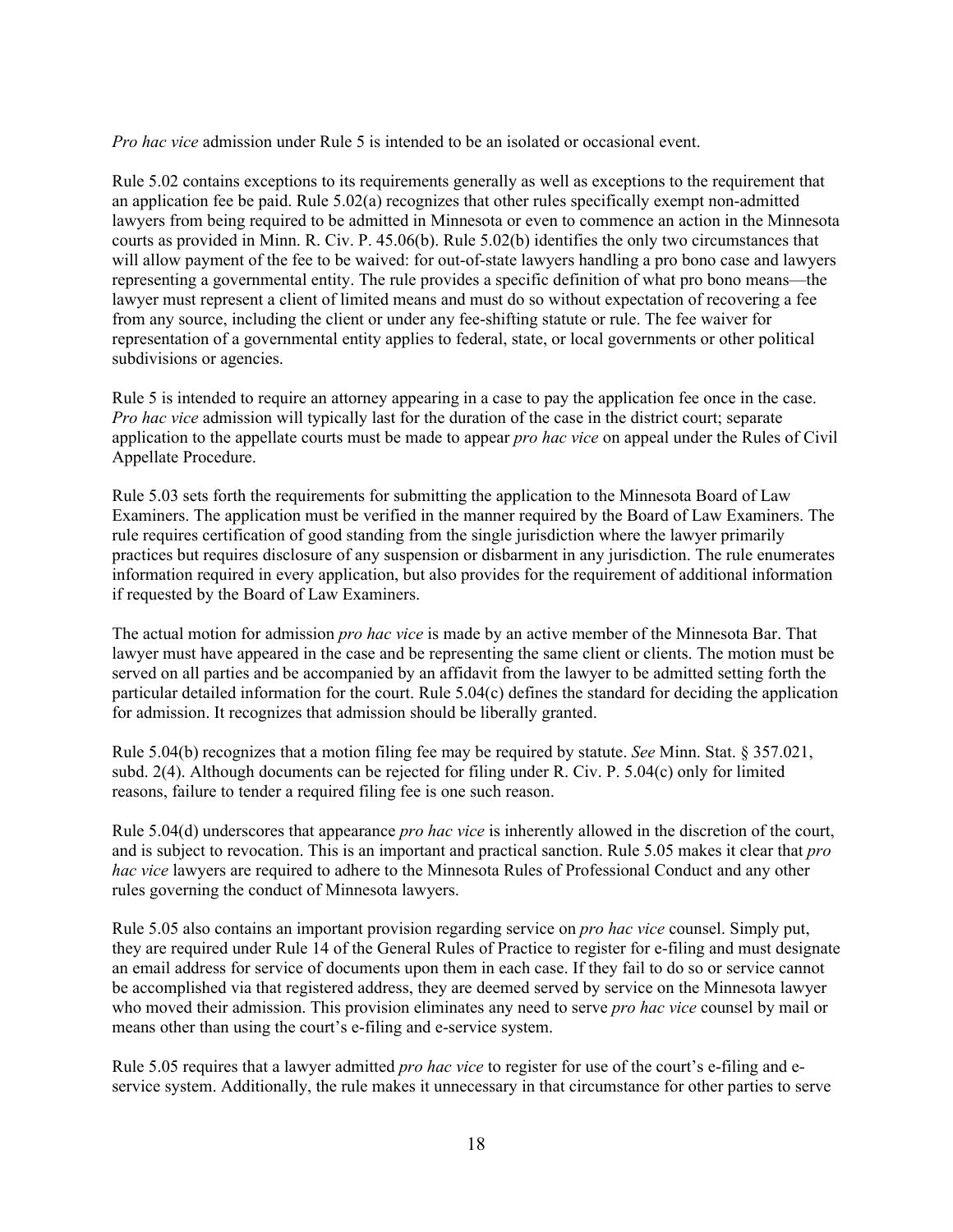the *pro hac vice* lawyer by other means. Thus, the involvement of *pro hac vice* counsel should not increase the burden on other parties to accomplish service.

### **RULE 6. FORM OF PLEADINGS THAT ARE NOT FILED ELECTRONICALLY**

### **Rule 6.01 Format**

 All pleadings or documents that are not filed electronically shall be double spaced and legibly handwritten, typewritten, or printed on one side on plain unglazed paper of good texture. Every page shall have a top margin of not less than one inch, free from all typewritten, printed, or other written matter. Under Rule 14 of these rules, all pleadings or documents filed electronically must comply with the format requirements established by the state court administrator in the *Minnesota District Court Registered User Guide for Electronic Filing.*

(Amended effective July 1, 2015.)

#### *Civil* **Rules** *Advisory Committee Comment—2006 Amendment*

 *Rule 6.01 is amended to delete a sentence dealing with filing by facsimile. The former provision is, in effect, superseded by Minn. R. Civ. P. 5.05, as amended effective January 1, 2006.* 

#### **Advisory Committee Comment—2012 Amendment**

*Rule 6.01 is amended to dovetail the requirements for the form of paper pleadings, as set forth in the prior text of this rule, with the fundamentally different format required for documents electronically filed and served. Those format requirements are generally set forth in new Rule 14.05.* 

#### **Rule 6.02 Paper Size**

 All papers served or filed by any party that are not served or filed electronically shall be on standard size 8-1/2 X 11 inch paper.

(Amended effective July 1, 2015.)

## **Rule 6.03 Backings Not Allowed**

 No pleading, motion, order, or other paper submitted to the court administrator for nonelectronic filing shall be backed or otherwise enclosed in a covering. Any papers that cannot be attached by a single staple in the upper lefthand corner shall be clipped or tied by an alternate means at the upper lefthand corner.

(Amended effective July 1, 2015.)

(Former Rule 102 adopted effective January 1, 1992; renumbered effective January 1, 1993.)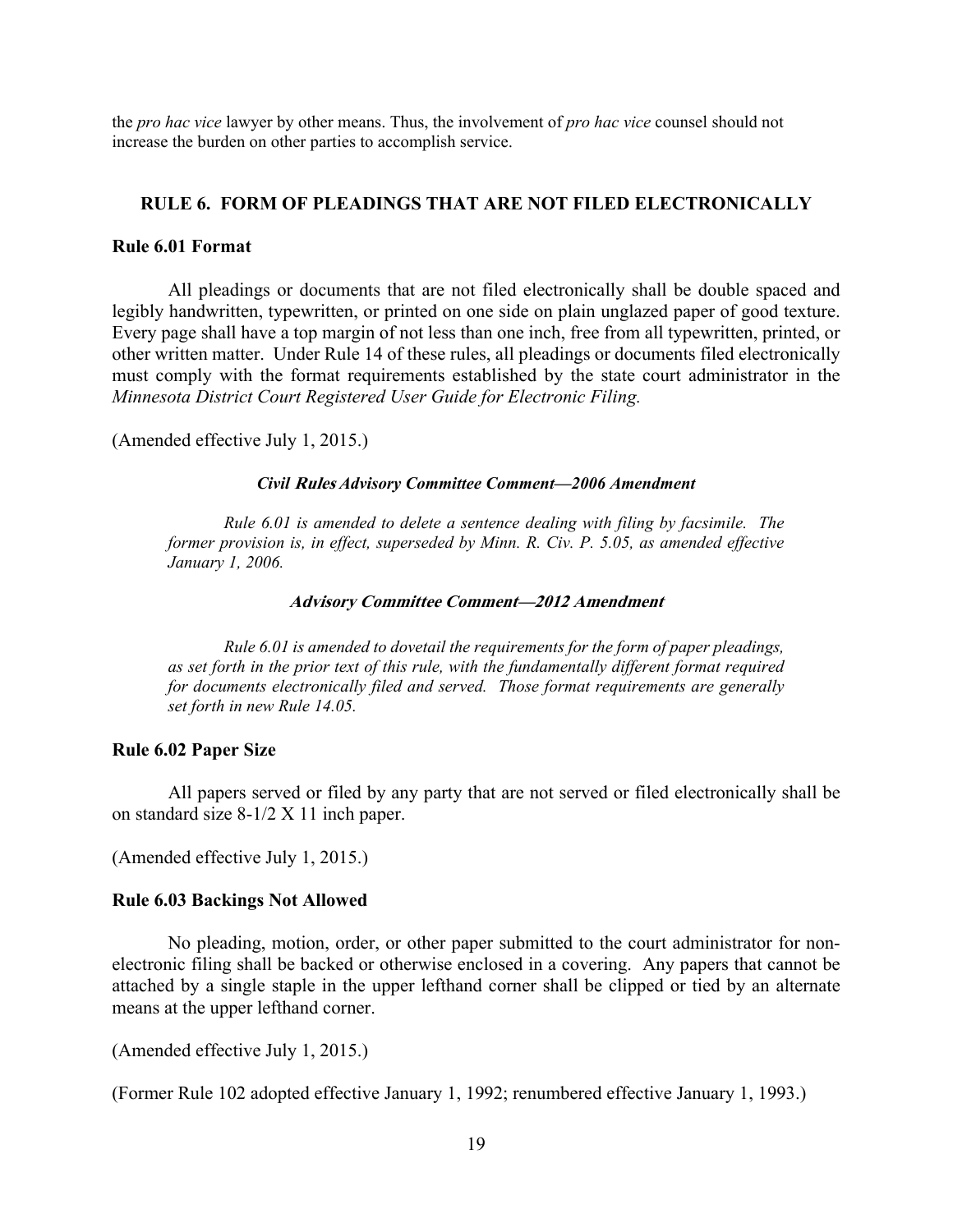### **Cross Reference:** Minn. R. Civ. P. 5.05, 10.

#### *Advisory Committee Comment--1992 Amendments*

*This rule is based on 4th Dist. R. 1.01 (a) & (b), with changes.* 

 *Although the rule permits the filing of handwritten documents, the clearly preferred practice in Minnesota is for typewritten documents. Similarly, commercially printed papers are rarely, if ever, used in Minnesota trial court practice, and the use of printed briefs in appellate practice is discouraged.* 

 *All courts in Minnesota converted to use of "letter size" paper in 1982. See Order Mandating 8-1/2 x 11 Inch Size Paper For All Filings in All Courts in the State, Minn. Sup. Ct., Apr. 16, 1982 (no current file number assigned), reprinted in Minn. Rules of Ct. 665 (West pamph. ed. 1992). Papers filed in the appellate courts must also be on letter-sized paper. See Minn. R. Civ. App. P. 132.01, subdivision 1. This rule simply reiterates the requirement for the trial courts.*

#### **Advisory Committee Comment—2015 Amendments**

*The amendments to Rule 6 recognize that upon the adoption of mandatory e-filing for some courts and some types of cases, other documents will be filed in paper form. The rule does not change the requirements for paper documents.* 

*Rule 6.01 also provides a cross-reference to the Minnesota District Court Registered User Guide for Electronic Filing, which will contain the format requirements for electronic documents that are e-filed or e-served. See Minn. Gen. R. Prac. 14. That guidance document will be regularly updated and maintained on the judicial branch website, www.mncourts.gov, which will allow it to be kept current as technical requirements evolve without repeated amendatory Supreme Court orders.* 

### **RULE 7. PROOF OF SERVICE**

When a document has been conventionally served before filing, proof of service shall be affixed to the document so that the identity of the document is not obscured. If a document is filed before conventional service has been made, proof of service shall be filed within 7 days after service is made. When a document has been both eFiled and eServed together using the E-Filing System in accordance with Rule 14, the record of service on the E-Filing System shall constitute proof of service.

(Amended effective January 1, 2021.)

**Cross Reference:** Minn. R. Civ. P. 4.06, 5.04.

#### *Advisory Committee Comments--1995 Amendments*

 *This rule derived from Rule 13 of the Code of Rules for the District Courts. The second sentence is new, drafted to provide for filing of documents where service is to be*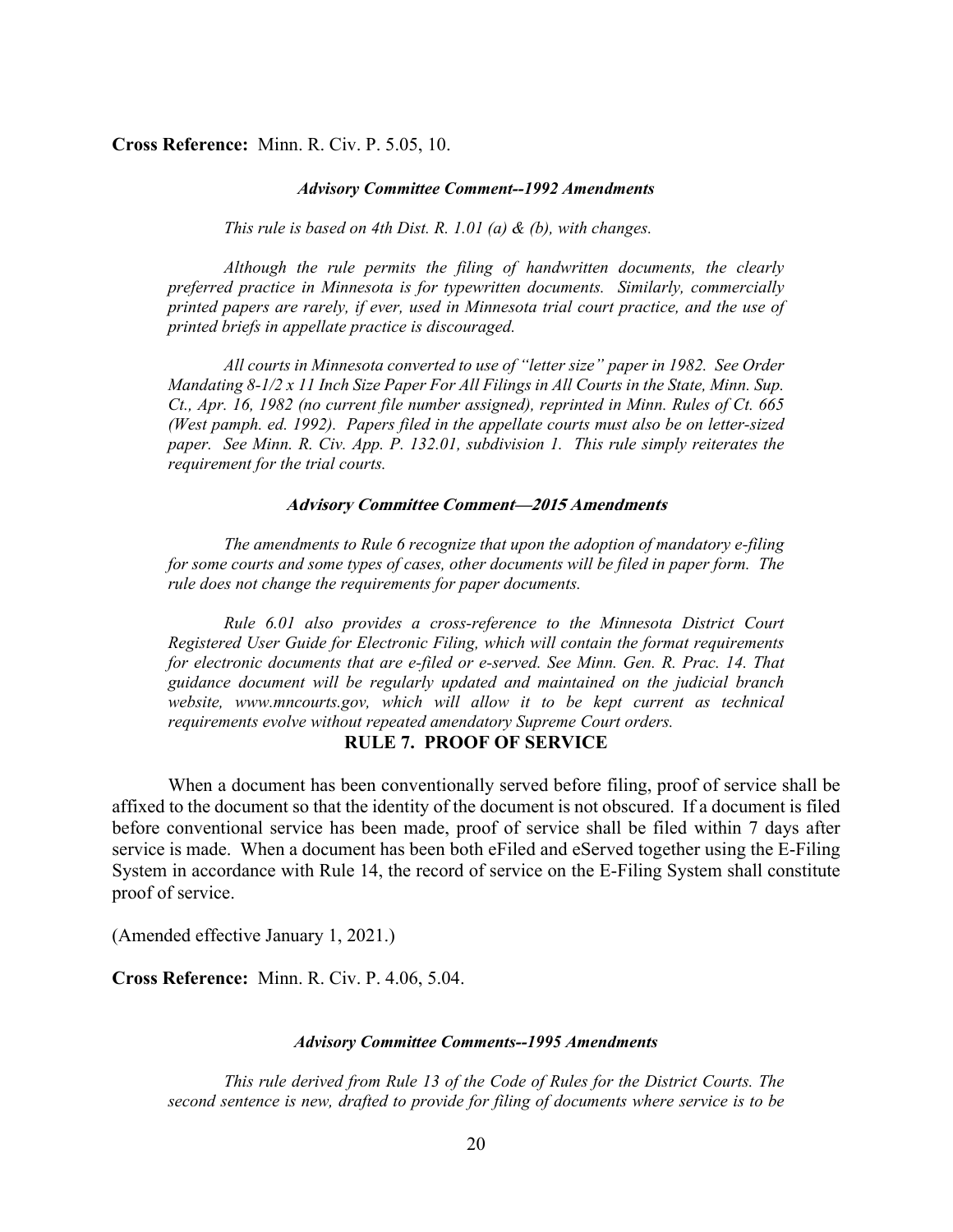*made after filing. The Committee recommends amendment of the rule to require a specific rather than subjective standard for the filing of proof of service. Although the Committee heard requests to change the rule to require that all documents be filed with proof ofservice attached, the Committee believes that such a rule is neither helpful nor necessary. Such a rule would make it difficult to serve and file documents at the same time, and would probably result in greater problems relating to untimely service and filing. Nonetheless, there appear to be a number of situations where proof of service is not filed for a substantial period of time, resulting in confusion in the courts. The rule is accordingly amended to change the requirement from filing* "*promptly" after service to "within ten days" after service. The Committee believes this period is more than sufficient for filing a proof of service. The Committee is also sensitive to a potential problem that would arise with a requirement that proof of service accompany documents at the time of filing. The Committee continues to believe that documents, in whatever form, should not be rejected for filing by the court administrators. Rather, documents should be filed as submitted and the court should deal with any deficiencies or irregularities in the documents in an orderly way, having in mind the mandate of Rule 1 of the Minnesota Rules of Civil Procedure that the rules be interpreted to advance the "just, speedy, and inexpensive" determination of every action.* 

#### **Advisory Committee Comment—2012 Amendment**

*Rule 7 is amended to make it clear that a separate proof of service is not required for documents served using the court's e-service system in cases where that method is authorized by the rules. Proof of service exists in the system's records and that record of service suffices to prove service for all purposes.*

### **Advisory Committee Comment—2015 Amendments**

*Rule 7 is amended to provide for proof of service for all methods of service allowed under the rules. E-service is proved by the record maintained by and available from the court's e-filing and e-service system, obviating any additional filings to prove service. All other means of service are defined as "conventional service" by Rule 14.01, which is proved by a written affidavit, certificate, or acknowledgement of service filed shortly after service is made.* 

## **RULE 8. INTERPRETERS**

## **Definitions**

 1. "Coordinator" means the Court Interpreter Program Coordinator assigned to the State Court Administrator's Office.

2. "Roster" means the Minnesota statewide roster of court interpreters.

(Amended effective July 1, 2020.)

### **Rule 8.01 Statewide Roster**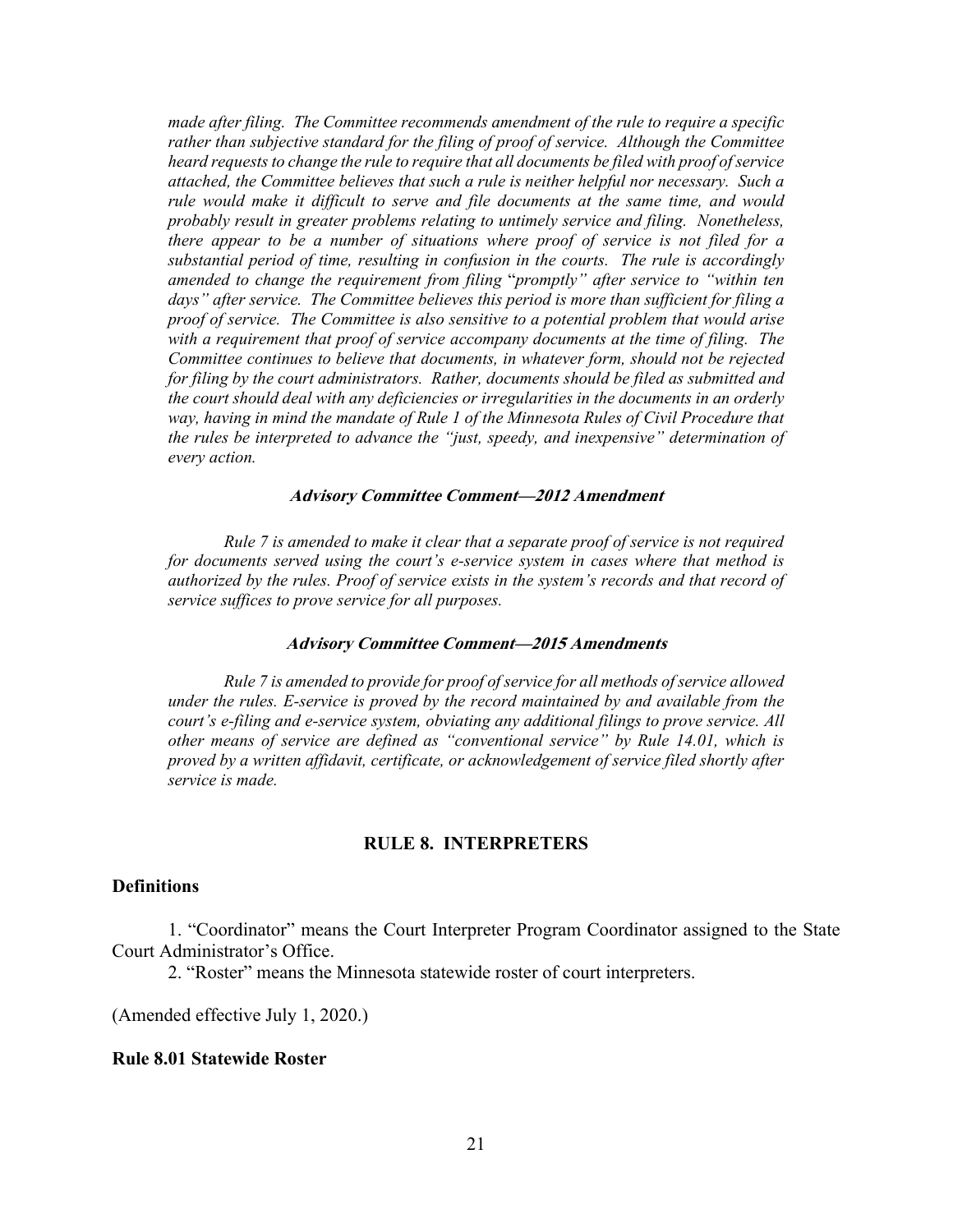The State Court Administrator shall maintain and publish a statewide roster of certified and non-certified interpreters.

**(a) Spoken Language Court Interpreters:** To be included on the Statewide Roster, spoken language court interpreters must have: (1) reached the age of at least 18 years; (2) completed the interpreter orientation program sponsored by the State Court Administrator; (3) filed with the State Court Administrator an affidavit agreeing to be bound by the Code of Professional Responsibility for Interpreters in the Minnesota State Court System, the State Court Administrator's Office Enforcement Procedures for the Code of Professional Responsibility for Court Interpreters, and all applicable Court Interpreter Program policies; (4) met the character and fitness standards in Rule 8.06 and any other eligibility standards published by the State Court Administrator; and (5) received a passing score on the English proficiency, ethics, and court terminology examination administered or approved by the State Court Administrator.

**(b) Certified Spoken Language Court Interpreters:** To be included on the Statewide Roster as a certified spoken language court interpreter, interpreters must have satisfied all requirements in paragraph (a), and met all requirements for certification pursuant to Rules 8.04 and 8.05. Certification is not available for all languages.

**(c) Sign Language Court Interpreters:** To be included on the Statewide Roster, sign language court interpreters must:

- (1) have satisfied all requirements in paragraph (a);
- (2) be a member in good standing with the Registry of Interpreters for the Deaf (RID); and
- (3) possess certificate(s) from RID that demonstrate minimum competency in sign language or another equivalent valid qualification approved by the State Court Administrator.

**(d) Certified Sign Language Court Interpreters**. To be included on the Statewide Roster as a certified sign language court interpreter, interpreters must have satisfied all requirements of paragraph (c), and possess the special certification "Legal" from the Registry of Interpreters for the Deaf or another equivalent valid certification approved by the State Court Administrator.

(Amended effective July 1, 2020.)

## *Advisory Committee Comment 1997 Amendment*

 *It is the policy of the state to provide interpreters to litigants and witnesses in civil and criminal proceedings who are handicapped in communication. Minnesota Statutes, sections 611.30 - .32 (1996); Minn. R. Crim. P. 5.01, 15.01, 15.03, 15.11, 21.01, 26.03, 27.04, subd. 2; Minnesota Statutes, section 546.44, subdivision 3 (1996); see also 42 U.S.C. section 12101; 28 C.F.R. Part 35, section 130 (prohibiting discrimination in public services on basis of disability).*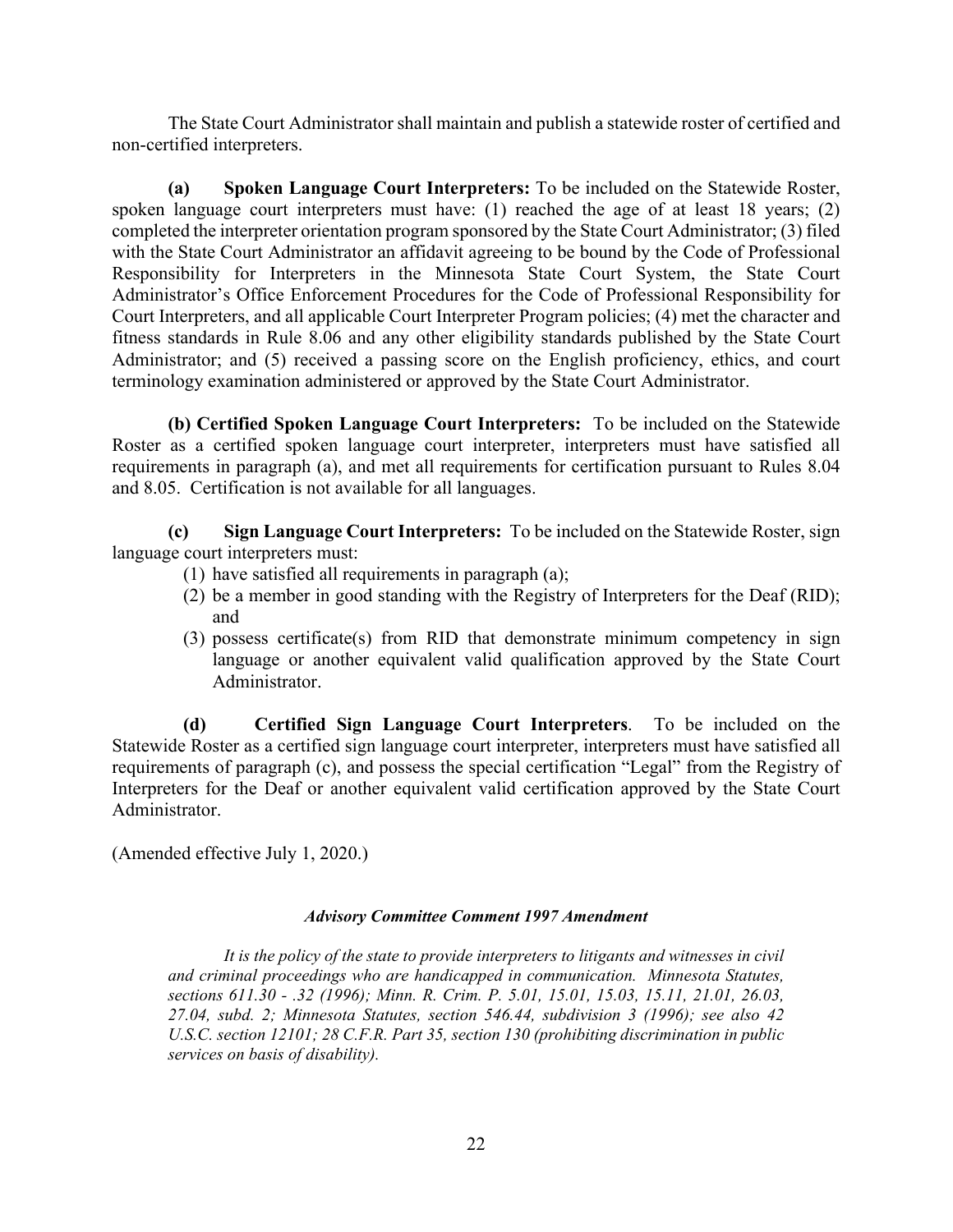*To effectuate that policy, the Minnesota Supreme Court has initiated a statewide orientation program of training for court interpreters and promulgated the Rules on Certification of Court Interpreters. Pursuant to Rule 8.01 of the General Rules of Practice for the District Courts, the State Court Administrator has established a statewide roster of court interpreters who have completed the orientation program on the Minnesota court system and court interpreting and who have filed an affidavit attesting that they understand and agree to comply with the Code of Professional Responsibility for Court Interpreters adopted by the Minnesota Supreme Court on September 18, 1995. The creation of the roster is the first step in a process that is being undertaken to ensure the competence of court interpreters. To be listed on the roster, a non-certified court interpreter must attend an orientation course provided or approved by the State Court Administrator. The purpose of the orientation is to provide interpreters with information regarding the Code of Professional Responsibility, the role of interpreters in our courts, skills required of court interpreters, the legal process, and legal terminology. Merely being listed on the roster does not certify or otherwise guarantee an interpreter's competence.*

 *In 1997, two key changes were made to this rule. First, interpreters are now required to receive a passing score on the ethics examination before they are eligible to be listed on the Statewide Roster. This change was implemented to ensure that court interpreters on the Statewide Roster have a demonstrated knowledge of the Code of Professional Responsibility.*

 *Second, to be eligible to be listed on the Statewide Roster, non-certified sign language court interpreters are required to possess certificates from the Registry of Interpreters for the Deaf (RID), which demonstrate that the interpreter has minimum competency skills in sign language. This change was recommended by the Advisory Committee because of reports to the Committee that courts were hiring sign language interpreters who completed the orientation training, but who were not certified by RID. This practice was troubling because prior to the promulgation of Rule 8, courts generally adopted the practice of using only RID certified sign language interpreters to ensure a minimum level of competency. Unlike most spoken language interpreting fields, the field of sign language interpreting is well established with nationally developed standards for evaluation and certification of sign language interpreters. Because of the long history of RID, its certification program, the availability of RID certified sign language interpreters in Minnesota and the recent incidents when courts have deviated from their general practice of appointing RID certified sign language interpreters, the Advisory Committee determined that it is appropriate and necessary to amend Rule 8 to maintain the current levels of professionalism and competency among non-certified sign language court interpreters.*

#### *Advisory Committee Comments—2007 Amendment*

*Rule 8.01(b) is amended to add a new subsection (4). This subsection imposes an additional requirement that court interpreters demonstrate proficiency in English as well as the foreign languages for which they will be listed. This provision is necessary because certification is currently offered only in 12 languages and many of the state's interpreters are not certified. This change is intended to minimize the current problems involving need to use non-certified interpreters who now often do not possess sufficient English language skills to be effective.*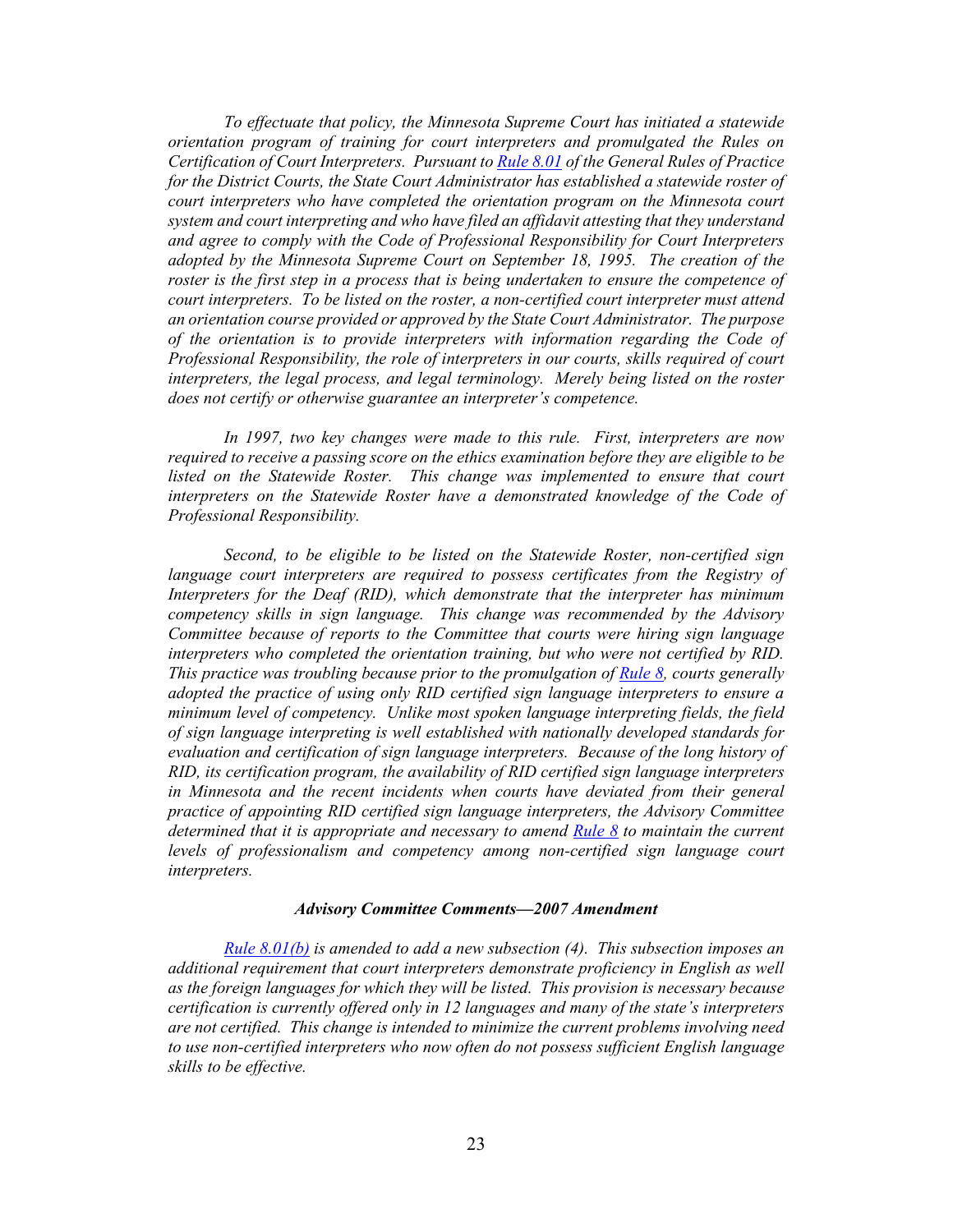## **Rule 8.02 Appointment; Applicability of Ethics Rules to All Interpreters.**

**(a) Use of Certified Court Interpreter.** Whenever an interpreter is required to be appointed by the court, the court shall appoint a certified court interpreter who is listed on the statewide roster of interpreters established by the State Court Administrator under Rule 8.01, except as provided in Rule 8.02(b), (c), (d), and (e). A certified court interpreter shall be presumed competent to interpret in all court proceedings. The court may, at any time, make further inquiry into the appointment of a particular certified court interpreter. By objection made at the commencement of a proceeding, or by motion made appropriately in advance of a proceeding, special circumstances which render the certified court interpreter unqualified to interpret in the proceeding must be presented to the court. The court shall use a certified court interpreter except when no certified court interpreter is reasonably available. A certified court interpreter is not reasonably available if the hearing would have to be unreasonably delayed to secure the presence of the interpreter, if the interpreter would have to travel an unreasonable distance to attend the hearing, or if the interpreter is unwilling to provide interpreting services by remote means at the request of the court.

 **(b) Use of Non-Certified Court Interpreter on Statewide Roster.** If no certified or employee court interpreter is reasonably available, the court shall appoint a non-certified court interpreter who is otherwise competent and is listed on the Statewide Roster established by the State Court Administrator under Rule 8.01. If the Roster includes additional information regarding an interpreter's level of experience, competency, and qualification, the court shall appoint from among the highest-ranked interpreters available. In determining whether a non-certified court interpreter is competent, the court shall apply the screening standards published by the State Court Administrator.

**(c) Use of Spoken Language Court Interpreter not on the Statewide Roster.** Only after the court has determined that the requirements of Rule 8.02(a) and (b) cannot be met may the court appoint a spoken language interpreter who is not listed on the Statewide Roster and who is otherwise competent. In determining whether a spoken language interpreter is competent, the court shall apply the screening standards published by the State Court Administrator. The court may appoint an interpreter certified in another state.

**(d) Use of Non-certified Sign Language Court Interpreter not on the Statewide Roster.** Only after determining that the requirements of Rule 8.02(a) and (b) cannot be met may the court appoint a non-certified sign language interpreter(s) who is not listed on the Statewide Roster. The court must appoint an interpreter(s) who can establish effective communication and who meets the requirements of Rule  $8.01(c)$ , paragraphs  $(2)$  and  $(3)$ .

**(e) Use of Employee Court Interpreter**. In recognition that certification is not available for all languages and that non-certified interpreters can nevertheless be competent and qualified to perform interpretation services for the courts, and in recognition that availability of court interpreters on a statewide basis is a critical concern, the Minnesota Judicial Branch may employ qualified and competent interpreters to perform interpreter services for the courts. Employee interpreters must have (1) satisfied all requirements in Rule 8.01(a); (2) satisfied all requirements for certification in Rule 8.05, or met the competency standards established by the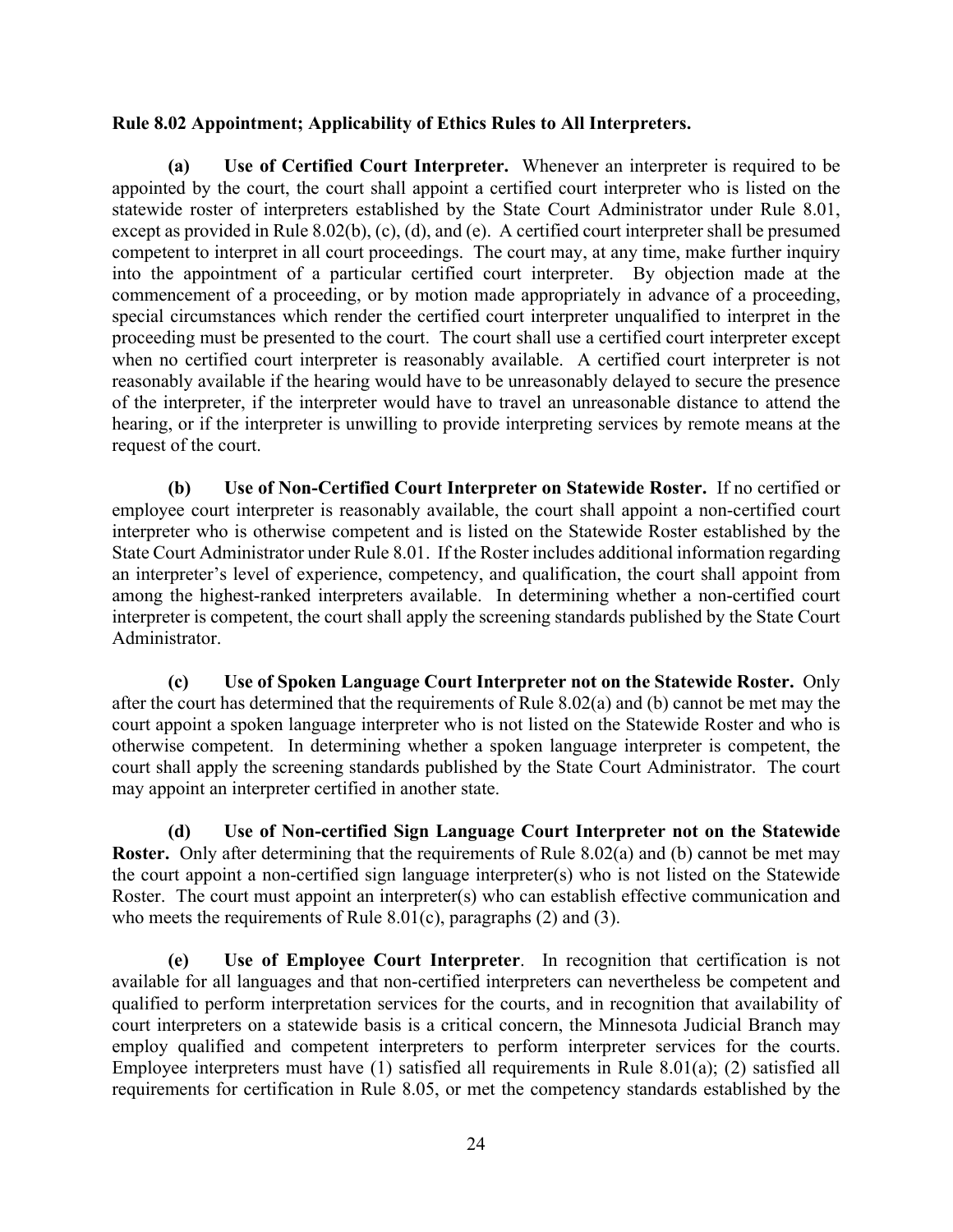State Court Administrator; and (3) been found to be qualified and competent by the Chief Judge in the judicial district of primary employment and taken the oath required by Minn. Stat. §§ 546.44, subd. 2, and 611.33, subd. 2. An employee interpreter who has taken the required oath is not required to take the oath at any subsequent court proceedings. An employee court interpreter shall be presumed competent to interpret in all court proceedings. The court may, at any time, make further inquiry into the appointment of a particular employee court interpreter. By objection made at the commencement of the proceeding, or by motion made appropriately in advance of a proceeding, special circumstances which render the employee court interpreter unqualified to interpret in the proceeding must be presented to the court.

**(f) Applicability of Ethics Rules to All Interpreters**. All interpreters providing court interpreting services are subject to the Code of Professional Responsibility for Interpreters in the Minnesota State Court System and Court Interpreter Program policies, without regard to whether they are certified or on the Statewide Roster. Interpreters on the Statewide Roster are also subject to the State Court Administrator's Office Enforcement Procedures for the Code of Professional Responsibility for Court Interpreters.

(Amended effective July 1, 2020.)

### *Advisory Committee Comment 2002 Amendment*

*Rule 8.02(a) requires that courts use certified court interpreters. If certified court interpreters are not available or cannot be located, courts should next use only interpreters listed on the statewide roster maintained by the State Court Administrator. Rule 8.02 recognizes, however, that in rare circumstances it will not be possible to appoint an interpreter from the statewide roster. Non-roster interpreters and telephone interpreting services, such as AT & T's Language Lines Service, should be used only as a last resort because of the limitations of such services including the lack of a minimum orientation to the Minnesota Court System and to the requirements of court interpreting. For a detailed discussion of the issues, see Court Interpretation: Model Guides for Policy and Practice in the State Courts, chapter 8 (National Center for State Courts, 1995), a copy of which is available from the State Court Administrator's Office. To avoid unreasonable objections to a certified court interpreter in a proceeding, the rule makes a presumption that the certified court interpreter is competent. However, the rule also recognizes that there are situations when an interpreter may be competent to interpret, but not qualified. Examples of such situations include when an interpreter has a conflict of interest or the user of the interpreter services has unique demands, such as services tailored to a person with minimal language skills, that the interpreter is not as qualified to meet.*

*Rule 8.02(b) requires that courts make "diligent" efforts to locate a certified court interpreter before appointing a non-certified court interpreter. Because the certification process is still in an early stage and because it is important to ensure that courts use competent interpreters, courts should seek the services of certified court interpreters who are located outside the court's judicial district if none can be found within its own district. In addition, courts should consider modifying the schedule for a matter if there is difficulty locating a certified interpreter for a particular time. Because the certification program being implemented by the State Court Administrator is still new, interpreters are being certified in only certain languages at this time. The Advisory Committee recognizes that it may be some time before certification is provided for all languages used in our courts.*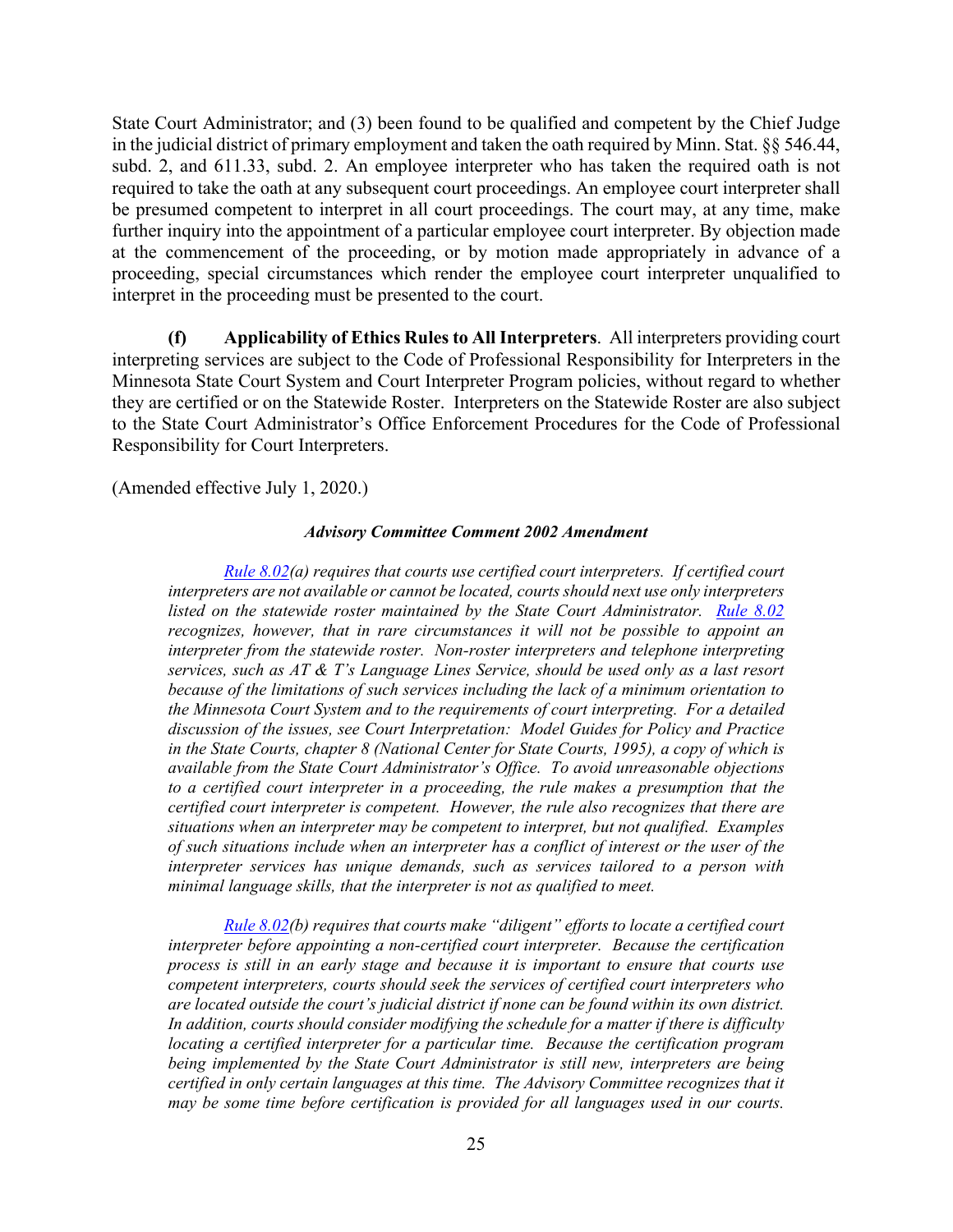*However, the committee feels strongly that for those languages for which certification has been issued, the courts must utilize certified court interpreters to ensure that its interpreters are qualified. If a court uses non-certified court interpreters, court administrators should administer the screening standards prior to hiring an interpreter. However, the presiding judge is still primarily responsible for ensuring the competence and qualifications of the interpreter. A model voir dire to determine the competence and qualifications of an interpreter is set forth in the State Court Administrator's Best Practices Manual on Court Interpreters.* 

*The Supreme Court has received reports that courts do not always comply with Rule 8.02(b)'s requirements that courts make "diligent" efforts to locate a certified court reporter before appointing a non-certified court interpreter. Apparently there is some confusion about the meaning of "diligent" efforts. To clarify, to satisfy the diligent efforts requirement a court must demonstrate that, after receiving a request for an interpreter, the court made prompt attempts to hire a certified court interpreter. If the court could not find a certified court interpreter within its judicial district, it must show that it attempted to locate a certified interpreter in another judicial district. If no certified interpreter is available, the court must consider modifying the schedule for the matter before resorting to hiring a non-certified court interpreter.* 

### **Rule 8.03 Disqualification from Appointment or Proceeding**

 A judge may disqualify a court interpreter from an appointment under Rule 8.02 or a proceeding for good cause. Good cause for disqualification includes, but is not limited to, an interpreter who engages in the following conduct:

(a) Knowingly and willfully making a false interpretation while serving in a proceeding;

 (b) Knowingly and willfully disclosing confidential or privileged information obtained while serving in an official capacity;

 (c) Failing to follow applicable laws, rules of court, the Code of Professional Responsibility for Interpreters in the Minnesota State Court System, or Court Interpreter Program policies.

(Amended effective July 1, 2020.)

#### *Advisory Committee Comment 1995*

 *Interpreters must take an oath or affirmation to make a true interpretation to the best of their ability, to the person handicapped in communication and to officials. Minnesota Statutes, sections 546.44, subdivision 2; 611.33, subdivision 2 (1994). Interpreters cannot disclose privileged information without consent. Minnesota Statutes, sections 546.44, subdivision 4; 611.33, subdivision 4 (1994). These and other requirements are also addressed in the Code of Professional Responsibility for Interpreters in the Minnesota State Court System.*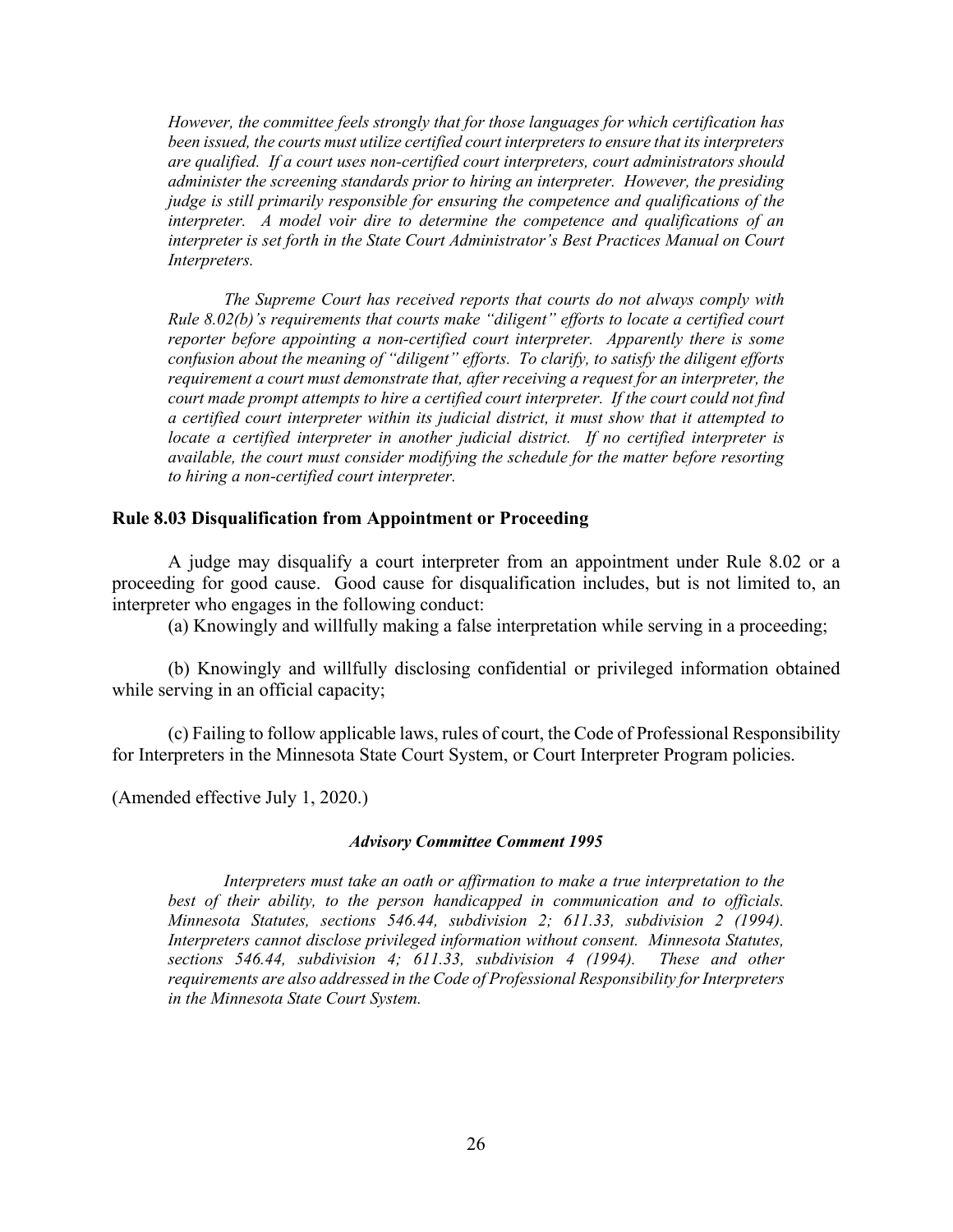## **Rule 8.04 General Requirement for Court Interpreter Certification**

 **(a) Eligibility for Certification.** An applicant is eligible for certification if the interpreter:

(1) meets the requirements under Rule 8.01 and is included on the Statewide Roster of court interpreters, and;

(2) receives a passing score on the court interpreting competency examination under Rule 8.05 administered or approved by the State Court Administrator's Office.

(Amended effective July 1, 2020)

## **Rule 8.05 Court Interpreter Certification Examination**

 **(a) Eligibility for Examination.** An applicant is eligible to take the court interpreting competency examination if the applicant:

(1) meets the requirements under Rule 8.01 and is included on the Statewide Roster;

(2) has paid the examination fee; and

 (3) has registered to take the examination and met all other requirements for examination as determined by the State Court Administrator.

**(b) Examination.** Examinations for court interpreting competency in specific languages shall be administered at such times and places as the Coordinator may designate.

**(1) Scope of Examination.** Applicants for certification in interpreting in a spoken

language may be tested on any combination of the following:

- a. Sight Interpretation;
- b. Consecutive Interpretation; and
- c. Simultaneous Interpretation.

**(2) Denial of Opportunity to Test.** An applicant may be denied permission to take an examination if an application, together with the application fee, is not complete and filed in a timely manner.

**(3) Results of Examination.** The results of the examination, which may include scores, shall be delivered to examinees to the address listed in the Coordinator's files. Statistical information relating to the examinations, applicants, and the work of the State Court Administrator's Office may be released at the discretion of the State Court Administrator's Office. Pass/fail examination results may be released to (1) District Administrators by the State Court Administrator's Office for purposes of assuring that interpreters are appointed in accordance with Rule 8.02, and (2) any state court interpreter certification authority, including the National Center for State Courts.

**(4) Testing Accommodations.** A qualified applicant with a disability who requires reasonable accommodations must submit a written request to the Coordinator at the same time the application is filed. The Coordinator will consider timely requests and advise the applicant of what, if any, reasonable accommodations will be provided. The Coordinator may request additional information, including medical evidence or other written documentation, from the applicant prior to providing accommodations to the applicant.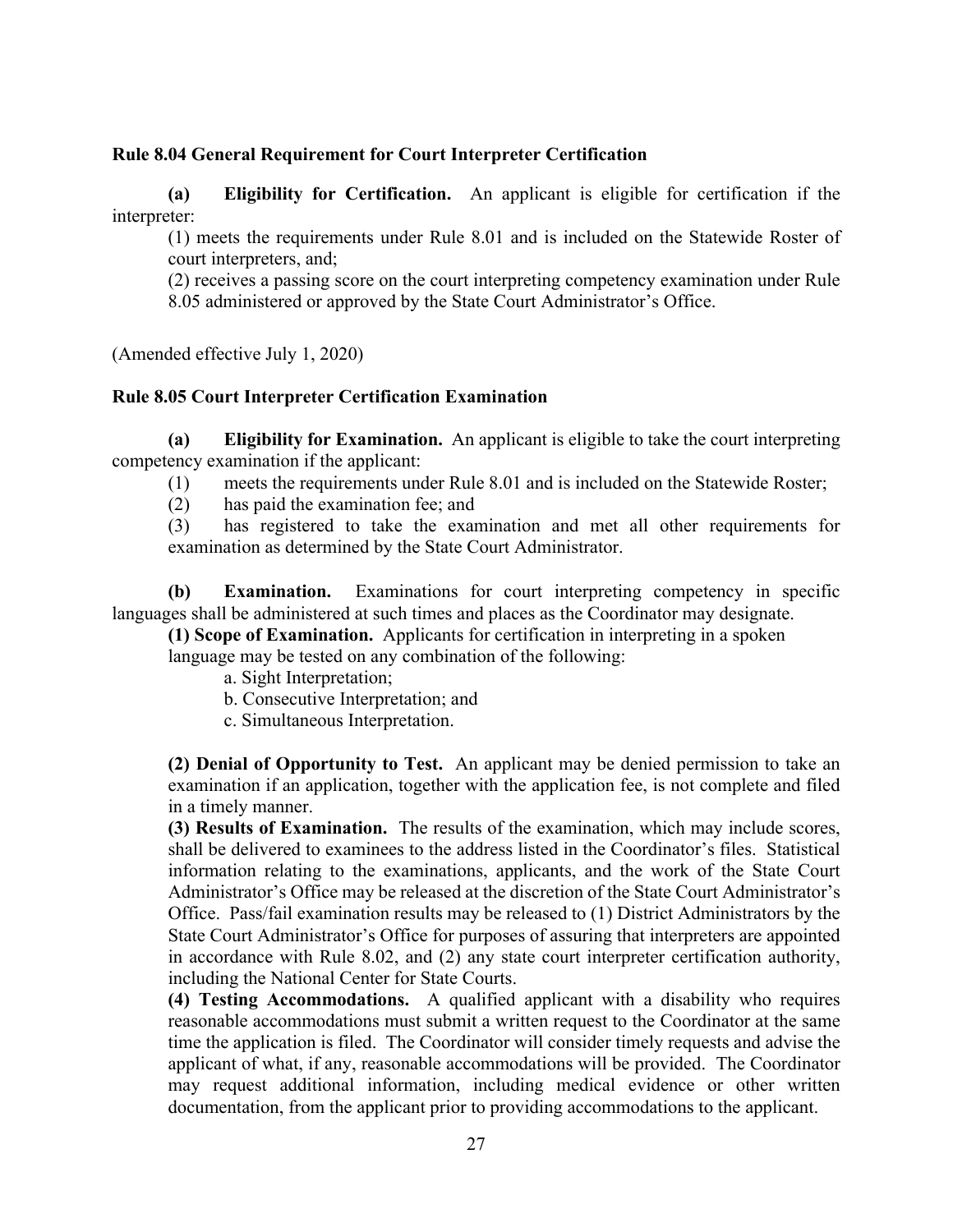**(5) Confidentiality.** Except as otherwise provided in Rule 8.05(b)(3), all information relating to the examinations is confidential unless the examinee waives confidentiality. The State Court Administrator's Office shall take steps to ensure the security and confidentiality of all examination information.

 **(c) Notification of Certification**. The Coordinator shall notify applicants in writing, including by electronic means, whether the applicant has passed the examination and has met all other requirements for certification.

(Amended effective July 1, 2020.)

### *Drafting Committee Comment--1996*

 *The Minnesota Supreme Court is one of the founding states of the State Court Interpreter Certification Consortium. It is the function of the Consortium to develop tests for court interpretation in various languages and administration standards, and to provide testing materials to individual states and jurisdictions. The Minnesota State Court Administrator's Office will in most circumstances utilize tests and standards established by or in conjunction with the Consortium.* 

### *Advisory Committee Comments—2007 Amendment*

 *Rule 8.05(a)(3) is amended to facilitate verification of interpreters' qualification by permitting the release of the interpreter test results to court administrators or interpreter program administrators.* 

 *Rule 8.05(a)(5) is amended to provide for the waiver of confidentiality by examinees for the purpose of permitting the release of examination information upon their request.* 

### **Rule 8.06 Character and Fitness Standards for Inclusion on the Statewide Roster**

The State Court Administrator's Office shall perform its duties in a manner that ensures the protection of the public by including on the Statewide Roster only those who qualify and who meet character and fitness standards. A court interpreter should be one whose record of conduct justifies the trust of the courts, witnesses, jurors, attorneys, parties, and others with respect to the official duties owed to them. A record manifesting significant deficiency in the honesty, trustworthiness, diligence or reliability of an applicant may constitute a basis for denial of inclusion on the Statewide Roster.

**(a) Relevant Conduct.** The revelation or discovery of any of the following should be treated as cause for further inquiry before the State Court Administrator's Office decides whether the interpreter possesses the character and fitness to qualify for inclusion on the Statewide Roster:

 $(1)$ . conviction of a crime which resulted in a sentence or a suspended sentence;

(2). misconduct involving dishonesty, fraud, deceit or misrepresentation;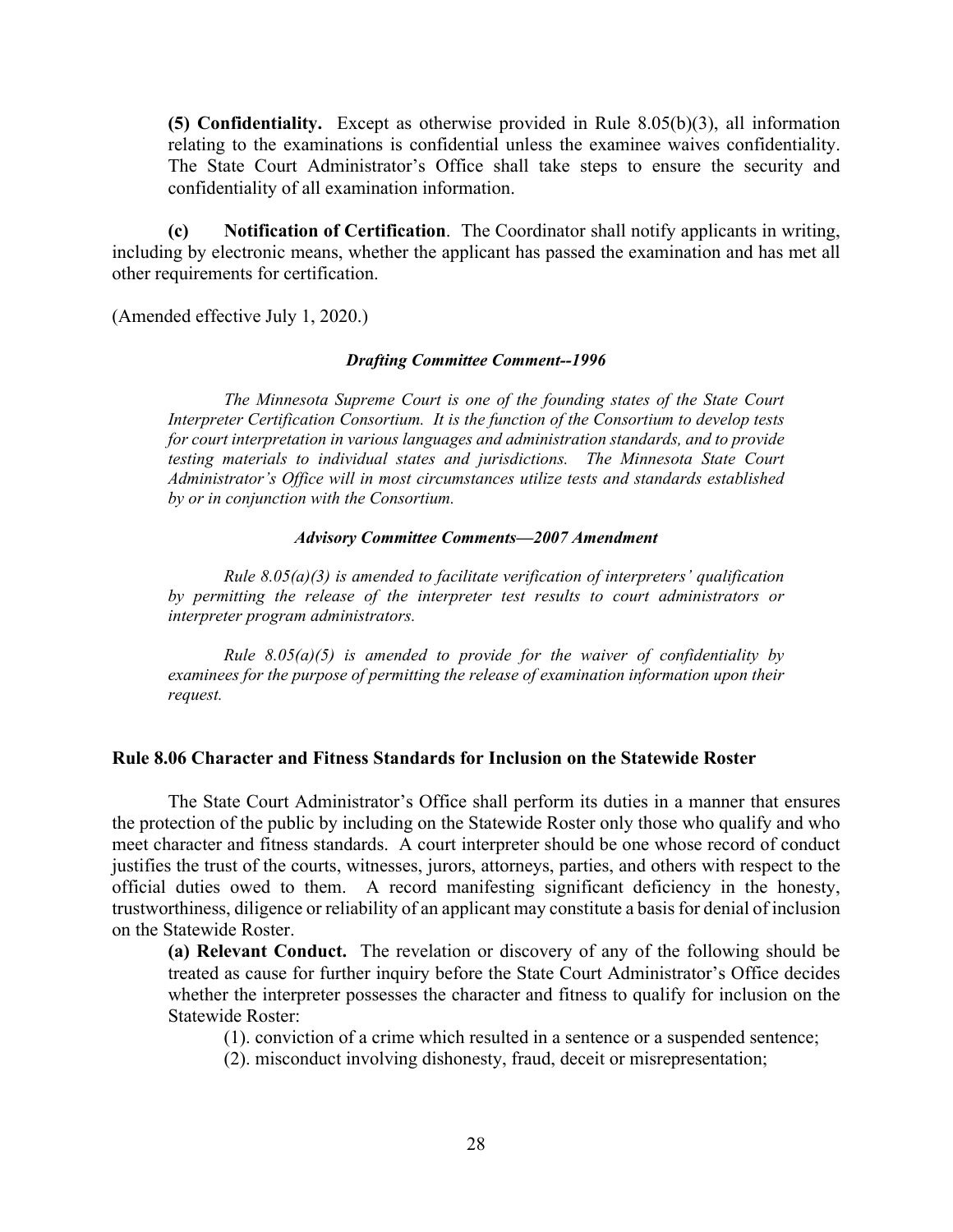(3). revocation or suspension of certification as an interpreter, or for any other position or license for which a character check was performed in this state or in other jurisdictions; and

(4). acts that indicate abuse of or disrespect for the judicial process.

**(b) Evaluation of Character and Fitness.** The State Court Administrator's Office shall determine whether the present character and fitness of a court interpreter qualifies the interpreter for inclusion on the roster. In making this determination, the following factors should be considered in assigning weight and significance to prior conduct:

- (1). the interpreter's age at the time of the conduct;
- (2). the recency of the conduct;
- (3). the reliability of the information concerning the conduct;
- (4). the seriousness of the conduct;
- (5). the factors underlying the conduct;
- (6). the cumulative effect of the conduct;
- (7). the evidence of rehabilitation;
- (8). the interpreter's positive social contributions since the conduct;
- (9). the interpreter's candor in the certification process; and
- (10).the materiality of any admissions or misrepresentations.

 **(c) Notification of Results of Character and Fitness Evaluation.** The Coordinator shall notify interpreters in writing of a determination that the interpreter failed to meet the character and fitness requirements for inclusion on the roster or for certification. A decision by the State Court Administrator's Office to not add an applicant to the roster is not governed by Rule 8.08 and is not appealable or reviewable under these rules. Suspension or removal from the Statewide Roster of Interpreters included on the roster is governed by Rule 8.08.

## **(d) Information Disclosure.**

**(1). Court Interpreter's File.** An interpreter may review the contents of his or her file, except for the work product of the Coordinator and the State Court Administrator's Office, at such times and under such conditions as the State Court Administrator's Office may provide.

**(2). Investigation Disclosures for Purposes of Character and Fitness Evaluation.** Information may be released to appropriate agencies for the purpose of obtaining information related to the applicant's character and fitness.

## **(3). Confidentiality.**

**i. Evaluation Data:** Information obtained by the Coordinator and the State Court Administrator's Office during the course of their evaluation is confidential and may not be released to anyone absent a court order. The court shall consider whether the benefit to the person requesting the release of the data outweighs the harm to the public, the agency or any person identified in the data.

**ii. File Data:** All information contained in the files of court interpreters in the State Court Administrator's Office except as otherwise provided in Rule 8.06(d)3 of these rules is confidential and will not be released to anyone except upon order of a court of competent jurisdiction or the consent of the interpreter.

**iii. Examination Information:** Examination Information shall be available as provided in Rule 8.05(b).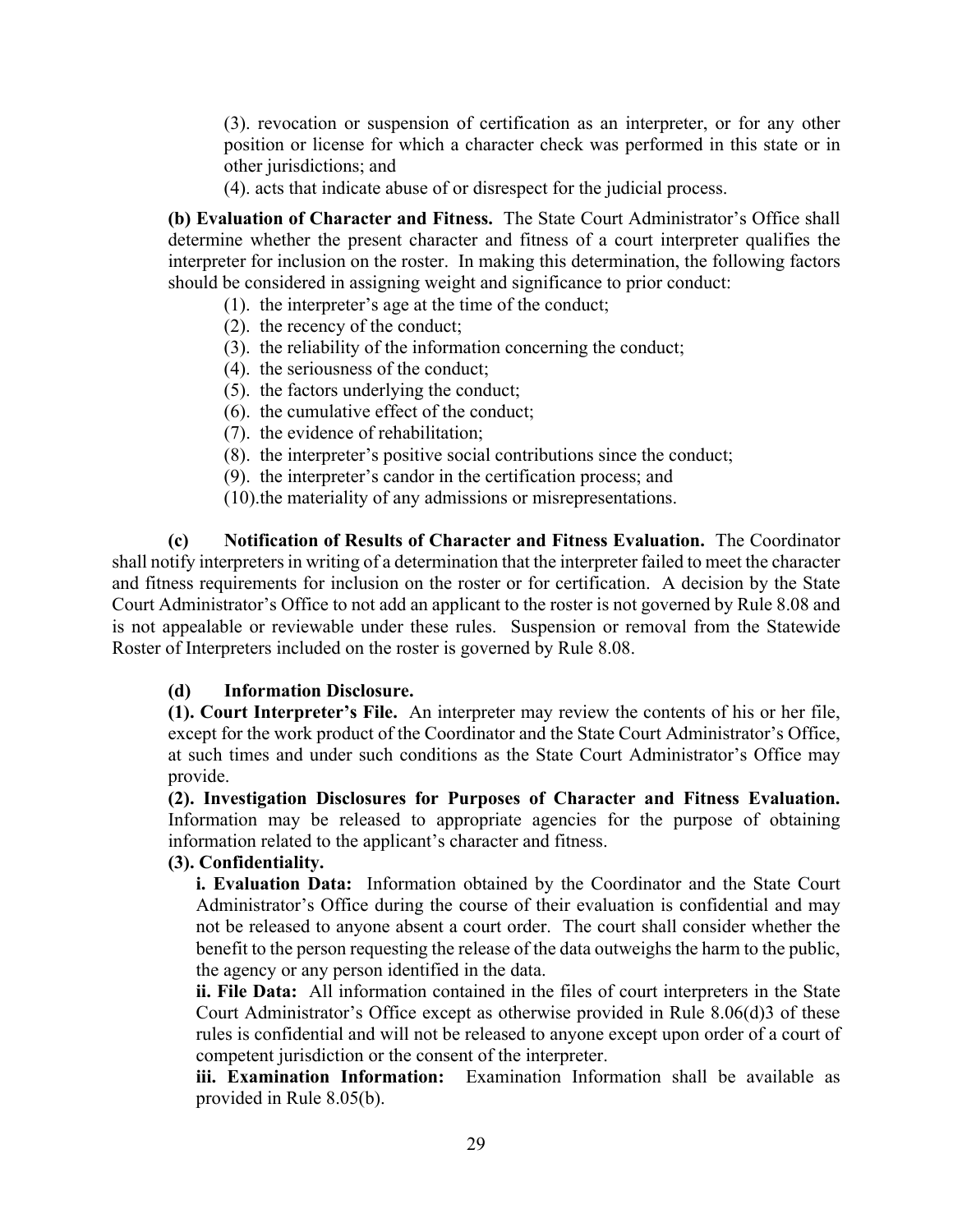## (Amended effective July 1, 2020.)

### *Drafting Committee Comment--1996*

 *The primary purpose of character, fitness and competency screening is to ensure equal access to justice for people with limited English proficiency, or speech or hearing impairments. Such screening also ensures the efficient and effective operation of our judicial system. Our judicial system is adequately protected by a system that evaluates the character, fitness and competency of an interpreter as those elements relate to interpreting in the courtroom. The public interest requires that all participants in the courtroom be secure in their expectation that those who are certified interpreters are competent to render such services and are worthy of the trust that the courts, witnesses, jurors, attorneys and parties may reasonably place in the certified interpreter.* 

## **Rule 8.07 Denial of Certification**

A decision by the State Court Administrator's Office to not list an applicant on the Statewide Roster as a certified spoken language interpreter based on a failed certification exam is not governed by Rule 8.08 and is not appealable or reviewable under these rules. A decision by the State Court Administrator's Office to not list an applicant on the Statewide Roster as a certified spoken language interpreter and to remove the applicant from the Statewide Roster based on the character and fitness standards in Rule 8.06 is governed by that rule and by Rule 8.08.

(Amended effective July 1, 2020.)

## **Rule 8.08 Complaints and Investigation**

**(a) Procedure.** Any complaint alleging a violation, or information that constitutes a violation, of Rule 8, the Court Interpreter Program policies, or the Code of Professional Responsibility for Court Interpreters by any certified or non-certified court interpreter on the Statewide Roster shall be governed by procedures published by the State Court Administrator's Office. These procedures shall include the following:

(1) a description of the types of actions which may be grounds for discipline;

- (2) a description of the types of sanctions available;
- (3) a procedure by which a person can file a complaint against an interpreter;
- (4) a procedure for the investigation of complaints;
- (5) a procedure for the review of complaints;
- (6) a hearing procedure for cases involving more severe sanctions; and
- (7) an appeal process when applicable.

**(b) Revocation or Suspension of Certification or Roster Status.** The certification or roster status of a court interpreter on the Statewide Roster is subject to suspension or revocation by the State Court Administrator's Office in accordance with the procedures established by the State Court Administrator's Office.

(Amended effective July 1, 2020.)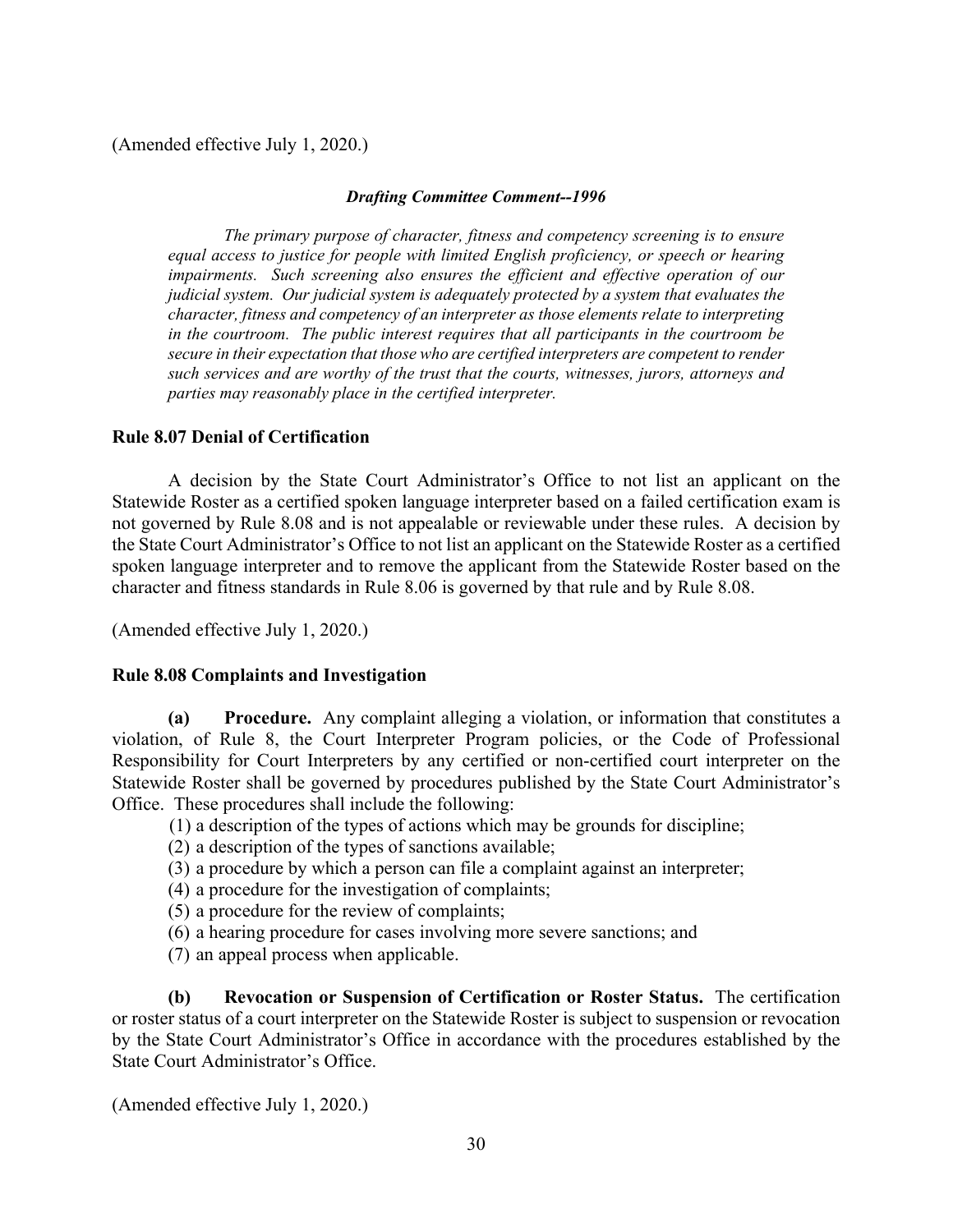#### *Drafting committee comment--1996*

 *The complaint procedure is not intended as a means for appealing claims of error by a court interpreter. The complaint procedure is available to address unprofessional or unethical conduct by certified and non-certified court interpreters. Consequently, in the absence of fraud, corrupt motive, bad faith, or pattern of established interpreter error, the Coordinator is not likely to initiate an investigation of a complaint of an error of a court interpreter.* 

*It is contemplated that the power to revoke or suspend interpreter certification or roster status will be exercised sparingly and when exercised, consideration will be given to the appropriate procedure and the giving of notice and an opportunity to be heard if such process is due the interpreter.* 

#### **Rule 8.09 Expenses and Fees**

The expenses for administering the certification requirements, including the complaint procedures, may be paid from examination, training, and orientation fees. The fees shall be set by the State Court Administrator's Office and may be revised as necessary.

(Amended effective July 1, 2020.)

### **Rule 8.10 Continuing Education Requirements**

The State Court Administrator's Office may establish continuing education requirements for certified and non-certified interpreters on the Statewide Roster. Failure to complete the required education is grounds for suspension or revocation from the Statewide Roster under Rule 8.08.

(Amended effective July 1, 2020.)

#### **Rule 8.11 Confidentiality of Records**

Subject to exceptions in rules  $8.01$ ,  $8.05(b)(3)$ ,  $8.05(b)(5)$ , and  $8.06(d)$  of these rules, and the Enforcement Procedures for the Code of Professional Responsibility for Court Interpreters, all information in the files of the Coordinator, the Review Panel, and the State Court Administrator relating to court interpreters shall be confidential and shall not be released to anyone other than the Supreme Court except upon order of the Supreme Court.

(Amended effective July 1, 2020.)

#### *Drafting Committee Comment--2000*

 *This rule is being added in 2000 to provide a consistent and necessary level of confidentiality for information maintained in the court interpreter orientation and certification process, including for example testing materials, orientation and registration*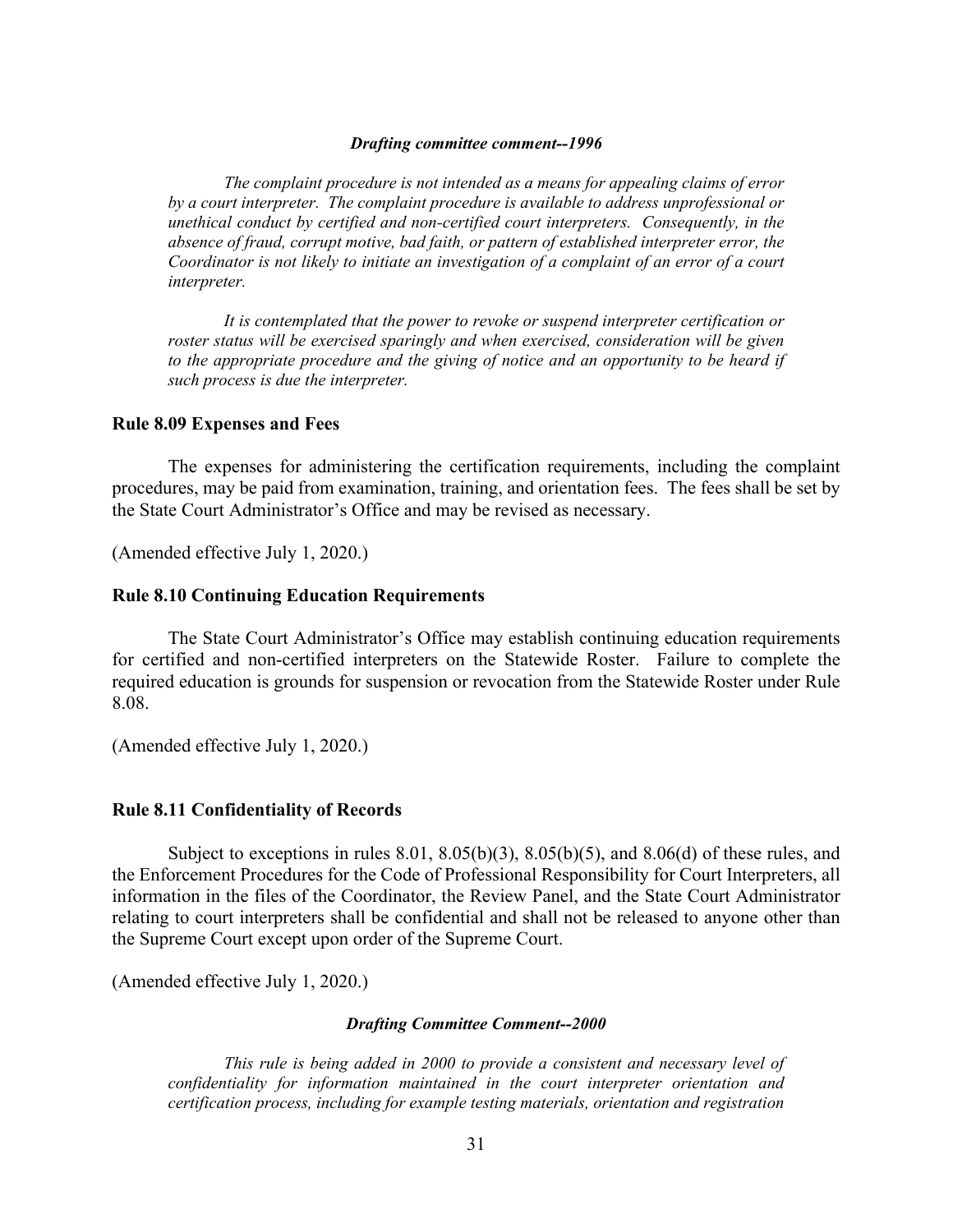*information, and non-roster contact information. Both certified and non-certified interpreters included on the statewide roster under rule 8.01 must attend orientation training and pass an ethics exam, but the confidentiality provisions in rules 8.05 and 8.06 are limited to those seeking formal certification. Rule 8.11 ensures consistent confidentiality for all testing, orientation, registration and non-roster contact information, and is consistent with the level of accessibility accorded similar information in the attorney licensing process.* 

## **Rule 8.12 Interpreters to Assist Jurors**

Qualified interpreters appointed by the court for any juror with a sensory disability may be present in the jury room to interpret while the jury is deliberating and voting.

(Added effective January 1, 2006.)

#### *Advisory Committee Comment – 2006 Amendment*

*Rule 8.12 is intended to provide guidance on the role of interpreters appointed for the benefit of jurors with a sensory disability. The requirement that such interpreters be allowed to join the juror in the jury room is logical and necessary to permit the juror to communicate in deliberations. In this situation the interpreter should be given an oath to follow other constraints placed on jurors (e.g., not to discuss the case, not to read or listen to media accounts of the trial, etc.) and also that the interpreter will participate only in interpreting the statements of others, and will not become an additional juror. An interpreter in this situation should also not be allowed or required to testify as to any aspect of the jury's deliberations in any context a juror would not be allowed or required to testify.* 

*This amendment is drawn from the language of Minn. R. Crim. P. 26.03, subd. 16.* 

*The rule is limited by its terms to interpreters appointed for the benefit of jurors with a sensory disability only because that is the only condition generally resulting in the appointment for jurors. In other, unusual, situations where such an interpreter is appointed, these procedures would presumably apply as well.*

## **Rule 8.13. Requirement for Notice of Anticipated Need for Interpreter**

In order to permit the court to make arrangements for the availability of required interpreter services, parties shall, in the Civil Cover Sheet or Joint Statement of the Case, and as may otherwise be required by court rule or order, advise the court of that need in advance of the hearing or trial where services are required.

When it becomes apparent that previously-requested interpreter services will not be required, the parties must advise the court.

(Amended effective July 1, 2020.)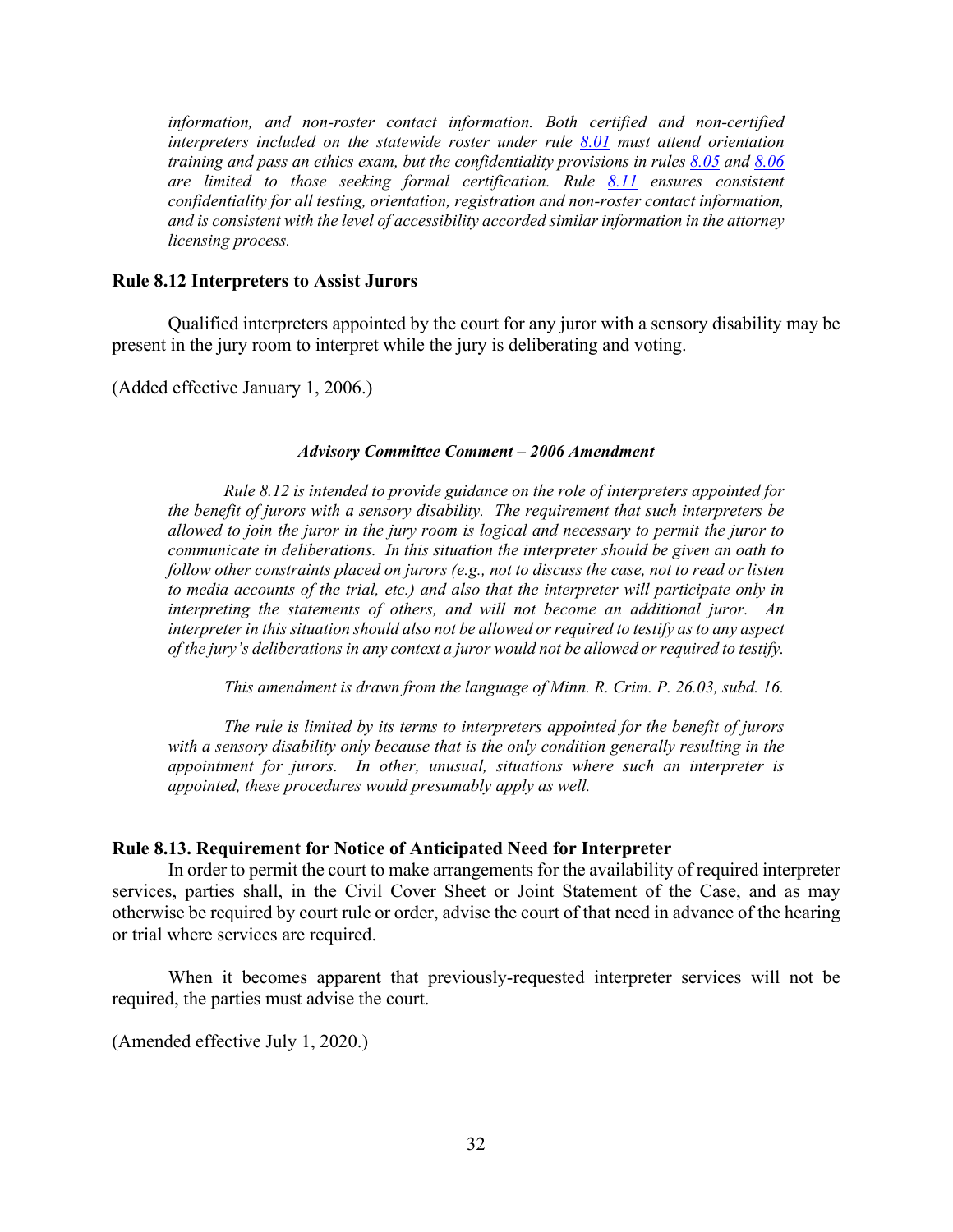#### *Advisory Committee Comment—2008 Amendment*

*Making a qualified interpreter available when needed in court often requires difficult prearrangement. Rule 8.13 is a simple rule drawing the attention of litigants to the*  likelihood they will encounter specific court rules or orders requiring identification of *interpreter needs in advance of the need. See amendments to Rules 111.02, 111.03, 112.02, Forms 111.02 & 112.01, and Minnesota Civil Trialbook sections 5 & 11.* 

*The second paragraph of the rule contains an obvious corollary: when it becomes clear that interpreter services will no longer be required, notice must be given to permit the court to avoid the expense that would otherwise be incurred. This notice would be required if a trial or hearing were obviated by settlement, and the requirement of notice is similar to that required by MINN. GEN. R. PRAC. 115.10 for the settlement of a motion, which would obviate a hearing and the court's preparation for the hearing.* 

### **RULE 9. FRIVOLOUS LITIGATION**

### **Rule 9.01 Motion for Order Requiring Security or Imposing Sanctions**

 Relief under this rule is available in any action or proceeding pending in any court of this state, at any time until final judgment is entered. Upon the motion of any party or on its own initiative and after notice and hearing, the court may, subject to the conditions stated in Rules 9.01 to 9.07, enter an order: (a) requiring the furnishing of security by a frivolous litigant who has requested relief in the form of a claim, or (b) imposing preconditions on a frivolous litigant's service or filing of any new claims, motions or requests. All motions under this rule shall be made separately from other motions or requests, and shall be served as provided in the Rules of Civil Procedure, but shall not be filed with or presented to the court unless, within 21 days after service of the motion (or such other period as the court may prescribe), the challenged claim, motion, or request is not withdrawn or appropriately corrected.

(Added effective September 1, 1999.)

### **Rule 9.02 Hearing**

**(a) Evidence.** At the hearing upon such motion the court shall consider such evidence, written or oral, by witnesses or affidavit, as may be material to the ground of the motion.

 **(b) Factors.** In determining whether to require security or to impose sanctions, the court shall consider the following factors:

(1) the frequency and number of claims pursued by the frivolous litigant with an adverse result;

 (2) whether there is a reasonable probability that the frivolous litigant will prevail on the claim, motion, or request;

 (3) whether the claim, motion, or request was made for purposes of harassment, delay, or vexatiousness, or otherwise in bad faith;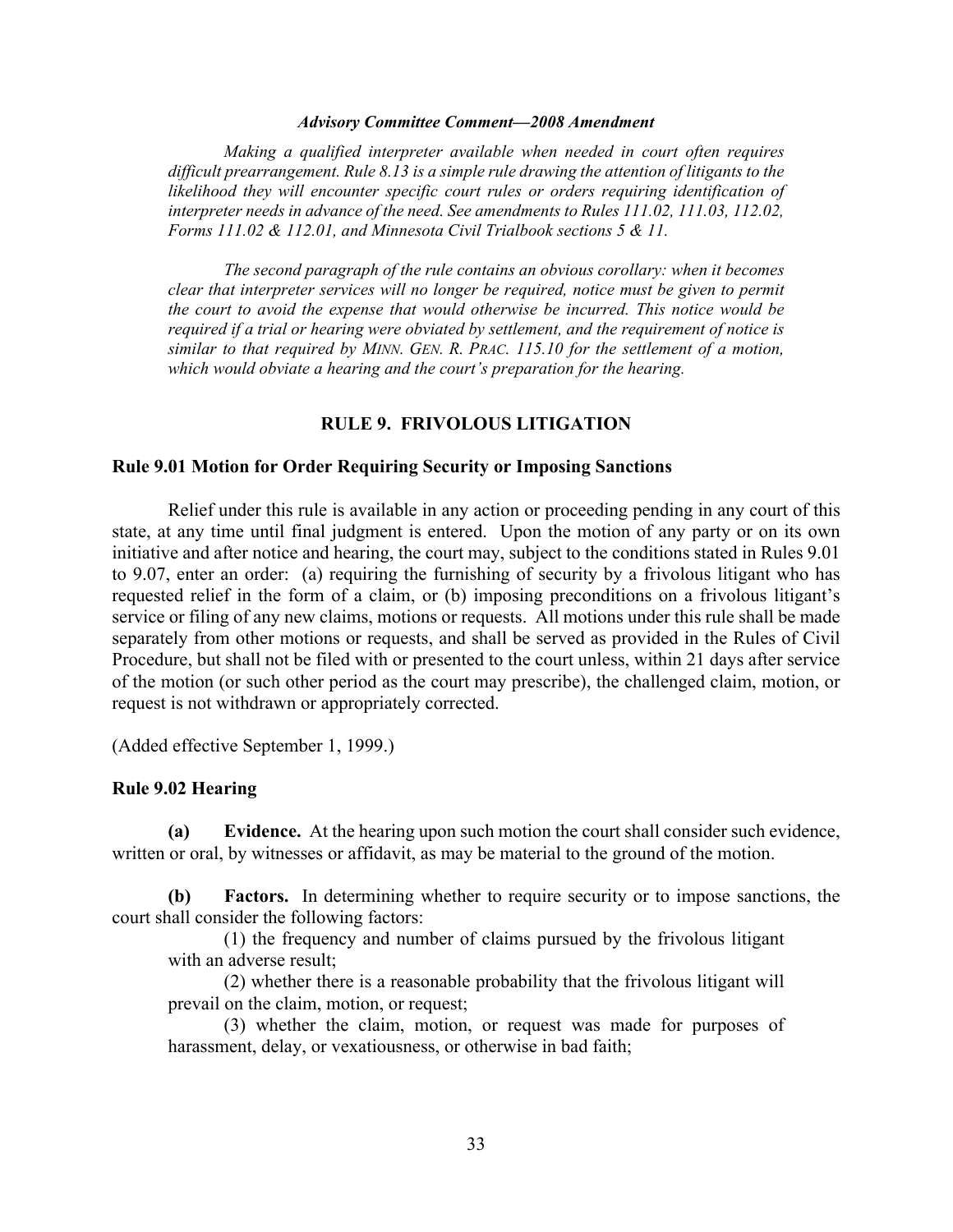(4) injury incurred by other litigants prevailing against the frivolous litigant and to the efficient administration of justice as a result of the claim, motion, or request in question;

 (5) effectiveness of prior sanctions in deterring the frivolous litigant from pursuing frivolous claims;

 (6) the likelihood that requiring security or imposing sanctions will ensure adequate safeguards and provide means to compensate the adverse party;

 (7) whether less severe sanctions will sufficiently protect the rights of other litigants, the public, or the courts.

 The court may consider any other factors relevant to the determination of whether to require security or impose sanctions.

 **(c) Findings.** If the court determines that a party is a frivolous litigant and that security or sanctions are appropriate, it shall state on the record its reasons supporting that determination. An order requiring security shall only be entered with an express determination that there is no reasonable probability that the litigant will prevail on the claim. An order imposing preconditions on serving or filing new claims, motions, or requests shall only be entered with an express determination that no less severe sanction will sufficiently protect the rights of other litigants, the public, or the courts.

**(d) Ruling Not Deemed Determination of Issues.** No determination or ruling made by the court upon the motion shall be, or be deemed to be, a determination of any issue in the action or proceeding or of the merits thereof.

(Added effective September 1, 1999.)

## **Rule 9.03 Failure to Furnish Security**

 If security is required and not furnished as ordered, the claim(s) subject to the security requirement may be dismissed with or without prejudice as to the offending party.

(Added effective September 1, 1999.)

## **Rule 9.04 Stay of Proceedings**

When a motion pursuant to Rule 9.01 is properly filed before trial, the action or proceeding is stayed and the moving party need not plead or respond to discovery or motions, until 14 days after the motion is denied, or if granted, until 14 days after the required security has been furnished and the moving party given written notice thereof. When a motion pursuant to  $Rule 9.01$  is made at any time after commencement of trial, the action or proceeding may be stayed for such period after the denial of the motion or the furnishing of the required security as the court shall determine.

(Amended effective January 1, 2020.)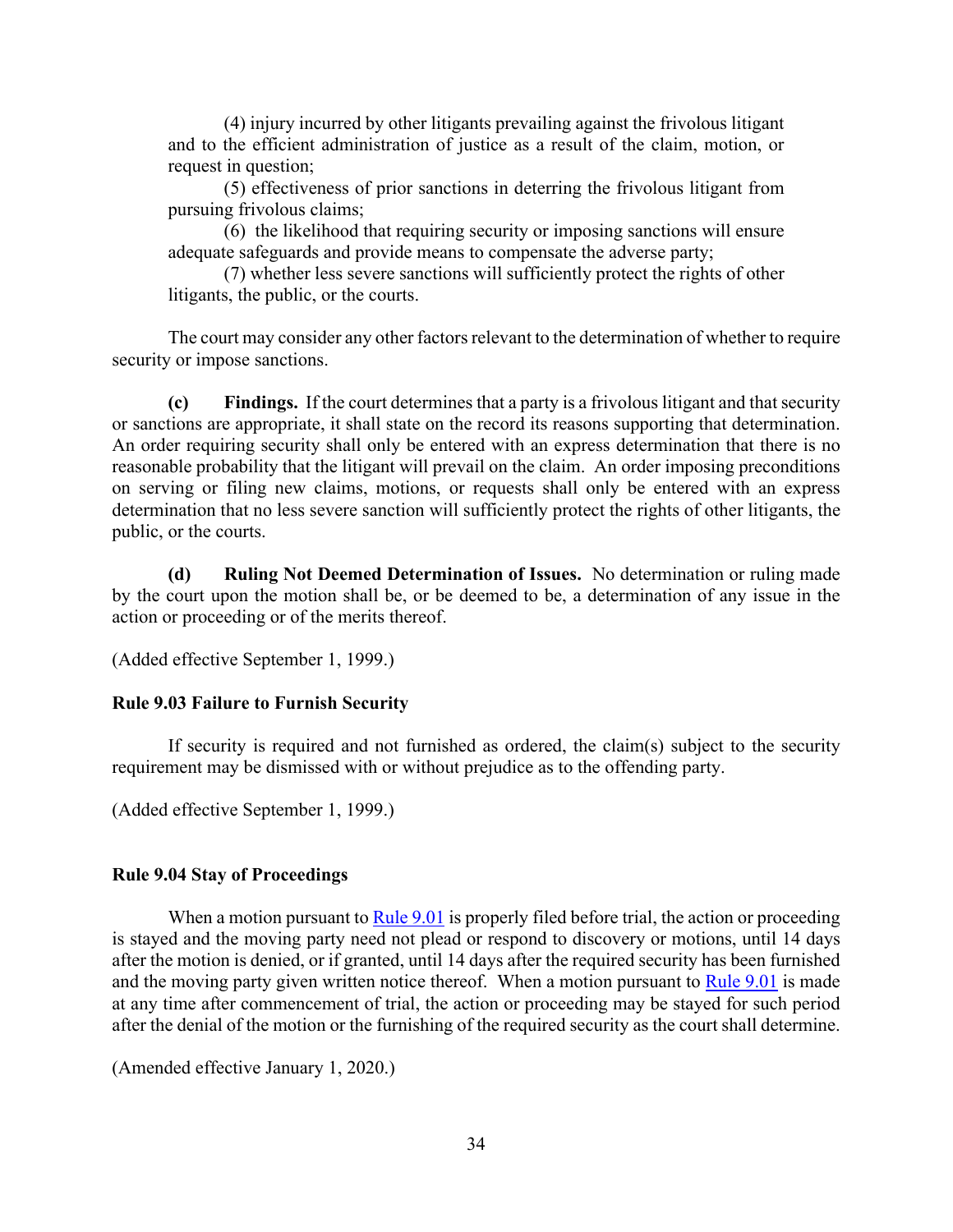## **Rule 9.05 Appeal**

 An order requiring security or imposing sanctions under this rule shall be deemed a final, appealable order. Any appeal under this rule may be taken to the court of appeals as in other civil cases within 60 days after filing of the order to be reviewed.

(Added effective September 1, 1999.)

## **Rule 9.06 Definitions**

As used in this rule, the following terms have the following meanings:

 (a) "Claim" means any relief requested in the form of a claim, counterclaim, cross claim, third party claim, or lien filed, served, commenced, maintained, or pending in any federal or state court, including conciliation court.

(b) "Frivolous litigant" means:

 (1) A person who, after a claim has been finally determined against the person, repeatedly relitigates or attempts to relitigate either

> (i) the validity of the determination against the same party or parties as to whom the claim was finally determined, or

> (ii) the cause of action, claim, controversy, or any of the issues of fact or law determined or concluded by the final determination against the same party or parties as to whom the claim was finally determined; or

 (2) A person who in any action or proceeding repeatedly serves or files frivolous motions, pleadings, letters, or other documents, conducts unnecessary discovery, or engages in oral or written tactics that are frivolous or intended to cause delay; or

 (3) A person who institutes and maintains a claim that is not well grounded in fact and not warranted by existing law or a good faith argument for the extension, modification or reversal of existing law or that is interposed for any improper purpose, such as to harass or cause unnecessary delay or needless increase in the cost of litigating the claim.

(c) "Security" means either:

 (1) an undertaking to assure payment, issued by a surety authorized to issue surety bonds in the State of Minnesota, to the party for whose benefit the undertaking is required to be furnished, of the party's reasonable expenses, including attorney's fees and not limited to taxable costs, incurred in or in connection with a claim instituted, caused to be instituted, or maintained or caused to be maintained by a frivolous litigant or;

(2) cash tendered to and accepted by the court administrator for that purpose.

(Amended effective July 1, 2015.)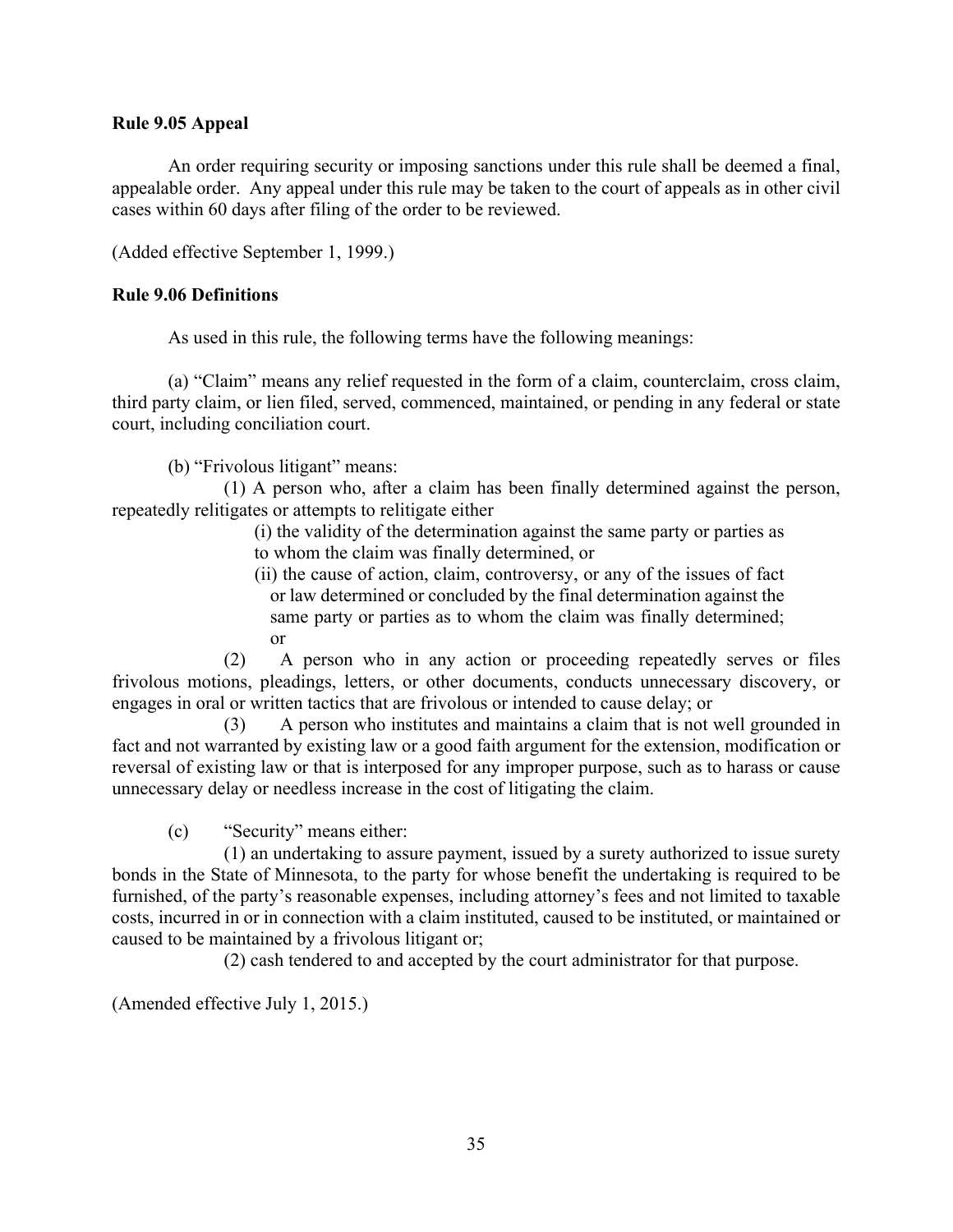### **Rule 9.07 Effect on Other Provisions**

 Sanctions available under this rule are in addition to sanctions expressly authorized by any other statute or rule, or in the inherent power of the court.

(Added effective September 1, 1999.)

#### *Advisory Committee Comment - 1999 Amendment*

 *This rule is intended to curb frivolous litigation that is seriously burdensome on the courts, parties, and litigants. This rule is intended to apply only in the most egregious circumstances of abuse of the litigation process, and the remedies allowed by the rule can be viewed as drastic. Because of the very serious nature of the sanctions under this rule, courts should be certain that all reasonable efforts have been taken to ensure that affected parties are given notice and an opportunity to be heard. Rule 9.01 also requires that the court enter findings of fact to support any relief ordered under the rule, and this requirement should be given careful attention in the rare case where relief under this rule is necessary.*

 *It is appropriate for the court to tailor the sanction imposed under this rule to the conduct and to limit the sanction to what is necessary to curb the inappropriate conduct of the frivolous litigant. See Cello-Whitney v. Hoover, 769 F. Supp. 1155 (W.D. Wash. 1991).*

 *This rule includes a specific provision relating to the possible appeal of an order for sanctions. The rule provides that an appeal may be taken within 60 days, the same period allowed for appeals from orders and judgment, but specifies that the 60-day period begins to run from entry of the date of filing of the order. This timing mechanism is preferable because the requirement of service of notice of entry may not be workable where only one party may be interested in the appeal or where the order is entered on the court's own initiative. The date of filing can be readily determined, and typically appears on the face of the order or is a matter of record, obviating confusion over the time to appeal.*

#### **Advisory Committee Comment—2015 Amendments**

*The amendment to Rule 9 is not substantive in nature or intended effect. The replacement of "paper" with "document" is made throughout these rules to advance precision in choice of language. Most documents will not be filed as "paper" documents, so paper is retired as a descriptor of them.* 

## **RULE 10. TRIBAL COURT ORDERS AND JUDGMENTS**

### **Rule 10.01 Recognition Governed by Statute or Regulations**

The courts of this state shall follow applicable state and federal statutes, regulations, and rules that either mandate or provide procedures for recognition and enforcement of orders, judgments, and other judicial acts of the tribal courts of any federally recognized Indian tribe. Applicable statutes include but are not limited to:

- (1) Violence Against Women Act, 18 U.S.C. § 2265;
- (2) Indian Child Welfare Act, 25 U.S.C. § 1911;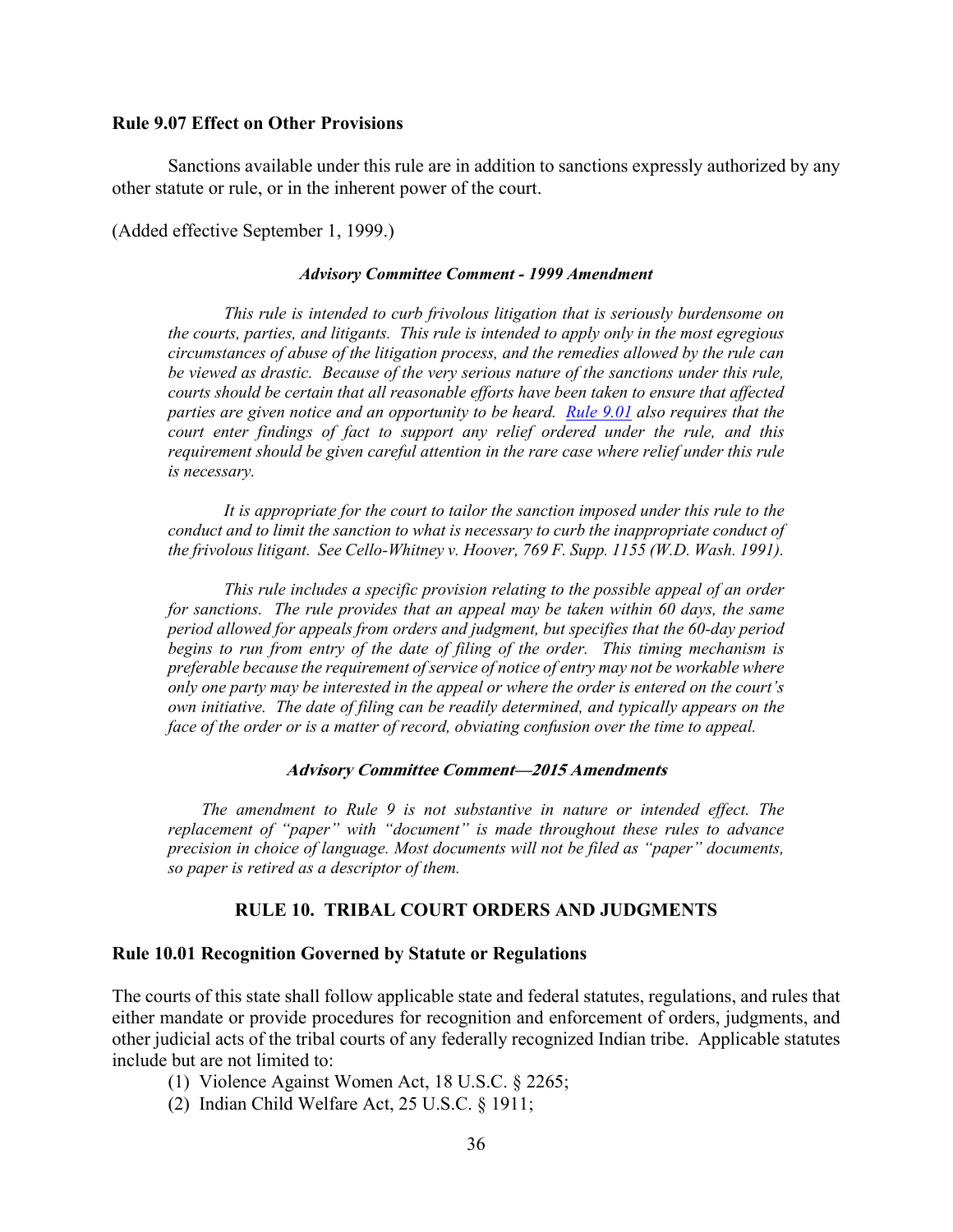- (3) National Indian Forest Resources Management Act, 25 U.S.C. § 3106;
- (4) American Indian Agricultural Resources Management Act, 25 U.S.C. § 3713;
- (5) Full Faith and Credit for Child Support Orders Act, 28 U.S.C. § 1738B;
- (6) Minnesota Indian Family Preservation Act, Minn. Stat. § 260.771;
- (7) Uniform Interstate Family Support Act, Minn. Stat. §§ 518C.101–.905;
- (8) Uniform Custody Jurisdiction and Enforcement Act, Minn. Stat. § 518D.104;
- (9) Minnesota Uniform Foreign-Country Money Judgments Recognition Act, Minn. Stat. §§ 548.54–.63.

(Amended effective September 1, 2018.)

## **Rule 10.02. Enforcement of Civil Commitment Orders.**

The enforcement of orders for civil commitment issued by tribal courts is governed by Minn. Stat. § 253B.212. The district court may enter an order enforcing a tribal court order in accordance with this rule.

(a) Civil commitment orders entered by the tribal courts of the Red Lake Band of Chippewa Indians and the White Earth Band of Ojibwe Indians shall be enforced in accordance with Minn. Stat. § 253B.212, subdivisions 1 or 1a.

(b) Civil commitment orders entered by the tribal courts that are subject to a contract for the care and treatment between a tribe (or the Indian Health Service of the United States Department of Health and Human Services for the benefit of members of a tribe) and the commissioner of human services shall be enforced in accordance with Minn. Stat. § 253B.212, subdivision1b.

(c) For all other civil commitment orders entered by a tribal court, or in any case where directed by the court, the party seeking to enforce the order must proceed by petition to the Minnesota District Court under Rule 10.03, and in addition must serve a copy of that petition on each of the parties to the tribal court proceedings as well as the Minnesota Commissioner of Human Services and the director of the facility where the person is proposed to be committed. The court may determine when a response to that petition is due and whether a hearing is required or permitted if requested, but shall not hear the matter without notice to all other interested parties except as allowed under Rule 3 of these Rules.

(Adopted effective September 1, 2018.)

## **Rule 10.03 Enforceability of Other Tribal Court Orders and Judgments**

(a) **Applicability.** Rule 10.03 applies to tribal court orders and judgments that are not subject to Rules 10.01 or 10.02(a) or (b).

**(b) Procedure.** A party seeking enforcement of an order or judgment of the tribal court of any federally recognized Indian tribe that is not governed by Rules 10.01 or 10.02 shall proceed by petition, or in a pending action by motion. That party must serve a copy of the petition or motion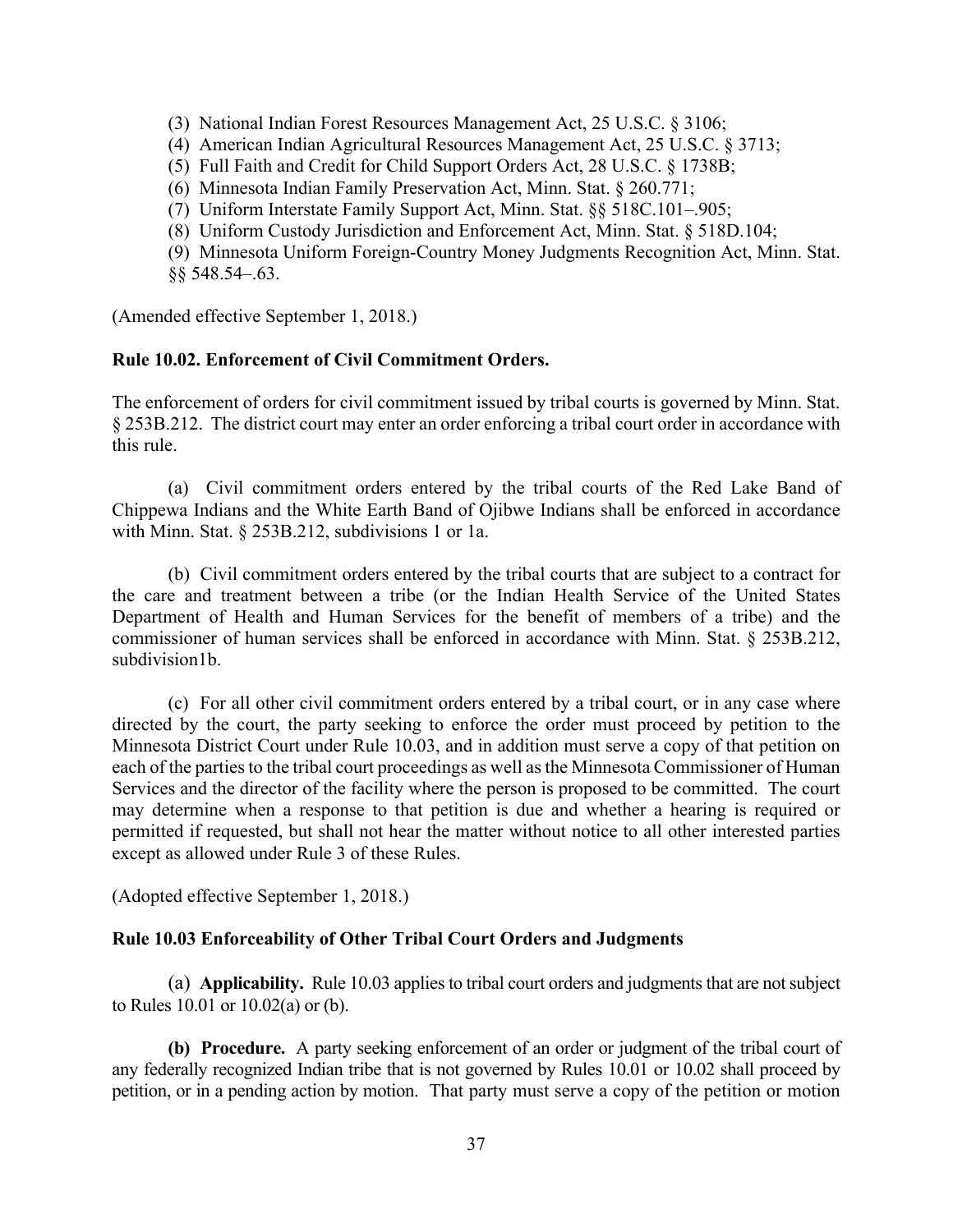on each of the parties to the tribal court proceeding in which the judgment or order was entered. The court may determine how soon after service of the petition any response is due. The court may determine whether to hold a hearing on the petition. The court shall not determine the matter without notice to all other interested parties except as allowed under Rule 3 of these rules.

**(c) Enforceability and Exceptions.** Courts of this state shall recognize and enforce an order or judgment of a tribal court of record of a federally recognized Indian tribe, unless a party subject to the order or judgment demonstrates any of the following:

(1) the order or judgment is invalid on its face or no longer remains in effect;

(2) the tribal court lacked personal or subject-matter jurisdiction;

(3) the affected party was not afforded due process rights;

(4) the order or judgment was obtained by fraud, duress, or coercion; or

(5) the tribal court does not reciprocally recognize and enforce orders, judgments and decrees of the courts of this state.

(Amended effective September 1, 2018.)

#### *Advisory Committee Comment—2007* **Amendment**

*Introduction. Rule 10 is a new rule intended to provide a starting point for enforcing tribal court orders and judgments where recognition is mandated by state or federal law (Rule 10.01), and to establish factors for determining the effect of these adjudications where federal or state statutory law does not do so (Rule 10.02).* 

*The rule applies to all tribal court orders and judgments and does not distinguish between tribal courts located in Minnesota and those sitting in other states. The only limitation on the universe of determinations is that they be from tribal courts of a federallyrecognized Indian tribe. These courts are defined in 25 U.S.C. § 450b(e), and a list is published by the Department of the Interior, Bureau of Indian Affairs. See, e.g., 70 FED. REG. 71194 (Nov. 25, 2005).* 

*Tribal court adjudications are not entitled to full faith and credit under the United States Constitution, which provides only for full faith and credit for "public acts, records, and judicial proceedings of every other state." U. S. CONST. Art IV, § 1. But state and federal statutes have conferred the equivalent of full faith and credit status on some tribal adjudications by mandating that they be enforced in state court. Where such full faith and credit is mandatory, a state does not exercise discretion in giving effect to the proper judgments of a sister state. Baker v. Gen. Motors Corp., 522 U.S. 222, 233 (1998) ("A final judgment in one State, if rendered by a court with adjudicatory authority over the subject matter and persons governed by the judgment, qualifies for recognition throughout the land.") Through full faith and credit, a sister state's judgment is given res judicata effect in all other states. See, e.g., id.; Hansberry v. Lee, 311 U.S. 32, 42 (1940).* 

*The enforcement in state court of tribal court adjudications that are not entitled to the equivalent of full faith and credit under a specific state or federal statute, is governed by the doctrine of comity. Comity is fundamentally a discretionary doctrine. It is rooted in the court's inherent powers, as was early recognized in United States jurisprudence in*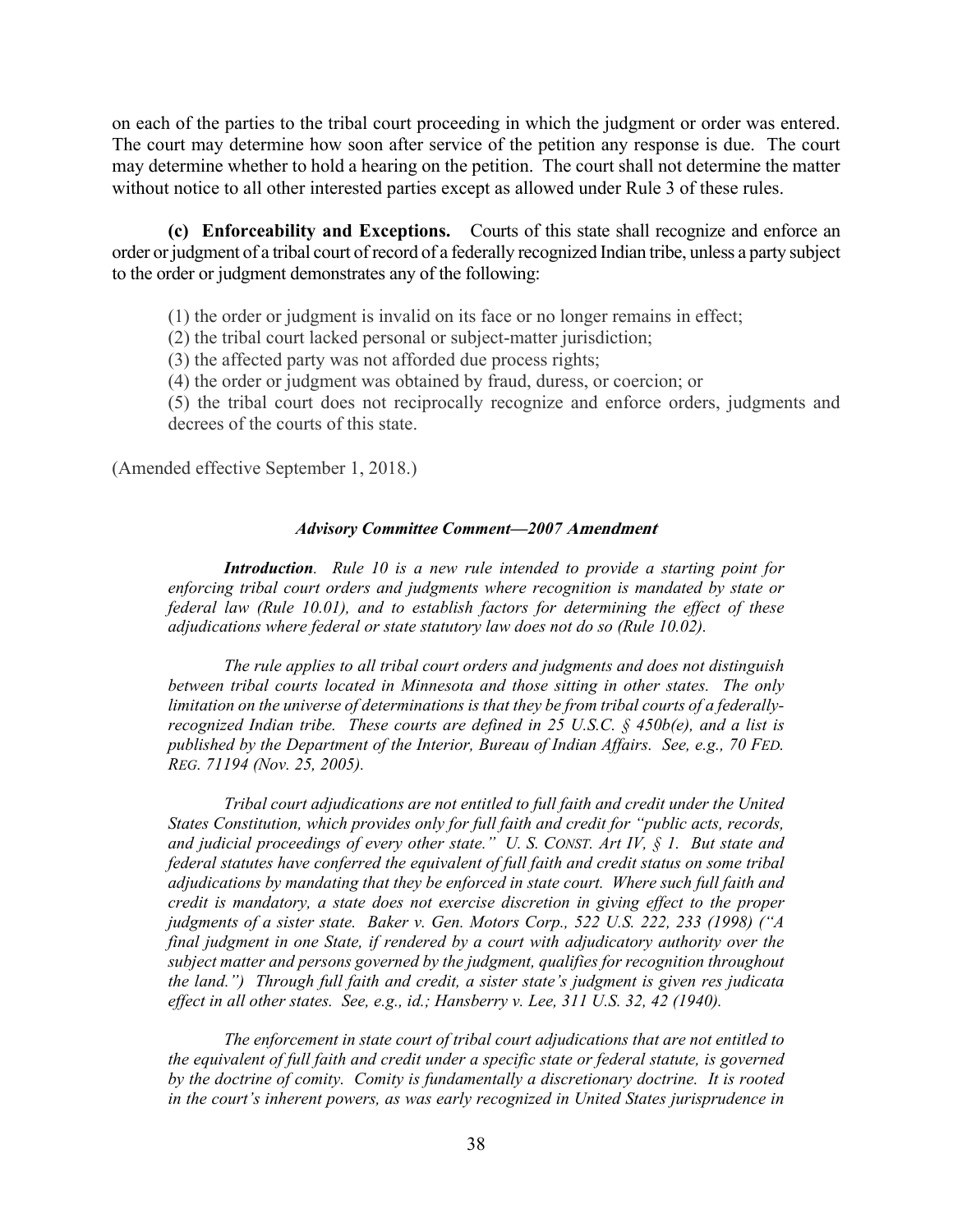*Hilton v. Guyot, 159 U.S. 113, 163-164 (1895), where the court said: "No law has any effect, of its own force, beyond the limits of the sovereignty from which its authority is derived. The extent to which the law of one nation, as put in force within its territory, whether by executive order, by legislative act, or by judicial decree, shall be allowed to operate within the dominion of another nation, depends upon what our greatest jurists have been content to call 'the comity of nations.'"* 

*This inherent power was recognized in Minnesota in Traders' Trust Co. v. Davidson, 146 Minn. 224, 227, 178 N.W. 735, 736 (1920) (citing Hilton, 159 U.S. at 227) where the court said: "Effect is given to foreign judgments as a matter of comity and reciprocity, and it has become the rule to give no other or greater effect to the judgment of a foreign court than the country or state whose court rendered it gives to a like judgment of our courts." In Nicol v. Tanner, 310 Minn. 68, 75-79, 256 N.W.2d 796, 800-02 (1976) (citing the Restatement (Second) of Conflicts of Laws § 98 (1971)), the court further*  developed the doctrine of comity when it held that the statement in Traders' Trust Co. that *enforcement required a showing of reciprocity was dictum; that "reciprocity is not a prerequisite to enforcement of a foreign judgment in Minnesota;" and that the default status of a foreign judgment "should not affect the force of the judgment."* 

*Statutory Mandates. Rule 10.01 reflects the normal presumption that courts will adhere to statutory mandates for enforcement of specific tribal court orders or judgments where such a statutory mandate applies. Federal statutes that do provide such mandates include:* 

*1. Violence Against Women Act of 2000, 18 U.S.C. § 2265 (2003) (full faith and credit for certain protection orders).* 

*2. Indian Child Welfare Act, 25 U.S.C. § 1911(d) (2003) ("full faith and credit" for certain custody determinations).* 

*3. Full Faith and Credit for Child Support Orders Act, 28 U.S.C. § 1738B(a) (2003) ("shall enforce" certain child support orders and "shall not seek or make modifications . . . except in accordance with [certain limitations]").* 

*In addition to federal law, the Minnesota Legislature has addressed custody, support, child placement, and orders for protection. The Minnesota Legislature adopted the Uniform Child Custody Jurisdiction and Enforcement Act, MINN. STAT. §§ 518D.101- 518D.317 (2002) which: (1) requires recognition and enforcement of certain child custody determinations made by a tribe "under factual circumstances in substantial conformity with the jurisdictional standards of" the Act; and (2) establishes a voluntary registration process for custody determinations with a 20-day period for contesting validity. MINN. STAT. §§ 518D.103; 104 (2002) (not applicable to adoption or emergency medical care of child; not applicable to extent ICWA controls). In addition, the Minnesota Legislature has adopted the Uniform Interstate Family Support Act, MINN. STAT. §§ 518C.101-518C.902 (2002), which provides the procedures for enforcement of support orders from another state ["state" is defined to include an Indian tribe, MINN. STAT. § 518C.101(s)(1) (2002)] with or without registration, and enforcement and modification after registration. The Minnesota Legislature has also adopted the Minnesota Indian Family Preservation Act, MINN. STAT. §§ 260.751 – 260.835 (2002), which provides, among other things, that tribal court orders concerning child placement (adoptive and pre-adoptive placement, involuntary foster care placement, termination of parental rights, and status offense placements) shall have the same force and effect as orders of a court of this state. MINN. STAT. § 260.771, subd. 4 (2002). In 2006 the Minnesota Legislature adopted Minn. Stat. §*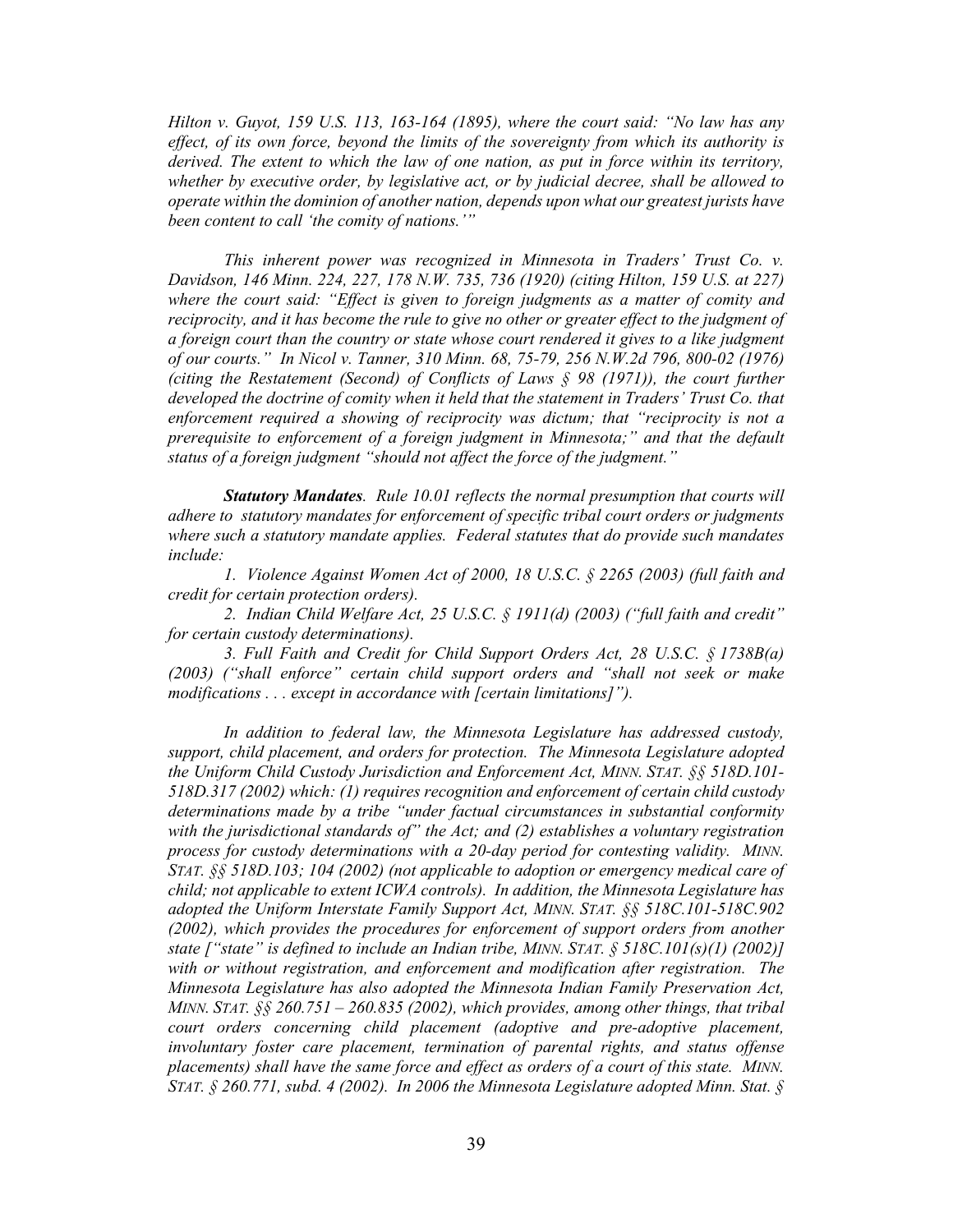*518B.01, subd. 19a, which requires enforcement of certain foreign or tribal court orders for protection.* 

*The facial validity provision in Rule 10.01(b)(2) fills in a gap in state law. MINN. STAT. § 518B.01, subd. 14(e) (2002), authorizes an arrest based on probable cause of violation of tribal court order for protection; although this law includes immunity from civil suit for a peace officer acting in good faith and exercising due care, it does not address facial validity of the order. Similar laws in other jurisdictions address this issue. See, e.g., 720 ILL. COMP. STAT. 5/12-30(a)(2) (Supp. 2003); OKLA. STAT. tit. 22 § 60.9B(1) (2003); WISC. STAT. § 813.128(1) (2001-02).* 

*The Minnesota Legislature has also addressed enforcement of foreign money judgments. The Minnesota Uniform Foreign Country Money-Judgments Recognition Act, MINN. STAT. § 548.35 (2002), creates a procedure for filing and enforcing judgments rendered by courts other than those of sister states. Tribal court money judgments fall within the literal scope of this statute and the statutory procedures therefore may guide Minnesota courts considering money judgments. Cf. Anderson v. Engelke, 954 P.2d 1106, 1110-11 (Mont. 1998) (dictum) (statute assumed to allow enforcement by state courts outside of tribal lands, but question not decided). In general, money judgments of tribal courts are not entitled to full faith and credit under the Constitution, and the court is allowed a more expansive and discretionary role in deciding what effect they have. Rule 10.02(a) is intended to facilitate that process.* 

*Discretionary Enforcement: Comity. Where no statutory mandate expressly applies, tribal court orders and judgments are subject to the doctrine of comity. Rule 10.02(a) does not create any new or additional powers but only begins to describe in one convenient place the principles that apply to recognition of orders and judgments by comity.* 

*Comity is also an inherently flexible doctrine. A court asked to decide whether to recognize a foreign order can consider whatever aspects of the foreign court proceedings it deems relevant. Thus Rule 10.02(a) does not dictate a single standard for determining the effect of these adjudications in state court. Instead, it identifies some of the factors a Minnesota judge may consider in determining what effect such a determination will be given. Rule 10.02(a) does not attempt to define all of the factors that may be appropriate for consideration by a court charged with determining whether a tribal court determination should be enforced. It does enumerate many of the appropriate factors. It is possible in any given case that one or more of these factors will not apply. For example, reciprocity is not a pre-condition to enforceability generally, Nicol, 310 Minn. at 75-79, 256 N.W.2d at 800-02, but may be relevant in some circumstances. Notice of the proceedings and an opportunity to be heard (or the prospect of notice and right to hearing in the case of ex parte matters) are fundamental parts of procedural fairness in state and federal courts and are considered basic elements of due process; it is appropriate at least to consider whether the tribal court proceedings extended these rights to the litigants. The issue of whether the tribal court is "of record" may be important to the determination of what the proceedings were in that court. A useful definition of "of record" is contained in the Wisconsin statutes. WIS. STAT. § 806.245(1)(c) (2001-02); see also WIS. STAT. § 806.245(3) (2001-02) (setting forth requirements for determining whether a court is "of record"). The rule permits the court to inquire into whether the tribal court proceedings offered similar protections to the parties, recognizing that tribal courts may not be required to adhere to the requirements of due process under the federal and state constitutions. Some of the considerations of the*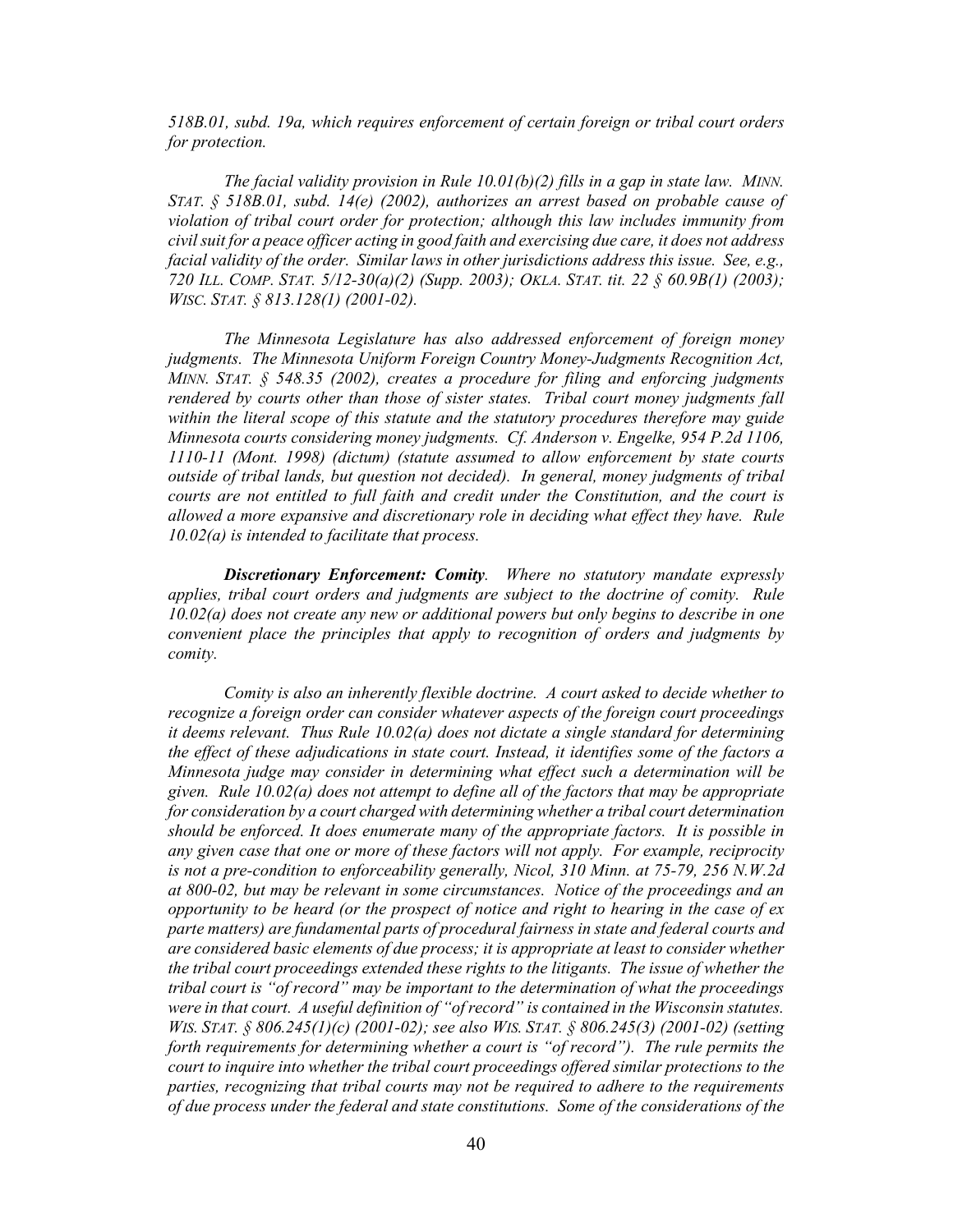*rule are drawn from the requirements of the Minnesota Uniform Enforcement of Foreign Judgments Act, MINN. STAT. §§ 548.26-.33 (2002). For example, contravention of the state's public policy is a specific factor for non-recognition of a foreign state's judgment under MINN. STAT. § 548.35, subd. 4(b)(3)(2002); it is carried forward into Rule 10.02(a)(7). Inconsistency with state public policy is a factor for non-recognition of tribal court orders under other states' rules. See MICH. R. CIV. P. 2.615(C)(2)(c); N.D. R. CT. 7.2(b)(4).* 

*Hearing. Rule 10.02(b) does not require that a hearing be held on the issues relating to consideration of the effect to be given to a tribal court order or judgment. In some instances, a hearing would serve no useful purpose or would be unnecessary; in others, an evidentiary hearing might be required to resolve contested questions of fact where affidavit or documentary evidence is insufficient. The committee believes the discretion to decide when an evidentiary hearing is held should rest with the trial judge.* 

#### **Advisory Committee Comment—2018 Amendments**

*Rule 10.01 moves the list of statutes out of the comments and into the rule itself to provide greater visibility. The list is non-exhaustive to allow for future enactments.* 

*Former Rule 10.01(b) is deleted because the Violence Against Women Act is now expressly included in Rule 10.01 and the historic issues that prompted the former rule have*  been addressed by legislation. See Violence Against Women Reauthorization Act of *2013, Pub. L. No. 113-4, 127 Stat. 54 (March 7, 2013).* 

*Rule 10.02 is a new rule intended to provide clear procedural guidance for enforcement by state courts of tribal court orders for civil commitment. The rule is structured to implement the requirements created by statute, Minn. Stat. § 253B.212. The primary purpose of the rule is to provide a requirement for notice and an opportunity to be heard for all parties to the tribal court proceeding as well as the Minnesota Commissioner of Human Services and the director of a facility where the person is proposed to be committed. This requirement applies in Rule 10.02(c) to commitment orders that are not otherwise covered by Rule 10.02(a) and 10.02(b).* 

*Rule 10.03(b) recognizes two methods for asking a court for an order enforcing a tribal court adjudication. Most often, a petition seeking recognition will be necessary. The rule also allows a motion in a pending action. This would allow use of a tribal court adjudication, for example, in an existing action to establish res judicata or collateral estoppel based on the tribal court adjudication.* 

*Rule 10.03(c) identifies specific factors under which a state court can decline to enforce a tribal court order of judgment. These factors restate those formerly set forth in Rule 10.02. Several of the former factors are combined under the broad category of Rule 10.03(c)(3), failure to afford "due process." This is an inherently flexible standard, guided by the interests of the parties. The rule establishes that process is due, but does not define the specific process due. Courts may fairly look to what process would be due in analogous state or federal court proceedings. Common requirements of due process include notice of the proceedings, the right to heard, the right to appear and both examine and compel the attendance of witnesses, and the right to a fair hearing before an independent judge. The rule does not include the "catch-all" provision of former rule 10.02(10). This deletion is not intended to limit the ability of courts to consider an opposing party's claim that*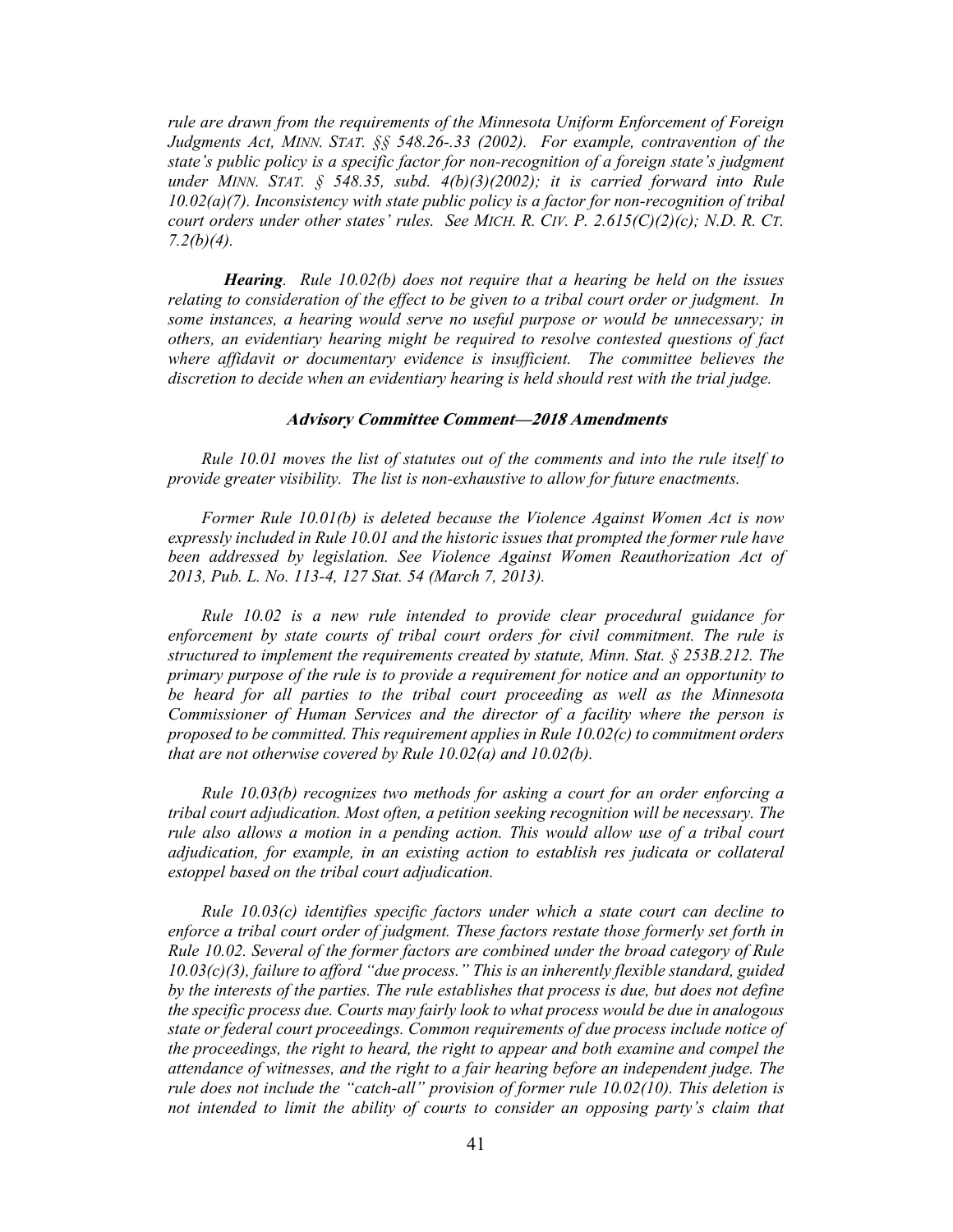*enforcement is not in the interest of justice. See Minn. Gen. R. Prac. 1.02 ("A judge may modify the application of these rules to any case to prevent manifest injustice.")* 

*Rule 10.03(c)(5) retains the provision of the current version of Rule 10 allowing the court to consider reciprocity as part of its comity-based standard for enforcement of tribal court orders and judgments. The Minnesota Supreme Court has declined to make reciprocity a part of the showing needed to enforce a foreign judgment for child support payments, but has not rejected it as a proper consideration in all cases, or in the context of tribal court adjudications. See Nicol v. Tanner, 310 Minn. 68, 75–79, 256 N.W.2d 796, 800–02 (1976).* 

## **RULE 11. SUBMISSION OF CONFIDENTIAL INFORMATION**

## **Rule 11.01 Definitions**

The following definitions apply for the purposes of this rule:

(a) "Restricted identifiers" means any of the following numbers of any person or legal entity: a complete or partial social security number, employer identification number, or other taxpayer identification numbers; and any financial account numbers other than the last four numbers of a financial account number that is not also a social security number.

(b) "Financial account number" means a string of numeric or alphanumeric characters assigned to a credit, deposit, trust, insurance, or other account that can be used by someone other than those authorized to access the account to obtain access to the account for unauthorized transactions, provided that a billing number issued by a government entity which number is publicly accessible from such government entity is not a financial account number under this rule. For the convenience of filers, the state court administrator may establish a non-exclusive list of examples of financial account numbers, and the list shall be posted on the judicial branch website (www.mncourts.gov).

(c) "Financial source documents" means income tax returns, W-2 forms and schedules, wage stubs, credit card statements, financial institution statements, check registers, and other financial information deemed financial source documents by court order.

(Amended effective January 1, 2021.)

## **Rule 11.02 Restricted Identifiers; Submission; Certification**

**(a) Records Generated by External Filers.** Restricted identifiers are prohibited in all documents or other records filed with the court except when the restricted identifiers are germane and necessary for the court's consideration of the issues then before the court. If it is necessary to provide restricted identifiers to the court, they must be submitted in one of the following two ways:

- (1) on a separate Confidential Information Form (11.1 as published by the state court administrator); or
- (2) on a non-public document submitted in accordance with Rule 11.03.

The Confidential Information Form 11.1 shall not be accessible to the public.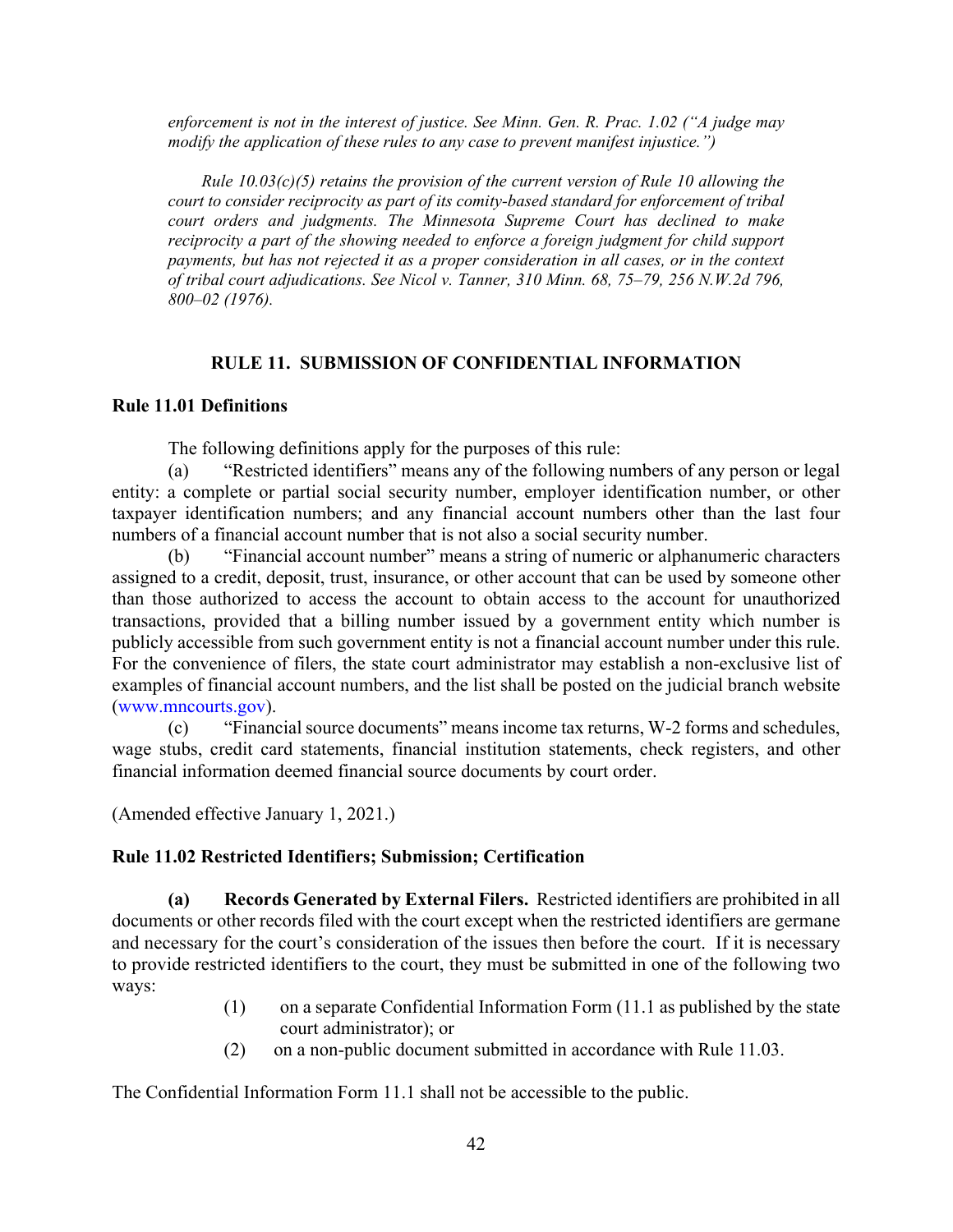Every person who files any other document or other record with the court is solely responsible for ensuring that it contains no restricted identifiers, except as permitted in section (a) of this rule. The court administrator will not review each record for compliance with this rule. Notwithstanding this provision, the court administrator may take any action consistent with Rule 11.05.

 (**b) Records Generated by the Court**. Restricted identifiers maintained by the court in its register of actions (i.e., activity summary or similar information that lists the title, origination, activities, proceedings and filings in each case), calendars, indexes, and judgment docket shall not be accessible to the public. Courts shall not include restricted identifiers on judgments, orders, decisions, and notices except on a Confidential Information Form 11.1, which shall not be accessible to the public.

 **(c) Certification**. Every filing shall constitute a certification by the filer that the documents filed contain no restricted identifiers, except as permitted in section (a) of this rule. For documents filed using the E-Filing System, this certification may additionally be provided by electronically acknowledging the certification statement in the manner designated by the E-Filing System.

(Amended effective January 1, 2021.)

## **Rule 11.03 Filer's Duty to Identify Non-Public Document Using Cover Sheet Plus E-Filing Designation, or Using E-Filing Code Plus E-Filing Designation**

**(a) Cover Sheet or E-Filing Code Required**. Every person filing non-public documents with the court in public case types is solely responsible for identifying and designating them as non-public. When e-filing, non-public documents shall also be designated as Confidential or Sealed in the E-Filing System as required by Rule 14.06 of these rules. In all case types, restricted identifiers shall only be filed as authorized in Rule 11.02 of these rules. In juvenile protection cases, other confidential information and confidential documents must be filed as provided in Rule 8.04 of the Rules of Juvenile Protection Procedure. All other individual nonpublic documents filed in public cases, including but not limited to financial source documents shall be:

(i) filed with the court with a separate, publicly accessible Form 11.2 Cover Sheet for Non-Public Documents as published by the state court administrator; or

(ii) e-filed with a specific filing filing code in the E-Filing system or via Court Integration Services, which defaults the document to Confidential or Sealed, as published in the E-Filing Code Guides by the state court administrator for that specific type of nonpublic document and case type.

Financial source documents and other non-public documents submitted as required in parts (i) or (ii) above are not accessible to the public except to the extent that they are admitted into evidence in a testimonial hearing or trial or as provided in Rule 11.06 of these rules. The filer must file the Form 11.2 Cover Sheet for Non-Public Documents as a separate document from the non-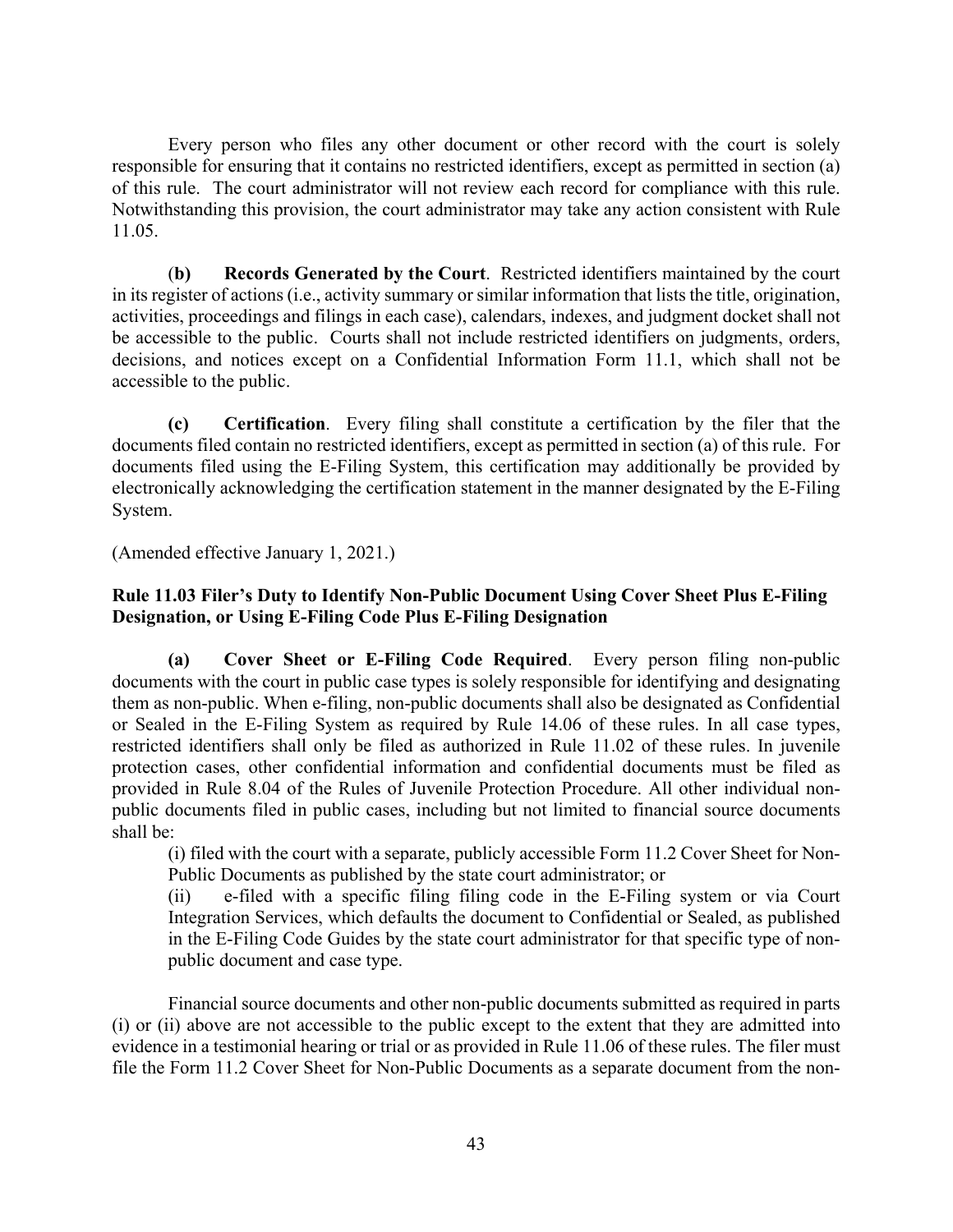public documents. The Form 11.2 Cover Sheet for Non-Public Documents shall be accessible to the public.

 **(b) Closed Account Statements**. Statements from a permanently closed (also known as "charged off") credit card or financial institution account that has been identified as a closed account in a related document need not be submitted with a Form 11.2 Cover Sheet for Non-Public Documents unless desired by the filing party or as directed by the court.

**(c) Absence of Cover Sheet or E-Filing Code**. Non-public documents that are not submitted as required in part  $(a)(i)$  or  $(a)(ii)$  above are accessible to the public, but the court may, upon motion or on its own initiative, order that any such document be non-public.

**(d) Not Applicable to Non-Public Case Types**. This Rule 11.03 is not applicable to non-public case types. The state court administrator shall maintain and publish on the judicial branch website a list of non-public case types.

(Amended effective January 1, 2021.)

## **Rule 11.04. When Documents May Be Filed as Non-Public**

 Non-public documents may be filed as "confidential documents" or as "sealed documents." A person may submit a document for filing as a "confidential document" or "sealed document" only if one of these circumstances exists:

 (a) The court has issued an order permitting the filing of the particular document or class of documents under seal or as confidential.

 (b) This rule or any applicable court rule, court order, or statute expressly authorizes or requires filing under seal or as confidential.

 (c) The filer files a motion for leave to file as confidential or under seal not later than at the time of submission of the document.

 The court may require a filing party to specify the authority for asserting that a filing is a "confidential document" or "sealed document." For purposes of this rule, the terms "confidential document" and "sealed document" shall have the meanings set forth in Rule 14.01. Additional requirements for electronically submitting a document as confidential or sealed in the E-Filing System are set forth in Rule 14.06.

 Upon review, the court may modify the designation of any document incorrectly designated as confidential or sealed and shall provide prompt notice of any such change to the person who filed the document.

(Adopted effective January 1, 2021.)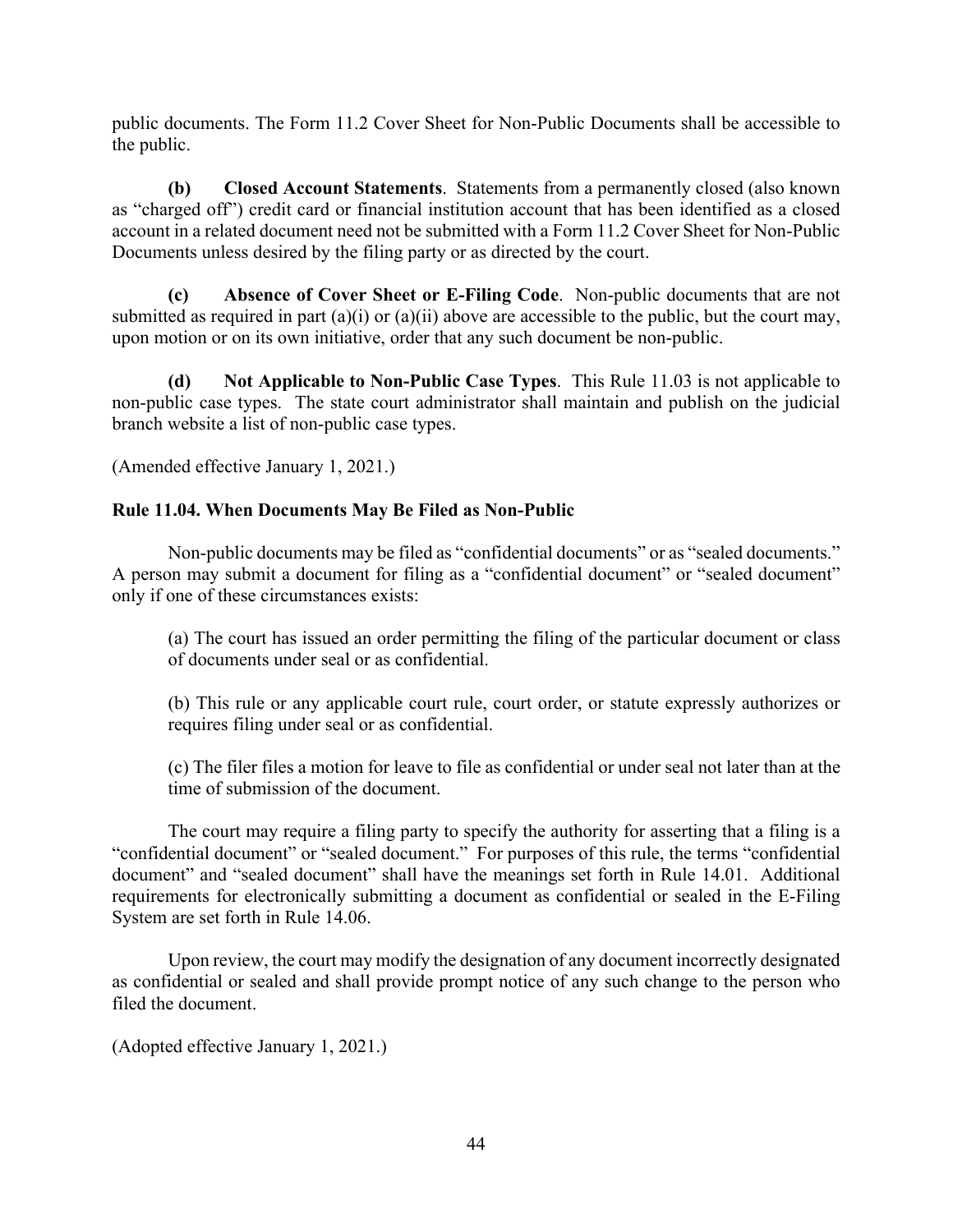## **Rule 11.05 Failure to Comply**

 If a filer fails to comply with the requirements of this rule in regard to any restricted identifiers or other non-public information, the court may upon motion or its own initiative impose appropriate sanctions, including costs necessary to prepare an appropriate document for filing.

Any person may notify the court administrator at any time that a restricted identifier or other non-public information appears in a publicly accessible court record. Upon discovery that a document containing a restricted identifier or other non-public information has not been submitted in a confidential manner as required by this rule, the court administrator shall restrict public access to the document pending redaction or court order and direct the filer to, within 3 days, either:

(1) serve and file a properly redacted filing, including any necessary cover sheet, and pay any prescribed monetary fee to the court, and, if the party desires that the filing date of the resubmitted document(s) relates back to the filing date of the original document(s), serve and file a motion requesting the relation-back to the original filing date; or

(2) file a motion for relief from the court.

Any other party may oppose the motion seeking relation-back to the original filing date within the same time limits as are provided by law for the type of document(s) being filed. If a filer timely pays the monetary fee, and timely requests relation-back of the filing date, the court may, in the interests of justice, order that the filing date of the properly submitted document(s) relate back to the filing date of the original document(s). The court may additionally impose any sanctions it finds appropriate for the filer's non-compliance.

Except in criminal, civil commitment, and juvenile delinquency cases, or for medical records filed in any case type, if no action is taken within 3 days after direction from the court administrator, the court administrator shall strike the document so it is not accessible to the public, the parties, or the court. The parties and the court shall not consider the stricken document to be part of the court record unless the court, in the interests of justice under the circumstances of the individual case, orders the court administrator to restore the document to the official court record.

(Amended effective January 1, 2021.)

## **Rule 11.06 Procedure for Requesting Access to Confidential Financial Source Documents**

**(a) Motion**. Any person may file a motion, supported by affidavit showing good cause, for access to Confidential Financial Source Documents or portions of the documents. Written notice of the motion to all parties is required.

**(b) Waiver of Notice**. If the person seeking access cannot locate a party to provide the notice required under this rule, after making a good faith reasonable effort to provide such notice as required by applicable court rules, an affidavit may be filed with the court setting forth the efforts to locate the party and requesting waiver of the notice provisions of this rule. The court may waive the notice requirement of this rule if the court finds that further good faith efforts to locate the party are unlikely to be successful.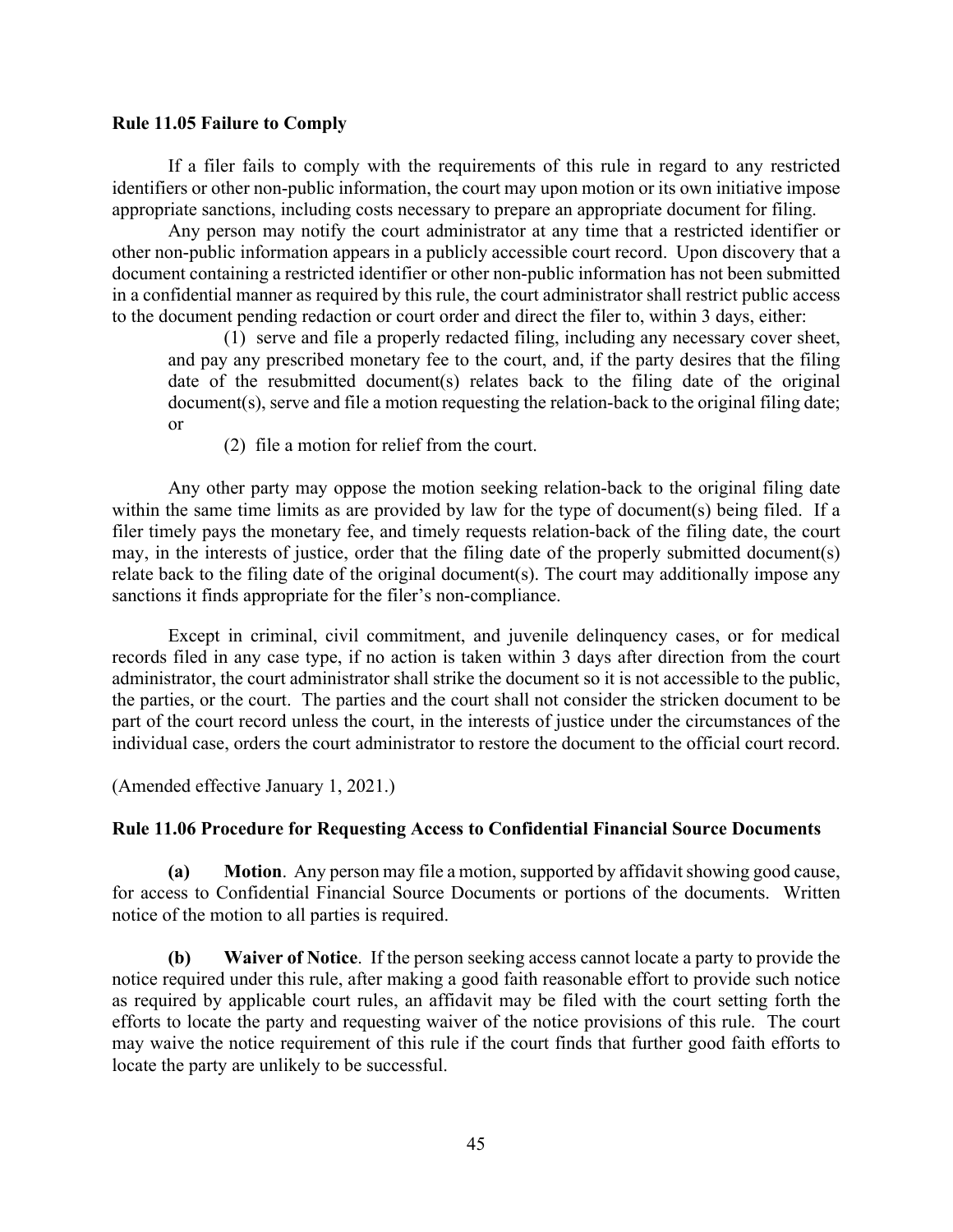**(c) Balancing Test**. The court shall allow access to Confidential Financial Source Documents, or relevant portions of the documents, if the court finds that the public interest in granting access or the personal interest of the person seeking access outweighs the privacy interests of the parties or dependent children. In granting access the court may impose conditions necessary to balance the interests consistent with this rule.

(Amended effective July 1, 2015.)

## **Rule 11.07. Procedure for Requesting Access to Other Non-Public Records.**

 Any person may request access to records not governed by Rule 11.06 of these rules by following the procedures set forth in Rule 7 of the Rules of Public Access to Records of the Judicial Branch and any other applicable court rules.

(Adopted effective January 1, 2021.)

## **Rule 11.08. Exceptions**.

 Rule 11 does not apply to search warrants or related documents filed administratively by law enforcement pursuant to Minn. Stat. § 626.17 and Rule 33.04(a)-(b) of the Rules of Criminal Procedure, except that if such a document contains a restricted identifier it shall be filed with a Form 11.2 Cover Sheet for Non-Public Documents in the manner described in Rule 11.03(a)(1) of these rules. Rule 11 does apply to search warrants and related documents filed by parties in a case.

 If any person filing a medical record in a civil commitment case fails to designate the medical record as non-public upon filing, the court administrator shall not reject the filing due to the failure to do so.

(Adopted effective January 1, 2021.)

## *Advisory Committee Comment—2005 Adoption*

*Rule 11 is a new rule, but is derived in part from former Rule 313. It is also based on Wash. GR 22 (2003). Under this rule, applicable in all court proceedings, parties are now responsible for protecting the privacy of restricted identifiers (social security numbers or employer identification numbers and financial account numbers) and financial source documents by submitting them with the proper forms. Failure to comply would result in the public having access to the restricted identifiers and financial source documents from the case file unless the party files a motion to seal them or the court acts on its own initiative under Rule 11.03. The Confidential Information Form from Rule 313 is retained, modified, and renumbered, and a new Sealed Financial Source Documents cover sheet has been added. The court retains authority to impose sanctions against parties who violate the rule in regard to another individual's restricted identifiers or financial source documents.* 

*New in 2005 is the procedure for obtaining access to restricted identifiers and sealed financial source documents. This process requires the court to balance the competing interest involved. See, e.g., Minneapolis Star & Tribune Co. v. Schumacher, 392 N.W.2d*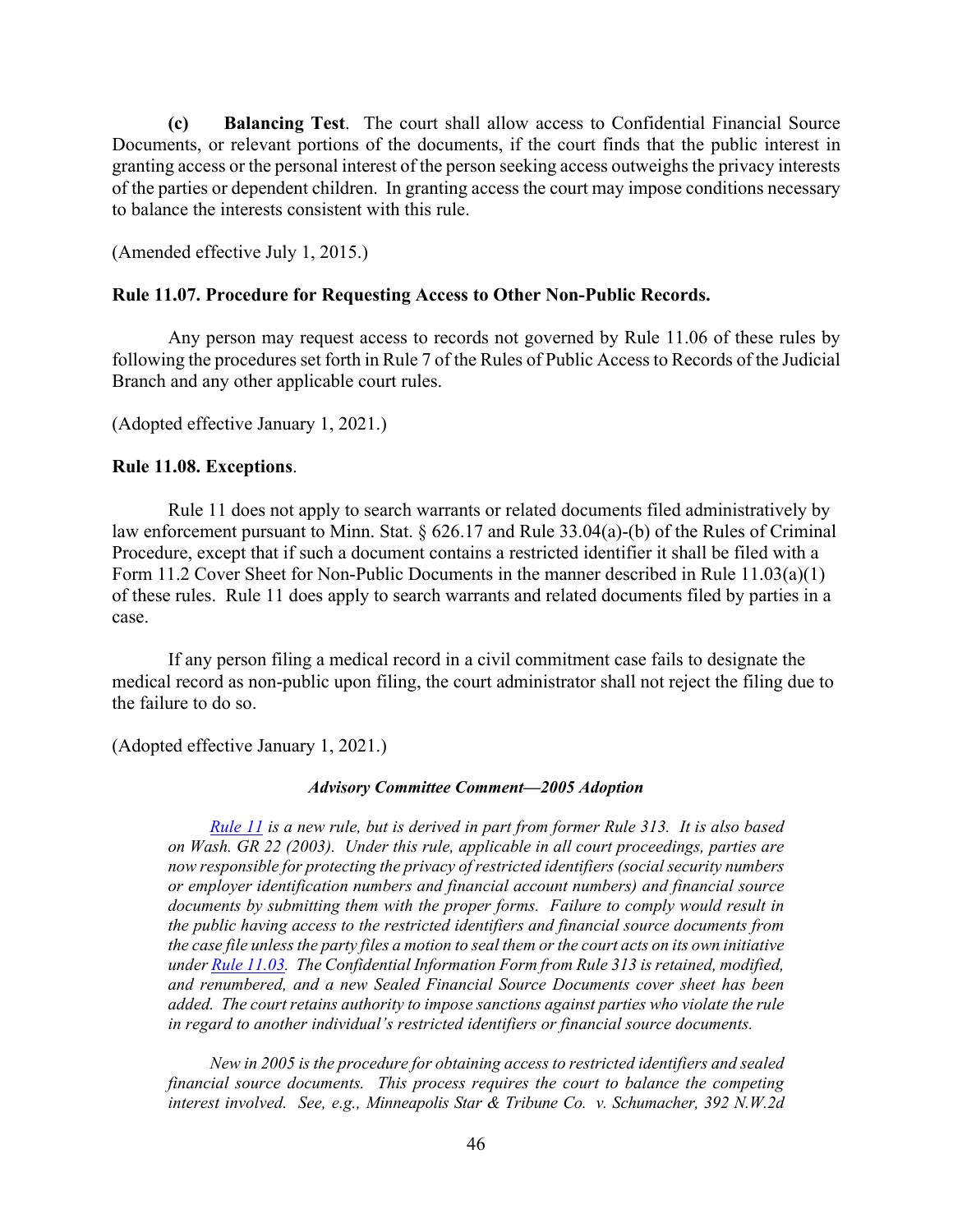*197 (Minn. 1986) (when party seeks to restrict access to settlement documents and transcripts of settlement hearings made part of civil court file by statute, court must balance interests favoring access, along with presumption in favor of access, against those asserted for restricting access).*

#### *Advisory Committee Comment—2007 Amendment*

*The 2007 amendment to Rule 11.01(a) expands the rule to protect the restricted identifiers of all persons, not just a party and a party's child. Records submitted to the court may include restricted identifiers of persons other than a party or the party's child, such as clients or other fiduciaries.* 

*The 2007 amendment to Rule 11.03 recognizes that if a sealed financial source document is formally offered and admitted into evidence in a testimonial hearing or trial the document will be accessible to the public to the extent that it has been admitted. This is the result under Wash. GR 22 (2006) upon which this rule is based. In such situations, it is strongly recommended that restricted identifiers be redacted from the document before its admission into evidence.* 

#### *Advisory Committee Comment—2009 Amendment*

*Rule 11 is amended to remove Forms 11.1 and 11.2 from the rules and to correct the reference to the forms in the rule. This amendment will allow for the maintenance and publication of the form by the state court administrator. The form, together with other court forms, can be found at http://www.mncourts.gov/.* 

*Forms 11.1 and 11.2 should be deleted from the rules and maintained in the future on the court's website.*

#### **Advisory Committee Comment—2012 Amendment**

*Rule 11.06 is a new rule intended to define the procedural prerequisites for filing of documents under seal. This rule is not intended to expand or limit the confidentiality concerns that might justify special treatment of any document. The rule is intended to make it clear that filing parties do not have a unilateral right to designate any filing as confidential, and that permission from the court is required. This permission may flow from a statute or rule explicitly requiring that a particular document or portion of a document be filed confidentially or from a court order that documents be filed under seal. Rule 112 of the Minnesota Rules of Civil Appellate Procedure contains useful guidance on how confidential information can be handled. Where documents contain both confidential and non-confidential information, it may be appropriate to file redacted "public" versions of documents filed under seal.* 

#### **Advisory Committee Comment—2015 Amendments**

*The amendments to Rule 11 are intended to advance the important interests in preventing the filing of confidential and sensitive information in publicly accessible court files. The amendment to Rule 11.02(a) reminds filers that the best way to prevent public access to sensitive personal information is not to file it with the court unless needed. If a social security number, financial institution record, home address, and any other*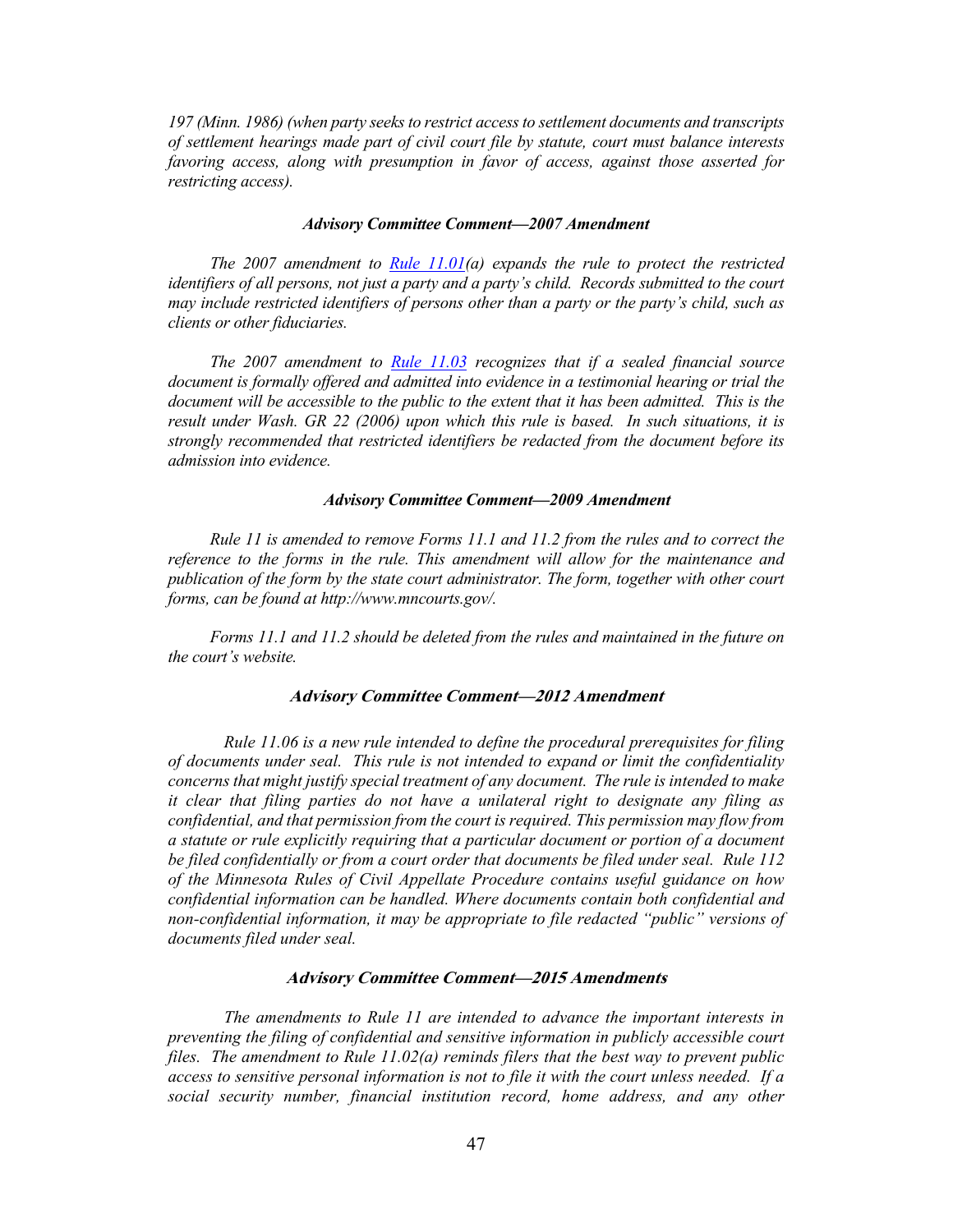*information defined to be a restricted identifier under the rule is not required for the adjudication of a matter before the court, simply omitting it from the filing prevents any further risk of disclosure. If the information is necessary, then using the other procedures of Rule 11.02 is necessary. The consequences of failing to comply with the rule include sanctions against the filer, and if failure to follow the rule causes injury to any person, an action for damages may lie.* 

*There are very few statutes that require the filing of restricted identifiers. They may be required in certain family child support cases, see Minn. Stat. §§ 256.87, subd. 1a; 257.66, subd. 3; 518.10; 518A.56; and 42 U.S.C. § 666(a)(13), which currently require the court to identify the parties by social security number. Minn. Stat. § 548.101 requires the disclosure of the last four digits of a debtor's social security number, if known, in cases involving assigned consumer debt. Social security numbers were required for filings to commence informal probate or appointment proceedings until 2006. See 2006 Minn. Laws, ch. 221, § 20, amending Minn. Stat. § 524.3-301.* 

*Rule 11.02(c) is new and provides that filing constitutes certification that the document does not contain unauthorized restricted identifiers. For documents filed electronically, this certification may additionally be made explicitly by checking the appropriate box on a screen that will be incorporated into the e-filing process. See also Rule 14.06. As is true for other rules, failure to follow the rule, or the making of a false certification, may warrant the imposition of sanctions as may be authorized by other rules or under the court's inherent power.* 

*Rule 11.06 is intended to provide important guidance on when documents may be filed as confidential or under seal. The rule permits these filings in only three circumstances. As part of the implementation of this rule, filers should expect that the E-Filing System of the court will ask the filer to specify which basis for filing as confidential or under seal is being relied upon for that filing. If an order in the case, statute, or court rule does not expressly permit or require filing of the document under seal or as confidential, a motion must be brought to request approval of filing that document under seal or as confidential not later than the time of filing.* 

*Rule 11.06 specifies the procedure used by a filer for filing under seal or as confidential. Additionally, the court can at any time treat a document containing restricted identifiers as confidential until the parties or court can ensure the document properly conforms to the requirements of Rule 11.* 

#### **Advisory Committee Comment—2020 Amendments**

*Rule 11.01 is modified in 2020 to clarify the definition of financial account number, which has caused much confusion. Several important limitations are added. One is that only numbers that can be used by someone other than those authorized to access the account to obtain access to the account for unauthorized transactions are considered financial account numbers. The other limitation excludes any billing number issued by a government entity that is publicly accessible and these numbers are not a financial account number under this rule. For the convenience of filers, the state court administrator maintains a non-exclusive list of examples of financial account numbers on the judicial branch website (www.mncourts.gov). These changes will avoid an overbroad reading of the rule that some courts have adopted in regard to similar rules. See, e.g., In re Chubb, 426 B.R. 695, 699–700 (Bankr. E.D. Mich. 2010) (finding the twelve digit account number on statement of account that clearly and obviously relates*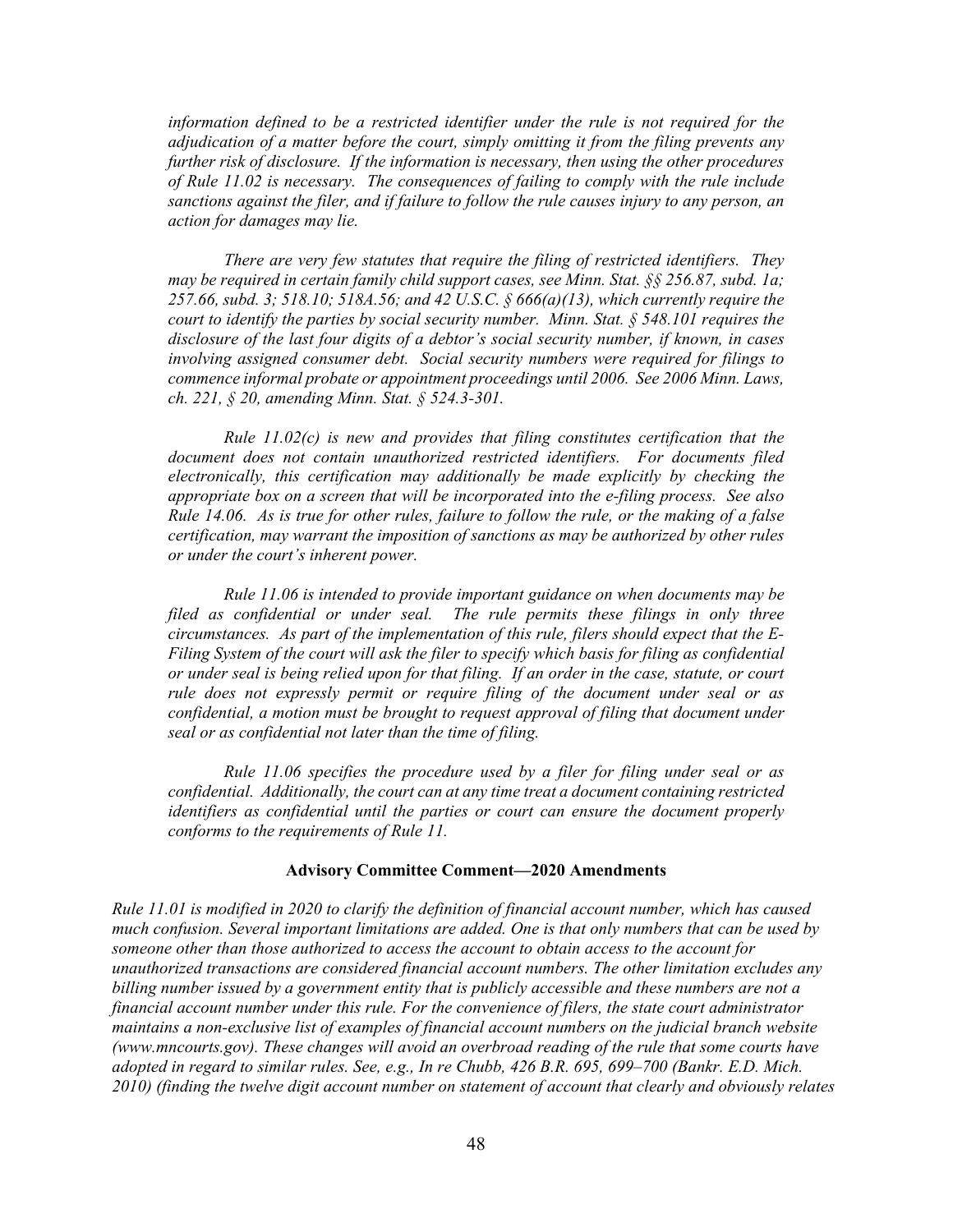*to debtor's finances by identifying a debt is enough to bring it within the rule, without any showing that the information in question could be used to steal one's identity or be misused for some other purpose).* 

*Rule 11.03 is amended in 2020 to expand the use of a required cover sheet that previously applied only to Financial Source Documents and now applies to all non-public documents being filed. The requirement applies to those filing electronically or on paper. The cover sheet itself serves as a guide to trigger filers' attention to certain non-public documents and information and sources of the same including the Rules of Public Access to Records of the Judicial Branch. By requiring a cover sheet for each individual document that is non-public, the cover sheet also serves to avoid the electronic filing of so-called "monster" documents. A monster document might contain, for example, a motion, notice of motion, affidavit, and any of a number of attachments all submitted as a single PDF document. The problem with monster documents is that if just one of the attachments is non-public, such as a medical record, then court staff must either keep the entire monster document non-public, which means the public is denied access to documents that it should be able to access, or court staff must separate out the attachments, which places an impossible burden on court staff. Filers are directed in the Registered User Guide, applicable to efilers under Gen. R. Prac. 14.03(g), to separate documents, in particular the nonpublic documents, when e-filing them. The separate documents can be submitted in the same electronic envelope, just like a handful of separate paper documents can be placed in the same paper envelope, for filing.* 

*Use of the new Cover Sheet for Non-Public Documents can be avoided only if the document is being efiled and a filing code already exists in the E-Filing System that is specifically assigned by state court administration as the filing code for a particular type of non-public document. The filing code appears in the E-Filing system with the words "Select Filing Code" followed by a drop down box when a filer selects the most appropriate code for each individual document being filed. The filing code for a nonpublic document, such as a pre-sentence investigation report in a criminal case, serves the same purpose as, and becomes the electronic equivalent of, the Non-Public Document Cover Sheet. Just like a cover sheet, the filing code transfers from the E-Filing System to the case management system (known as MNCIS). The state court administrator's office publishes commonly used filing codes on the main branch website (go to www.mncourts.gov and look for "Civil Case type Index (also includes Civil Case Filing Codes)," "Expedited Process Child Support Filing Codes Index," and "Criminal and Juvenile Delinquency Filing Codes Index").* 

*In addition to filing the separate Form 11.2 Cover Sheet for Non-Public Documents or selecting a nonpublic document filing code, under Rule 14.06 a filer must also designate in the E-filing system whether the document is Confidential or Sealed. This designation is made in the E-Filing System in a field marked "Filing Comments" with a box beneath it asking "Is Document Public, Confidential, or Sealed?" Although this designation may seem redundant, filers need to remember that the cover sheet is intended to work in both the paper and electronic filing context. When an electronic filer selects a filing code for a non-public document as an alternative to the cover sheet, the filer will not see anything in the filing process marking the document as confidential or sealed. Accordingly, there must be a separate step to make this clear for each document being electronically filed. For a walk-through of the e-filing process illustrating the Select Filing Code location and the Filing Comments entry box, go to the main branch website at www.mncourts.gov/efile and search for the Quick Reference Guide (QRG) titled "eFiling and eService into an Existing Case."* 

*Rule 11 is also amended in 2020 to carve out certain exceptions in scope and enforcement impacting child protection, criminal, and juvenile delinquency case records. Rule 11.03(a) provides that juvenile protection filings that contain confidential information and confidential documents must be filed as provided in Rule 8.04 of the Rules of Juvenile Protection Procedure. This language is intended to preserve the current practice for juvenile protection cases: restricted identifiers are subject to the same rules as in other cases, while other types of confidential information and documents are governed by*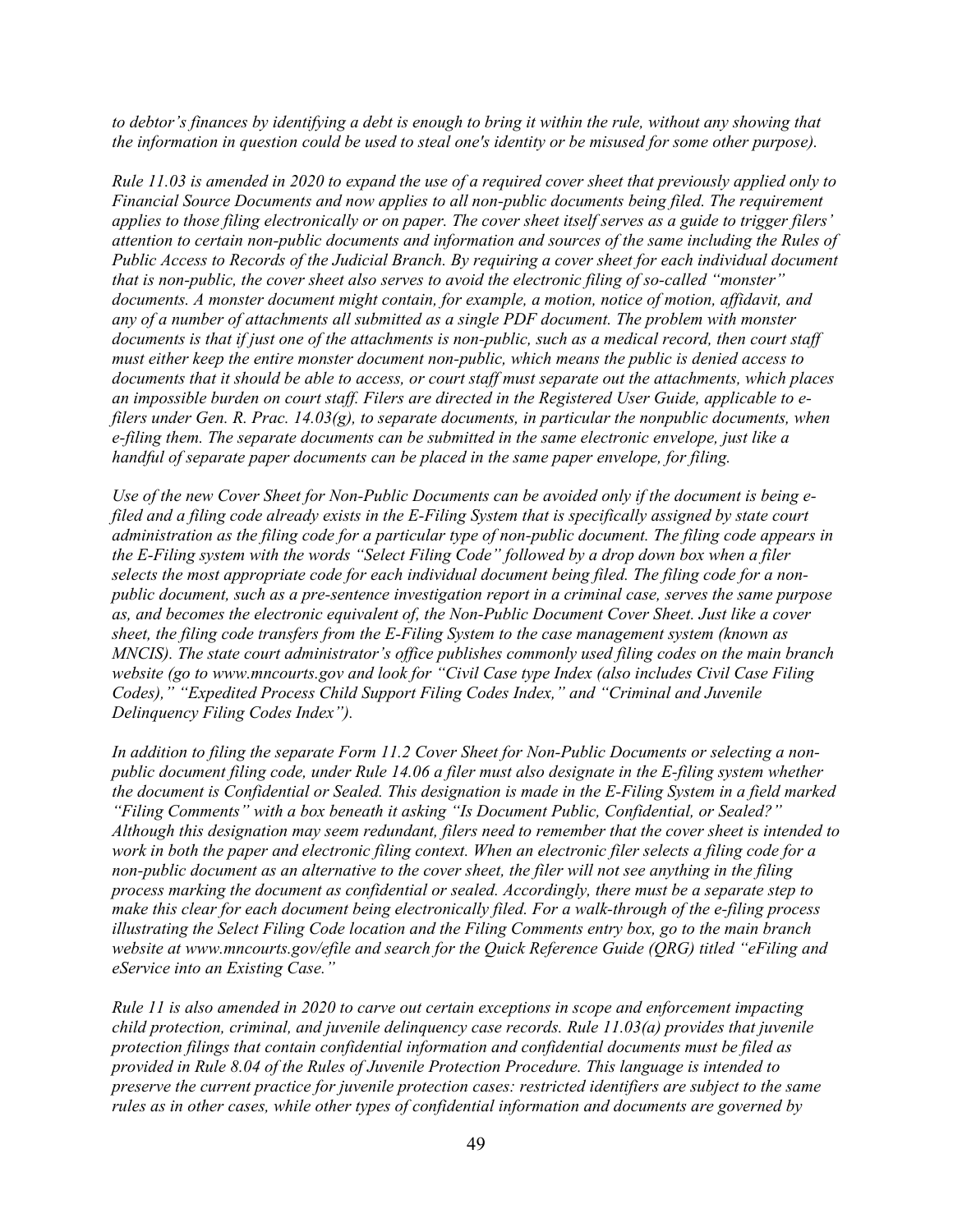*Juvenile Protection Rule 8.04. Juvenile Protection Rule 8.04, subd. 5(d), provides that if it is brought to the attention of court administration staff that confidential information or confidential documents have not been filed with the proper form, court administration staff shall designate the document as confidential, and direct the filer to file in compliance with Rule 8.04.* 

*Rule 11.08 makes Rule 11 inapplicable to search warrants and related documents filed by law enforcement, but requires the same records filed by parties to comply with Rule 11. Regarding enforcement, criminal, civil commitment, and juvenile delinquency matters are exempted from striking of documents under Rule 11.05, and exempted from rejection of documents in rule 14.03(b), for violations of Rule 11.*

## **RULE 12. REQUIREMENT FOR COMPARABLE MEANS OF SERVICE**

Except where e-filing and e-service is required by court order or rule, the parties may file and serve by any available method, but must select comparable means of service and filing so that the documents are delivered substantially contemporaneously. This rule does not apply to service of a summons or a subpoena. Pleadings and other documents need not be filed until required by Minn. R. Civ. P. 5.05 and motions for sanctions may not be filed before the time allowed by Minn. R. Civ. P. 11.03(a).

In emergency situations, where compliance with this rule is not possible, the facts of attempted compliance must be provided by affidavit.

(Amended effective July 1, 2015.)

#### *Advisory Committee Comment—2008 Amendment*

*Rule 12 is a new rule, recommended to codify a longstanding practice of professional courtesy: that papers served both to the court and to the other party be served and filed by comparable means. The rule does not require that the same means be used; but if hand delivery to the court is chosen for filing, then either hand delivery, overnight courier sent the day before, or facsimile transmission to other party must be used. The measure of compliance is approximate simultaneity; the purpose of the rule is to discourage gameplaying over service. Fairness requires that service and filing occur at about the same time; delivering papers immediately to the court and then serving them leisurely upon counsel is not justified and in some cases is not fair.* 

#### *Advisory Committee* **Comment***—2009 Amendment*

*Rule 12 is amended to add the last sentence of the first paragraph. The amendment is intended to clarify that the rule does not modify two facets of practice established before*  its adoption. It does not require that pleadings be filed before the time allowed under Rule *5.05, which generally makes it unnecessary to file pleadings until after a party files a pleading, thereby opening a court file. This rule is a part of Minnesota's "hip-pocket" service regime as established by Minn. R. Civ. P. 3. Rule 11 of the Minnesota Rules of Civil Procedure contains a 21-day "safe harbor" provision, requiring service of a motion for sanctions but prohibiting filing of the motion for 21 days. The amendment to Rule 12 of the general rules was not intended to modify that important provision.*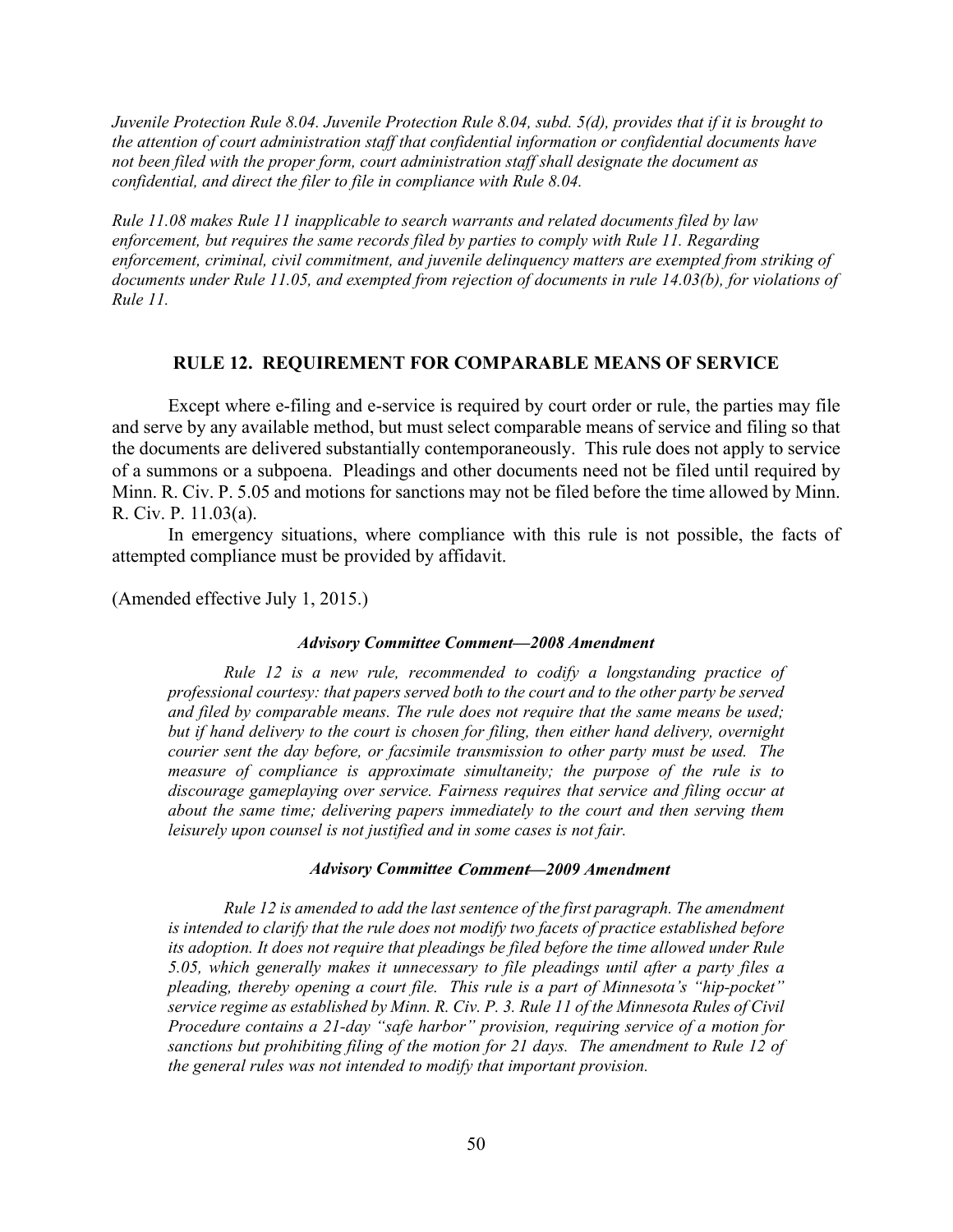#### **Advisory Committee Comment—2015 Amendments**

*The amendment to Rule 12 is intended to retain the existing rule requiring that parties serve and file documents by comparable means, but adapts it to specify that if efiling or e-service are required, then those methods must be used. This rule is intended to eliminate strategic maneuvering with service, and attorneys and self-represented litigants should expect that this rule will be interpreted to penalize attempts to gain some perceived advantage over other parties by serving and filing by different means.* 

*A self-represented litigant who elects not to use the E-Filing System may expect that an opposing attorney may e-file a document with the court and serve it by U.S. mail on the self-represented litigant on the same day. In this circumstance, the filing will precede the service, which is permitted under the rule as the attorney is required to use the E-Filing System to file the document.*

#### **RULE 13. REQUIREMENT TO PROVIDE NOTICE OF CURRENT ADDRESS**

#### **Rule 13.01. Duty to Provide Notice**

In all actions, it is the responsibility of the parties, or their counsel of record, to provide notice to all other parties and to the court administrator of their current address for delivery of notices, orders, and other document in the case. Where a party or a party's attorney has provided an e-mail address for the purpose of allowing service or filing, this rule also requires that the party advise the court and all parties of any change in that e-mail address. Failure to provide this notice constitutes waiver of the right to notice until a current address is provided.

### **Rule 13.02. Elimination of Requirement to Provide Notice to Lapsed Address**

In the event notices, pleadings or other documents are returned by the postal service or noted as undelivered or unopened by the e-mail system after the court administrator's transmission by mailing (or e-mailing where authorized by rule) to a party or attorney's address of record on two separate occasions, the administrator should make reasonable efforts to obtain a valid, current address. If those efforts are not successful, the administrator may omit making further United States Mail transmissions to that party or attorney in that action, and shall place appropriate notice in the court file or docket indicating that notices are not being mailed to all parties.

#### *Advisory Committee Comment—2009 Amendment*

*Rule 13 is a new rule intended to make explicit what has heretofore been expected of parties and their counsel: to keep the court apprised of a current address for mailing notices, orders, and other papers routinely mailed by the administrator to all parties. Where the court does not have a valid address, evidenced by two returned mailings, and cannot readily determine the correct address, the rule makes it unnecessary for the administrator to continue the futile mailing of additional papers until the party or attorney provides a current address.* 

*The purpose of this rule is to require meaningful notice. If a party is a participant in the Secretary of State's address confidentiality program, there is no reason not to permit*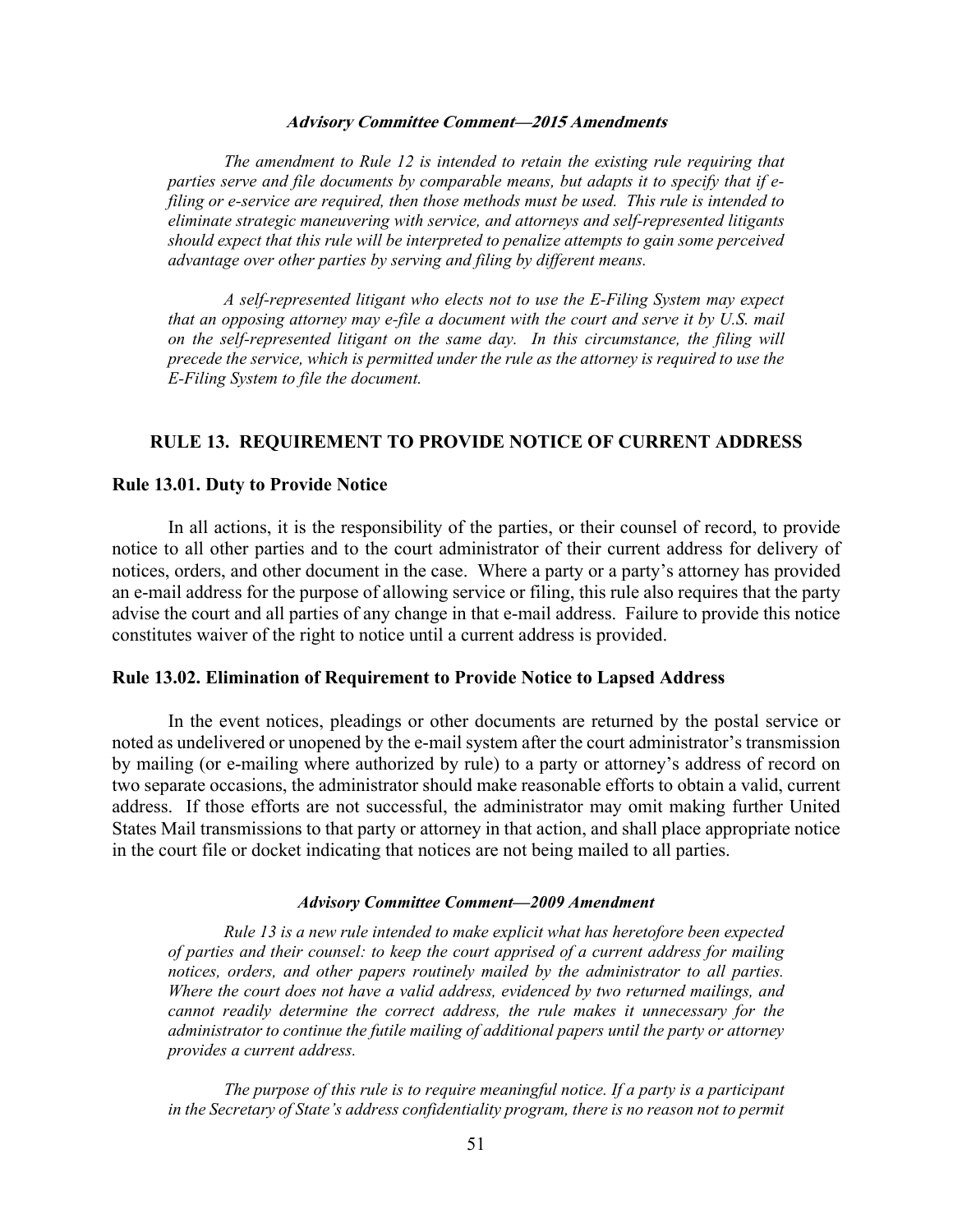*the use of that address to satisfy the requirement of this rule. See Minn. Stat. §§ 5B.01-.09 (2008).* 

#### **Advisory Committee Comment—2012 Amendment**

*Rule 13.01 is amended to add the requirement that a party or attorney provide an updated e-mail address any time an attorney or party has submitted an e-mail address to the court. This change is intended to ensure that e-noticing under Minn. R. Civ. P. 77.04 and electronic filing and service under the rules will function and provide meaningful notice. Rule 13.02 is amended to make it clear that the giving of e-mail notice will not be ended upon two unsuccessful attempts to serve or notify by e-mail. The committee believes that there is no compelling reason to stop e-mailed notices given the minimal additional cost of continuing them.* 

## **RULE 14. E-FILING AND E-SERVICE**

#### **Rule 14.01. Mandatory and Voluntary E-File and E-Service**

**(a) Definitions.** For purposes of the General Rules of Practice, unless otherwise

indicated, the following terms have the following meanings:

"Confidential document" (which may include "Confidential 1" and "Confidential 2," etc., as available and defined by the E-Filing System document security classifications) means a document that will not be accessible to the public, but will be accessible to court staff and, where applicable, to certain governmental entities as authorized by law, court rule, or court order.

(2) "Conventionally" means, with respect to the filing or serving of documents or other materials, the filing or serving of documents or other materials through any means other than through the E-Filing System in accordance with Rule 14.

(3) "Court Integration Services" means computer systems that allow direct computer-system-to-computer-system integrations to facilitate the electronic exchange of documents and data between the court's electronic case management system and a government agency's electronic information system. Government agencies may register for Court Integration Services under the process established by the state court administrator.

(4) "Designated Provider" means the electronic filing service provider designated by the state court administrator.

(5) "Designated e-mail address" shall have the meaning set forth in rule  $14.02(a)$ .

(6) "E-Filing System" means the Designated Provider's Internet-accessible electronic filing and service system.

(7) "Electronic means" means transmission using computers or similar means of transmitting documents electronically, including facsimile transmission.

"Registered User" means a person registered with the Designated Provider and authorized to file and serve documents electronically through the E-Filing System under these rules.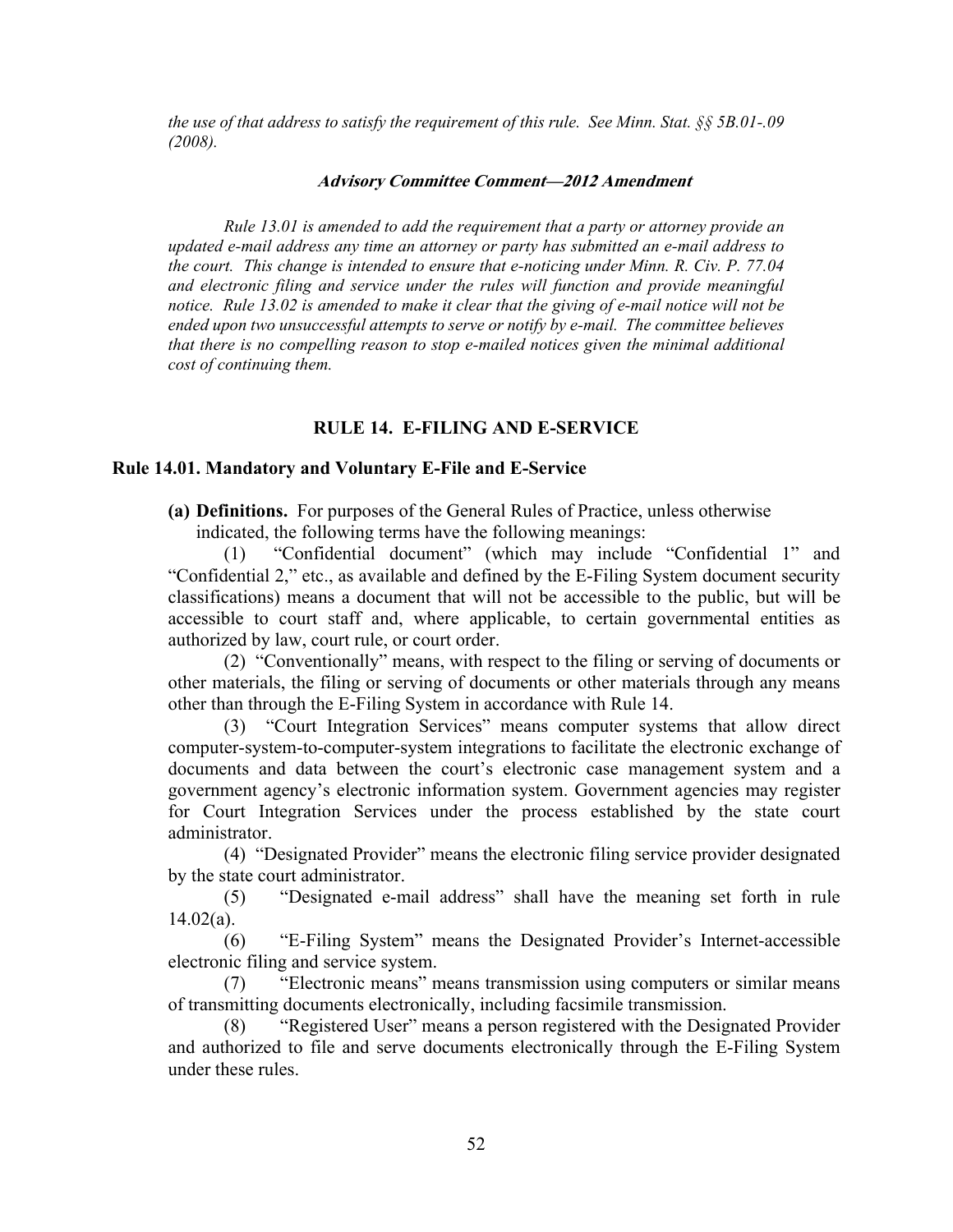(9) "Sealed document" means a document that will not be accessible to the public but will be accessible to court staff with only the highest security level clearance.

 (10) "Select Users" means the following appearing or submitting documents in a case:

(i) Attorney;

(ii) Government agency (including a sheriff); and

(iii) Guardian ad litem.

 (11) "Self-represented litigant" means an individual, other than a licensed attorney, who represents himself or herself in any case or proceeding before the court.

## **(b) Scope and Effective Date of Mandatory and Voluntary E-File and E-Service.**

**(1) Cases Subject to Mandatory E-Filing and E-Service.** Effective July 1, 2015, unless otherwise required or authorized by these rules, other rules of court, or an order of the court, Select Users in any case in the Second Judicial District, Fourth Judicial District, and in the districts or portions thereof designated by the state court administrator, shall file all documents electronically with the court through the E-Filing System and shall serve documents electronically through the E-Filing System as required under Rule 14.03(d) of these rules.

Effective July 1, 2016, unless otherwise required or authorized by these rules, other rules of court, or an order of the court, Select Users in any case throughout the State of Minnesota shall file all documents electronically with the court through the E-Filing System and shall serve documents electronically through the E-Filing System as required under Rule 14.03(d) of these rules.

**(2) Prohibited E-Filing**. The following documents may not be filed electronically:

(i) Wills deposited for safekeeping under Minn. Stat. § 524.2-515 or original wills filed in probate cases under Rule 403(e); and

(ii) All documents in parental notification bypass proceedings under Minn. Stat. § 144.343.

**(3) Request for Exception to Mandatory E-File and E-Service Requirement.** A Select User required to file and serve electronically under this rule, may request to be excused from mandatory e-filing and e-service in a particular case by motion to the Chief Judge of the judicial district or his or her designee. An opt-out request may be granted for good cause shown. If an opt-out request is granted, court personnel shall scan all documents filed conventionally into the court's computer system and charge the filing party a \$25 scanning fee for each 50 pages, or part thereof, of the filing.

**(4) Voluntary E-File and E-Serve.** Effective July 1, 2015 and ending July 1, 2016, Select Users designated by the state court administrator may, upon registering with the Designated Provider, electronically file documents with the court in the locations and cases designated by the State Court Administrator. In any designated case in which the designated and registered Select User has electronically filed a document with the district court, any other Select User designated by the state court administrator, may also electronically file documents in the case after registering with the Designated Provider. Registered Select Users shall also electronically serve documents on other Select Users in such cases as required under Rule 14.03(d) of these rules.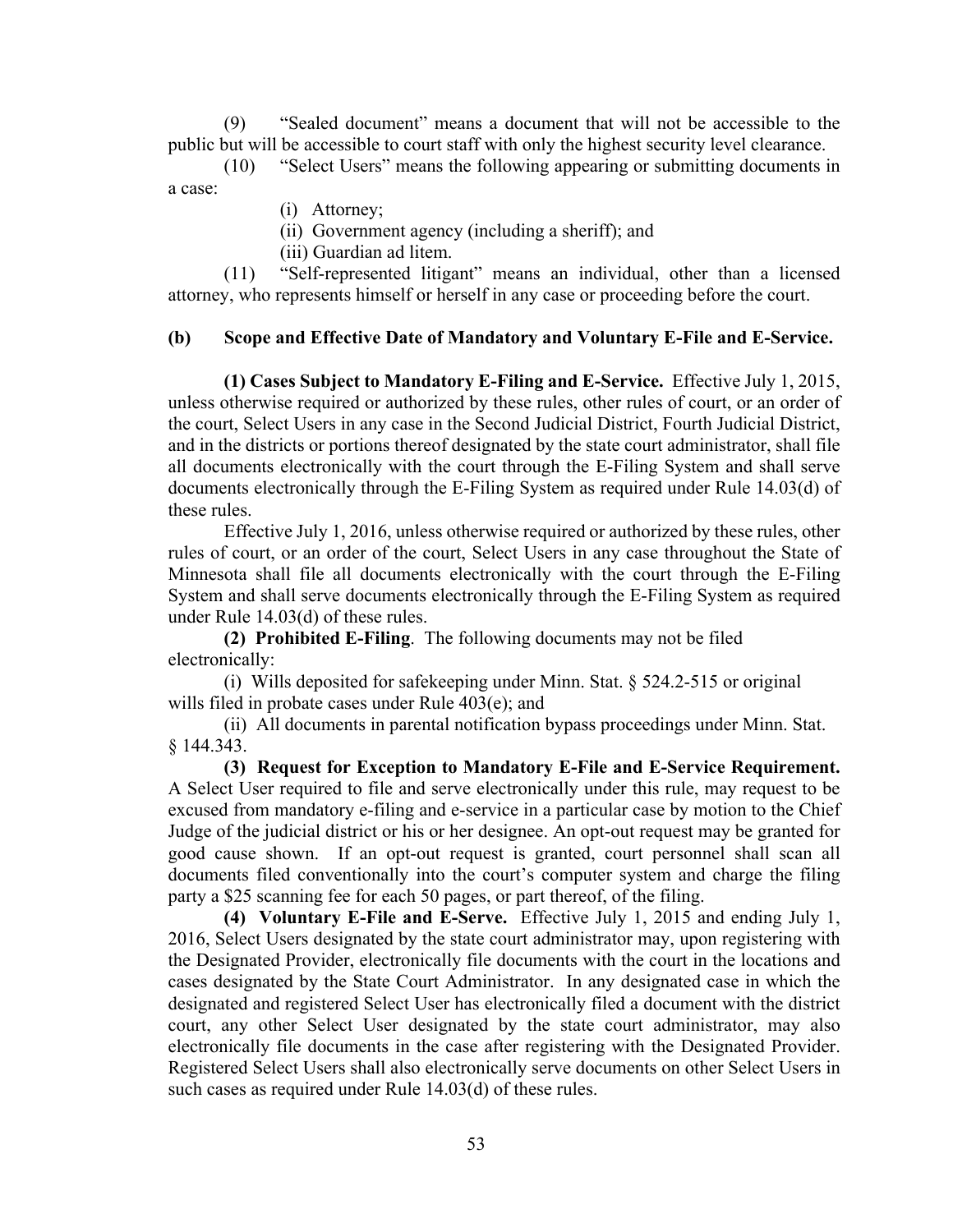### (5) **Self-Represented Litigants Voluntary and Mandatory E-File and E-Serve**.

(i) Election to Use E-Filing System. Unless otherwise required or authorized by these rules, other rules of court, or an order of the court, in any county where electronic filing and service is authorized, a self-represented litigant may elect to use the E-Filing System to electronically file and serve. But unless otherwise ordered by the presiding judge or judicial officer, a self-represented litigant is not required to do so. Once a self-represented litigant has elected or has been ordered to use the E-Filing System for filing and service and has become a Registered User, that individual must thereafter electronically file and serve all documents in that case unless otherwise required or authorized by these rules or the court, and shall be subject to all applicable requirements and obligations imposed upon Registered Users as set forth in these rules.

(ii) Excuse and Prohibition. A self-represented litigant who has elected to use the E-Filing System may be excused from the requirement to electronically file and serve only upon motion to the court and for good cause shown. If the court becomes aware of any misuse of the E-Filing System by a self-represented litigant or deems it appropriate in the exercise of discretion, considering the need for the just, speedy, and inexpensive determination of every action, the court may, without prior notice, revoke the self-represented litigant's right to use the E-Filing System in the case and require the individual to file and serve all documents conventionally. Self-represented litigants are excused from using the E-Filing System while under any court-imposed restriction of access to use of the internet.

(iii) Case Initiating Documents. Statutes or court rules may require that certain case-initiating documents be served by conventional means. *See, e.g.*, Rule 5.02(b) of the rules of civil procedure (original complaint in civil cases).

(iv) Other Electronic Filing and Service Options. When authorized by order of the Supreme Court, self-represented litigants may use an alternative electronic filing system designated in such order. *See, e.g*., Order Authorizing E-Filing/E-Service Pilot Project for Self-Represented Petitioners, No. ADM10-8011, (Minn. filed June 24, 2013) (applicable to orders for protection and harassment restraining order proceedings in counties designated by the state court administrator; commonly referred to as the MyCourtMN portal).

## (6) **Non-Party Participants**.

(i) Election to Use E-Filing System. In any county where electronic filing and service is authorized, individuals who are not Select Users or self-represented litigants (e.g., special masters, bondspersons, examiners, potential intervenors, etc.) but who need to submit documents to the court for filing may elect to use the E-Filing System and become a Registered User but unless otherwise ordered by the presiding judge or judicial officer shall not be required to do so. Any individual or entity authorized to use the E-Filing System pursuant to this paragraph, who becomes a Registered User and transmits documents for filing or service through the E-Filing System shall be subject to all applicable requirements and obligations imposed upon Registered Users as set forth in these rules, and that individual must thereafter electronically file and serve all documents in that case unless otherwise required or authorized by these rules or the court.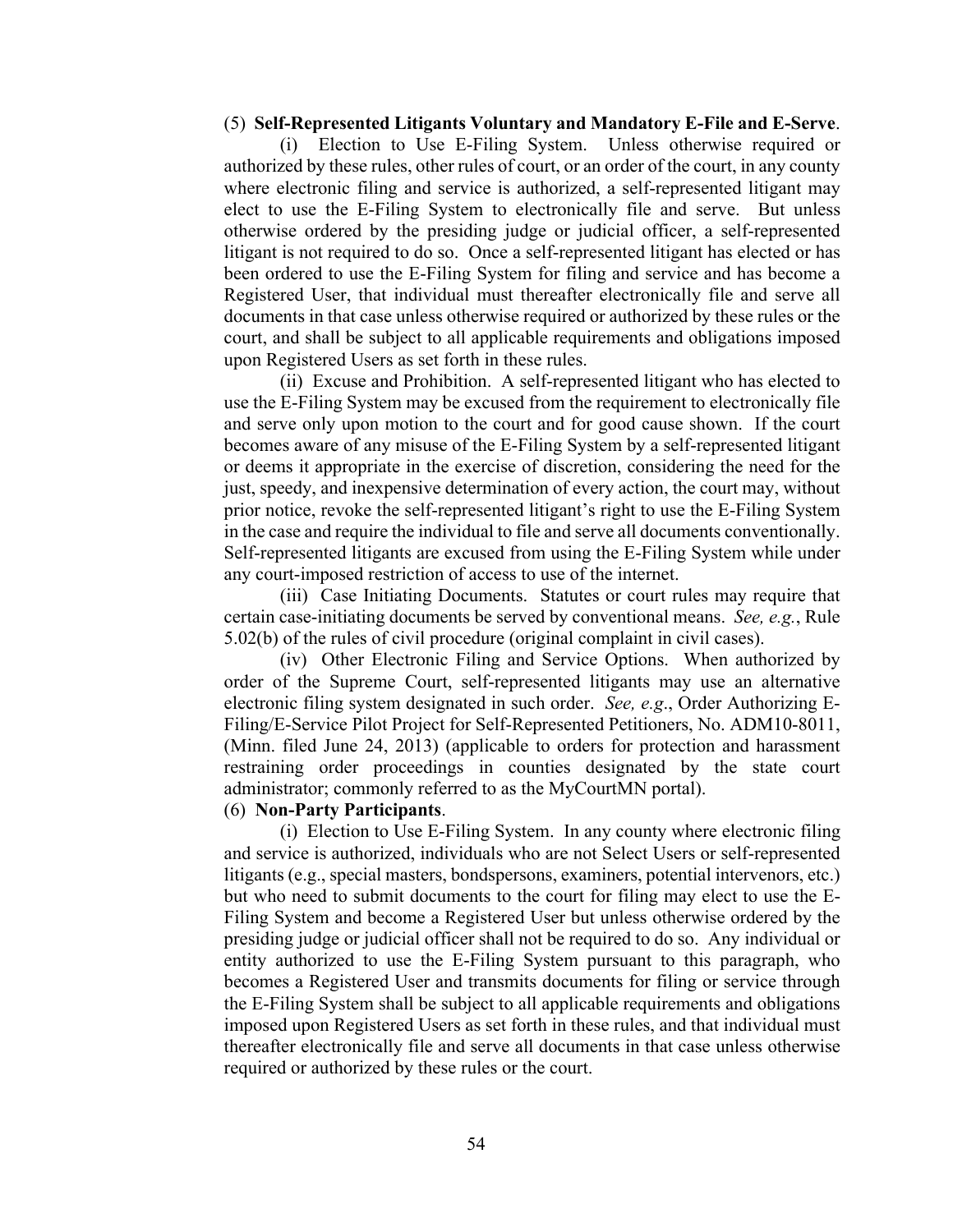(ii) Misuse. If the court becomes aware of any misuse of the E-Filing System by a non-party participant or deems it appropriate in the exercise of discretion, considering the need for the just, speedy, and inexpensive determination of every action, the court may, without prior notice, revoke the non-party participant's right to use the E-Filing System in the case and require the individual to file and serve all documents conventionally.

(7) **Court Integration Services**. Government agencies, as authorized by the state court administrator, shall be allowed to electronically file documents, electronically transmit data to the court, and electronically receive documents and data from the court, via Court Integration Services.

(8) **Conservators.** Conservators appointed by the court must electronically file their annual accounts and inventories using a computer application designated by the state court administrator. Directions for reporting shall be posted on the judicial branch website (www.mncourts.gov).

## **(c) Relief from Operation of this Rule.**

**(1) Technical Errors; Relief for Sending Party.** Upon motion and a showing that electronic filing or electronic service of a document was not completed because of: (1) an error in the transmission of the document to the E-File System; (2) a failure of the E-Filing System to process the document when received; or (3) other technical problems experienced by the sending party or E-Filing System, the court may enter an order permitting the document to be deemed filed or served on the date and time it was first attempted to be transmitted electronically. If appropriate, the court may adjust the schedule for responding to these documents or the court's hearing.

**(2) Technical Errors; Relief for Other Parties.** Upon motion and a showing that an electronically served document was unavailable to or not received by a party served, the court may enter an order extending the time for responding to that document.

(Amended effective September 1, 2018.)

## **Rule 14.02. Registration Process and Duty to Designate E-Mail Address for Service**

**(a) Becoming a Registered User**. Only a Registered User may electronically file or serve documents through the E-Filing System. To become a Registered User, a Select User, selfrepresented litigant, or non-party participant must complete the registration process, as established by the state court administrator, and designate an e-mail address ("designated e-mail address") for receipt of electronic service and court notices. By registering with the Designated Provider and either electronically transmitting a document for filing in a case or designating an email address for receiving electronic service in the E-Filing system for the case, a Registered User consents to receive electronic service and court notices from the court and other Registered Users in the case through the E-Filing System at a designated e-mail address. This designated e-mail address may also be used by the court (but not other parties) to deliver notices by means other than the E-Filing System.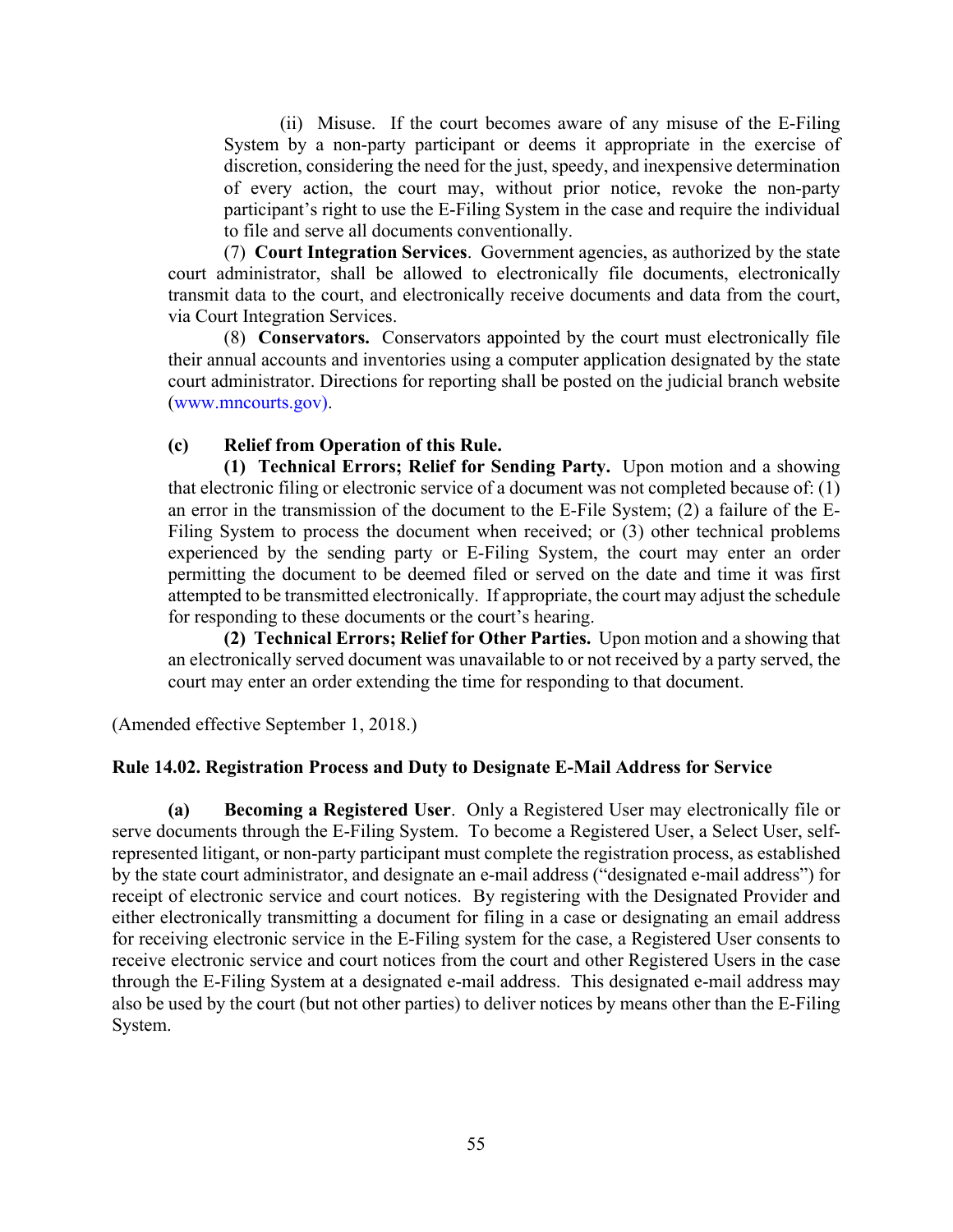## **(b) Obligations and Responsibilities of Registered Users.**

(1) A Registered User is responsible for all documents filed or served under the Registered User's username and password.

(2) If a Registered User knows that his or her login information has been misappropriated, misused or compromised in any way, he or she must promptly notify the court and change his or her login password.

(3) Any electronic transmission, downloading, or viewing of an electronic document under a Registered User's login username and password shall be deemed to have been made with the authorization of that Registered User unless and until proven otherwise by a preponderance of the evidence.

(4) A Registered User shall maintain a designated e-mail address for receiving electronic service and court notices for the duration of any case in which he or she has electronically transmitted a document for filing as a party or participant and until all applicable appeal periods have expired. A Registered User shall ensure that his or her designated e-mail address and account is current, monitored regularly, has not exceeded its size limitation, and that all notices and document links transmitted to the designated e-mail account are timely opened and reviewed.

(5) A Registered User may not designate e-mail addresses for any other person or party who is not the Registered User's client, law firm staff, or co-counsel. The court may impose a sanction against any Registered User who violates this rule. It shall not be a violation for a Registered User when filing or serving documents using the E-Filing System to select service recipients who have been added to the service list for a case by another Registered User.

(Amended effective September 1, 2018.)

## **Rule 14.03. Filing and Service of Documents and Court Notices**

**(a) Availability of E-Filing System**. Registered Users may electronically transmit documents for filing or service through the E-Filing System 24 hours a day, 7 days a week, except when the system is unavailable due to breakdown or scheduled maintenance.

**(b) Filed Upon Transmittal**. A document that is electronically filed is deemed to have been filed by the court administrator on the date and time of its transmittal to the court through the E-Filing System, and except for proposed orders, the filing shall be stamped with this date and time if it is subsequently accepted by the court administrator. Acceptance of electronic filings is governed by Rule 5.04(c) of the Rules of Civil Procedure, except that Rule 5.04(c)(4) shall not apply to criminal, civil commitment, juvenile protection, or juvenile delinquency cases, or to medical records in any type of case. If the filing is not subsequently accepted by the court administrator, no date stamp shall be applied, and the E-Filing System shall notify the filer that the filing was not accepted. Upon receipt of a document electronically transmitted for filing by a Registered User, the E-Filing System shall confirm to the Registered User, through an automatically generated notification to the Registered User's designated e-mail address, that the transmission of the document was completed and the date and time of the document's receipt. Absent confirmation of receipt, there is no presumption that the document was successfully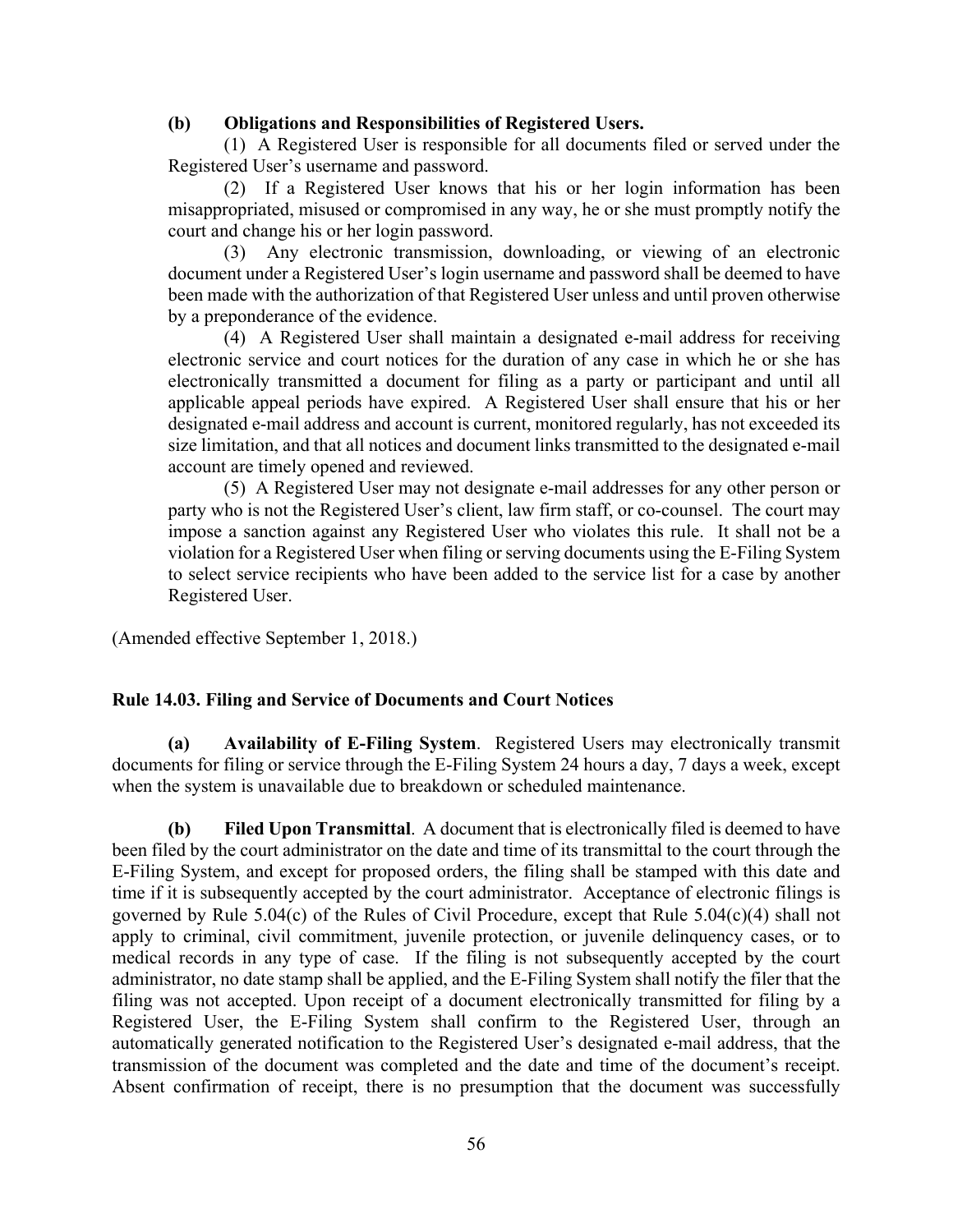transmitted to the court. The Registered User is solely responsible for verifying that the court received all electronically transmitted documents.

**(c) Effective Time of Filing**. Any document electronically transmitted to the court through the E-Filing System for filing by 11:59 p.m. local Minnesota time shall be deemed filed on that date, so long as the document is not subsequently rejected for filing by the court administrator for a reason authorized by Rule 5.04 of the Rules of Civil Procedure. Filing by facsimile transmission, where authorized, is effective at the time the transmission is received by the court.

**(d) Service by Registered Users**. Unless personal service is otherwise required by statute, these rules, other rules of court, or an order of the court, a Registered User shall serve all documents required or permitted to be served upon another party or person in the following manner:

(1) **Service on Registered Users**. Except as otherwise permitted in subpart (3) below, where the party or person to be served is a Registered User, who has either electronically filed a document in the case or designated an email address for receiving electronic service in the E-Filing system for the case and the Court has accepted the initial filing in the case, service shall be accomplished through the E-Filing System by utilizing the electronic service function of the E-Filing System.

(2) **Service on Other Parties or Participants**. Where the party or participant to be served is not a Registered User or has not either designated an email address for receiving electronic service in the E-Filing system for the case or electronically filed a document in the case but has agreed to service by electronic means outside the E-Filing System (such as by e-mail), service may be made in the agreed upon manner. The presiding judge or judicial officer may also order that service on the non-Registered User be made by electronic means outside of the E-Filing System. Where service by electronic means is not required or permitted, another method of service authorized under applicable rules or law must be used.

(3) **Service of Discovery Material**. Unless required by court order, electronic service of discovery material through the E-Filing System shall be voluntary, and discovery material may be served in any manner authorized by the court rules, as agreed by the parties, or as ordered by the court. For purposes of this rule, discovery material includes but is not limited to:

(i) disclosures under Minn. R. Civ. P. 26, expert disclosures and reports, depositions and interrogatories, requests for documents, requests for admission, answers and responses thereto, and any other material as designated by the presiding judge or judicial officer; and

(ii) discovery requests and responses as defined in any applicable court rules, and

(iii) any other material as designated by the presiding judge or judicial officer.

**(e) Effective Date of Service**. Service is complete upon completion of the electronic transmission of the document to the E-Filing System notwithstanding whether the document is subsequently rejected for filing by the court administrator. Service by facsimile transmission, where authorized, is complete upon the completion of the facsimile transmission.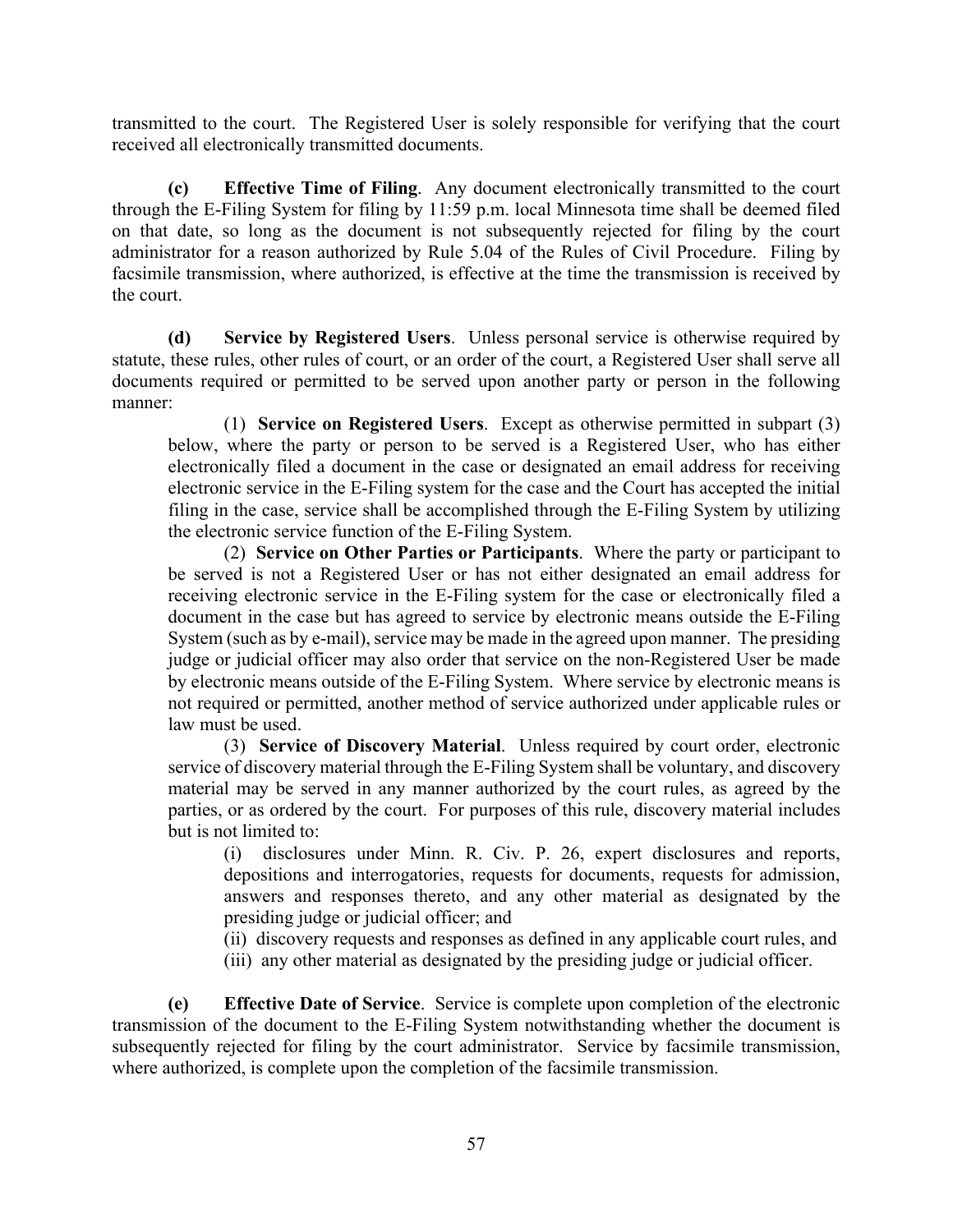**(f) Court Notices**. The court may transmit any document or notice to a Registered User through the E-Filing System. Notice is effective upon transmission of the document or notice to the E-Filing System by the court. The court may also transmit notices outside the E-Filing System as provided in Rule 14.02(a) or other applicable rules.

**(g) Document Requirements and Format.** Unless otherwise authorized by these rules or court order, all documents filed electronically shall conform to the document technical and size requirements as established by the state court administrator in the *Minnesota District Court Registered User Guide for Electronic Filing*. The *Guide* shall be posted on the judicial branch website (www.mncourts.gov).

**(h) Non-conforming Documents.** Where it is not feasible for a Registered User to convert a document to an authorized electronic form by scanning, imaging, or other means, or where a document cannot reasonably be transmitted through the E-Filing System in conformance with the document's technical and size requirements as established by the state court administrator, the court may allow the Registered User to file the document conventionally. A motion to file a non-conforming document must be filed electronically. If the court grants the Registered User's motion to file a non-conforming document, the Registered User shall file and serve the nonconforming document conventionally.

(Amended effective January 1, 2021.)

## **Advisory Committee Comment—2018 Amendment**

*Rule 14.03(d) is amended in 2018 to address issues relating to service using the efiling system of the courts.* 

## **Rule 14.04 Signatures**

**(a) Judge and Administrator Signatures.** All electronically filed and served documents that require a judge's, judicial officer's, or court administrator's signature shall either capture the signature electronically under a process approved by the state court administrator pursuant to judicial branch policy or begin with a handwritten signature on paper that is then converted to electronic form by scanning, imaging, or other means such that the final electronic document has the judge's, judicial officer's, or court administrator's signature depicted thereon. The final electronic document shall constitute an original.

## **(b) Registered User and Non-Registered User Signatures.**

 **(1) Registered Users.** Every document electronically filed or served through the E-Filing System that requires the signature of the Registered User filing or serving the document shall be deemed to have been signed by the Registered User and shall bear the facsimile or typographical signature of such person, along with the typed name, address, telephone number, designated e-mail address, and, if applicable, attorney registration number of a signing attorney. The typographical or facsimile signatures of a Registered User shall be considered the functional equivalent of an original, handwritten signature produced on paper. A typographical signature shall be in the form: */s/ Pat L. Smith*.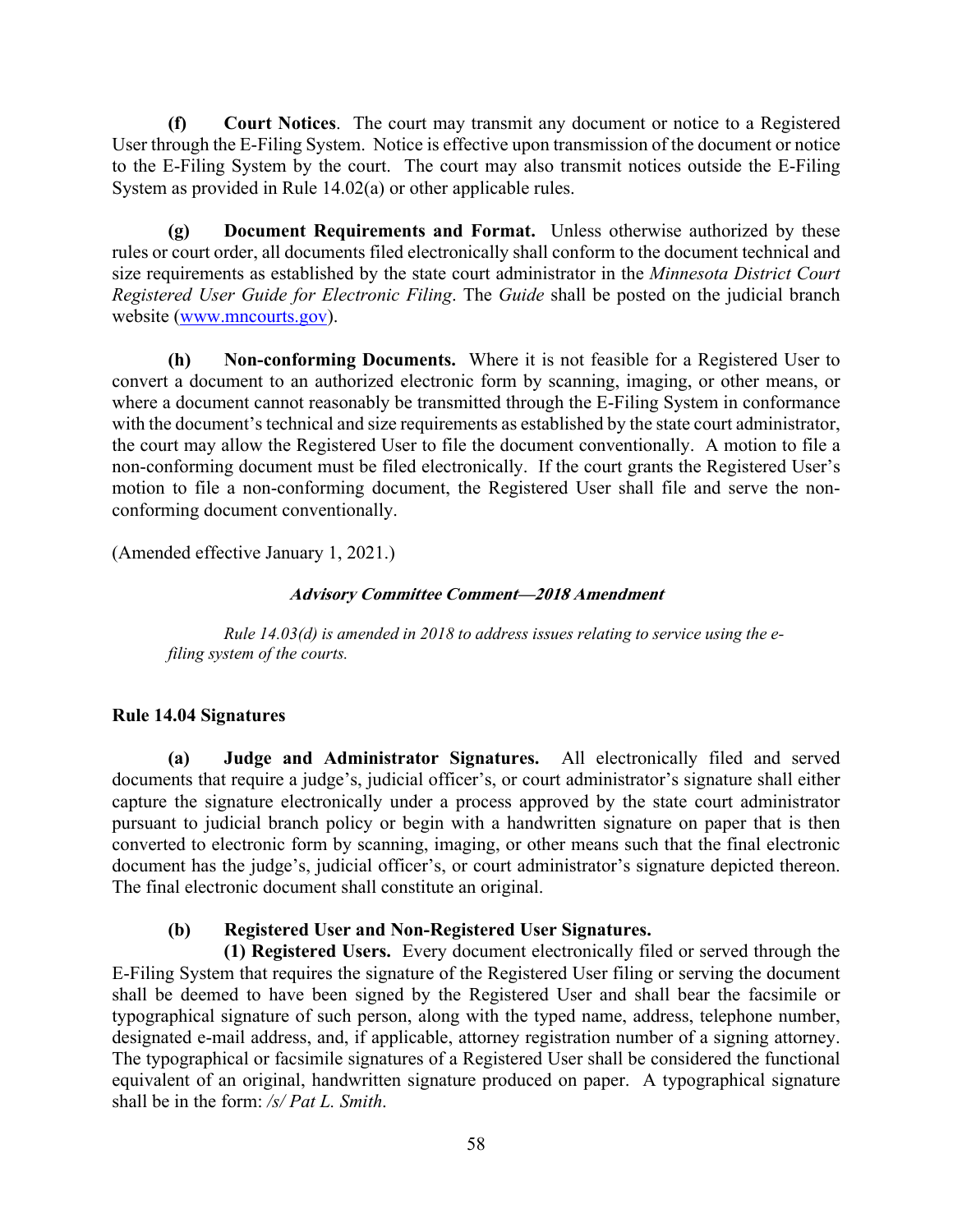(2) **Non-Registered Users**. Any document electronically filed or served through the E-Filing System that requires the signature of a person who is not the Registered User filing or serving the document shall bear the typed name, along with the facsimile or typographical signature, of such person. The person's typographical or facsimile signature shall be considered the functional equivalent of an original, handwritten signature produced on paper. A typographical signature shall be in the form: /s/ Pat L. Smith.

**(c) Notary Signature, Stamp**. Unless specifically required by court rule, documents, including affidavits, electronically filed or served through the E-Filing System are not required to be notarized. Where a signature under penalty of perjury is otherwise required, the provisions of part (d) of this rule apply. A document electronically filed or served through the E-Filing System that by court rule, specifically requires a signature of a notary public shall be deemed signed by the notary public if, before filing or service, the notary public has signed a printed or electronic form of the document and the electronically filed or served document bears a facsimile or typographical notary signature and stamp.

**(d) Perjury Penalty Acknowledgment**. A document electronically filed or served through the E-Filing System that requires a signature under penalty of perjury may, with the same force and effect and in lieu of an oath, be supported by an unsworn declaration, provided that the typographical or facsimile signature of the declarant is affixed immediately below a declaration using substantially the following language: "I declare under penalty of perjury that everything I have stated in this document is true and correct." In addition to the signature, the date of signing and the county and state where the document was signed shall be noted on the document.

**(e) Certification; Retention**. By electronically filing or serving a document Registered User is certifying compliance with the signature requirements of these rules for all signatures on the document, and the signatures on the document shall be considered the functional equivalent of original, handwritten signatures produced on paper.

(Amended effective July 1, 2015.)

## **Rule 14.05 Proof of Service**

When a document is both eFiled and eServed together using the E-Filing System, the records of the E-Filing System indicating transmittal to a Registered User recipient shall be sufficient proof of service on the recipient for all purposes.

(Amended effective January 1, 2021.)

## **Rule 14.06 Submission of Non-Public Information—E-Filing System**

**(a) Filer's Duty to Designate as Confidential or Sealed**. In addition to filing a separate non-public cover sheet as required in Rule 11.03(a) or selecting a non-public document filing code from a drop-down box in the E-Filing system as required in Rule  $11.03(a)(ii)$ , a Registered User electronically filing a document that is not accessible to the public in whole or in part under the Rules of Public Access to Records of the Judicial Branch or other applicable law,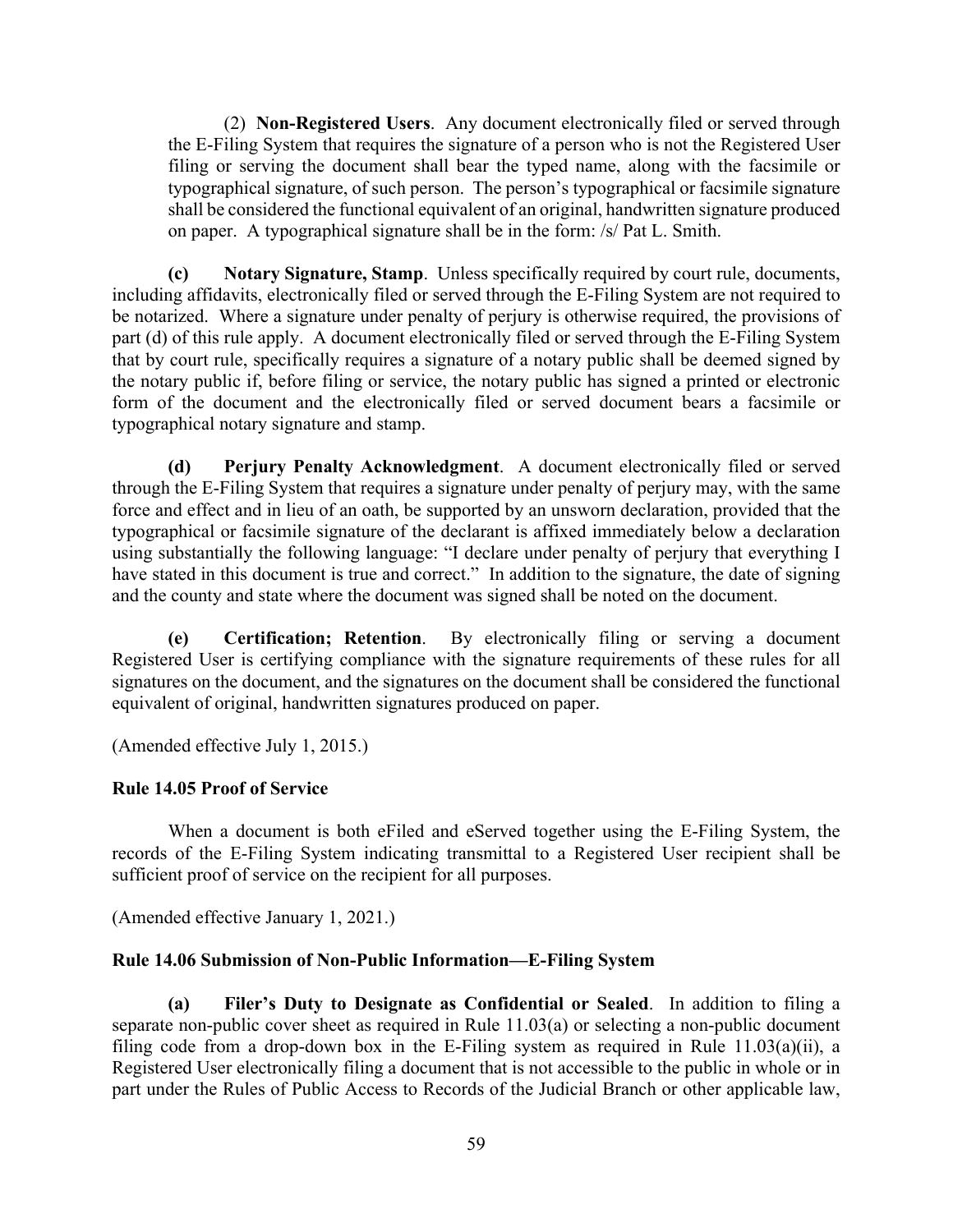court rules or court order, is responsible for designating that document as confidential or sealed in the E-Filing System before transmitting it to the court. This designation is made in the E-Filing system in a field marked "Filing Comments" containing the text, "Is Document Public, Confidential or Sealed?" The Registered User must file any Form 11.2 Cover Sheet for Non-Public Documents required by Rule 11.03(a)(i) as separate documents, and must designate them as public. The Registered User must separate all non-public documents from public documents when filing.

**(b) Correction of Designation by the Court**. Upon review, the court may modify the designation of any document incorrectly designated as confidential or sealed and shall provide prompt notice of any such change to the Registered User who filed the document. A Registered User must seek advance approval from the court to transmit a document for filing designated as confidential or sealed if that document is not already inaccessible to the public under the Rules of Public Access to Records of the Judicial Branch or other applicable law, court rules, or court order.

**(c) Filing Confidential or Sealed Document in Paper Form When Not Seeking In Camera Review**. A document to be filed as confidential or under seal may be filed in paper form if required or permitted by the court. A motion to file a document in paper form as confidential or under seal must be filed and served electronically.

(Amended effective January 1, 2021.)

## **Advisory Committee Comment—2019 Amendment**

*Rule 14.06 is amended in 2019 to improve readability and clarify the process for submitting motions under the rule. An "in camera" review is defined as "[i]n the judge's private chambers" or "[i]n the courtroom with all spectators excluded." Black's Law Dictionary 763 (7th ed. 1999).* 

## **Rule 14.07 Procedures for In-Camera Review**

(a) **Request To Submit Document for In Camera Review**. Any interested person must seek and obtain advance approval from the court by motion, with notice thereof to all parties, to submit a document to the court for in camera review. The motion must be filed and served electronically.

(b) **Process When Submission for In-Camera Review Granted**. A document submitted for in camera review as permitted by the court under part (a) of this rule shall be submitted to the court outside the E-Filing System by either:

- (1) causing the document to be conventionally mailed or hand-delivered to the presiding judge or judicial officer; or
- (2) upon approval of the presiding judge or judicial officer, transmitting the document to the presiding judge or judicial officer, via e-mail, as an attachment to an e-mail address as directed by the presiding judge or judicial officer. Any document submitted for in camera review must be clearly labeled "For In Camera Review" and, unless otherwise ordered by the court, shall be sealed and preserved as a court exhibit.

(Adopted effective January 1, 2021.)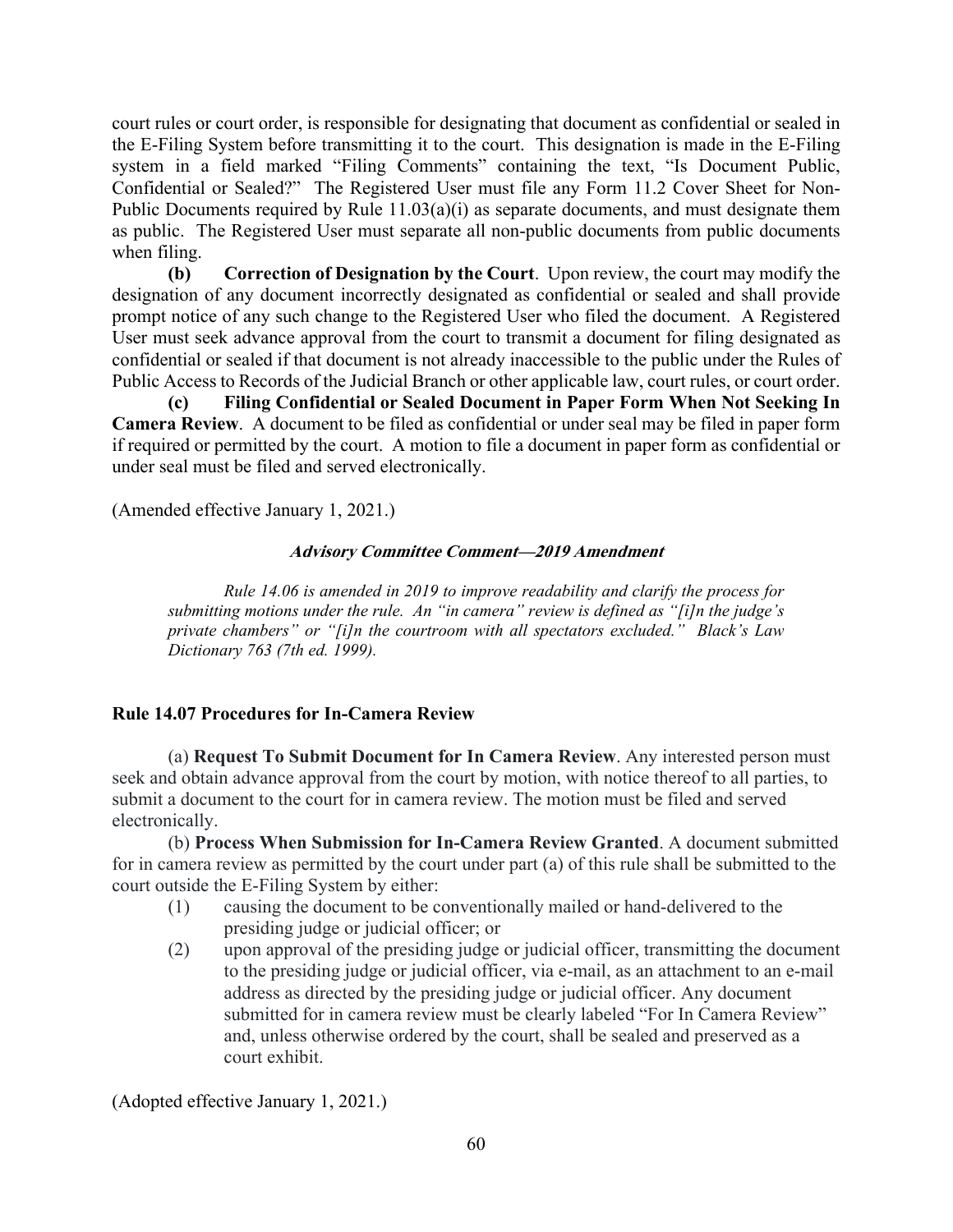## **Rule 14.08 Records: Official; Appeal; Certified Copies**

Documents electronically filed and paper documents conventionally filed but converted into electronic form by the court are official court records for all purposes. Certified copies may be issued in the conventional manner or in any manner authorized by law, provided that no certified copies shall be made of any proposed orders. Unless otherwise provided in these rules or by court order, a conventionally filed paper document need not be maintained or retained by the court after the court digitizes, records, scans or otherwise reproduces the document into an electronic record, document or image.

(Amended effective July 1, 2015.)

#### **Advisory Committee Comment—2012 Amendment**

*Rule 14 is a new rule, drafted to provide a uniform structure for implementation of e-filing and e-service in the district courts. The rule is derived in substantial part, with modification, from the Judicial District E-Filing Pilot Project Provisions, adopted by the Minnesota Supreme Court on October 21, 2010, and amended on March 10, 2011.* 

*Rule 14.01 defines the cases that are subject to mandatory e-filing and e-service. This rule is intended to evolve by amendment by order of the supreme court as additional case categories or additional judicial districts are added to the pilot project. The other requirements for e-filing and e-service are not intended to see frequent amendment, and the committee believes the rules for e-filing and e-service, when authorized, should be maintained as uniform rules statewide.* 

*Rule 14.01(d) provides for requests to be excused from required use of e-filing and e-service, and creates a "good cause" standard for granting that relief. There are few circumstances where the court should grant exemption from the requirements.* 

*Because cases in Minnesota may be commenced by service rather than by filing with the court, the use of e-service under the court's system is possible only after the action has been commenced and is filed, and service may then be effected electronically only on an attorney or party who registers with the system and provides an e-mail address at which service from other parties and notices from the court can be delivered. Rule 14.02 sets forth this procedure. Rule 13.01 imposes an affirmative duty on parties and their attorneys to advise the court of any changes in their address, including their e-mail address.* 

*The format requirements for documents are superficially the same as for other documents—they should be based on an 8½ by 11 inch format, with a caption at the top and signature block at the end. But they are in fact filed as electronic records on a computer service and served on other parties by e-mail. Rule 14.03 defines the available electronic format for these documents and other requirements applicable to e-filed and eserved documents.* 

*Rule 14.04 establishes the means by which electronic documents are "signed." The rule explicitly states the standard that e-filed and e-served documents as they reside on the computer system used by the court constitute originals, and are not mere copies of*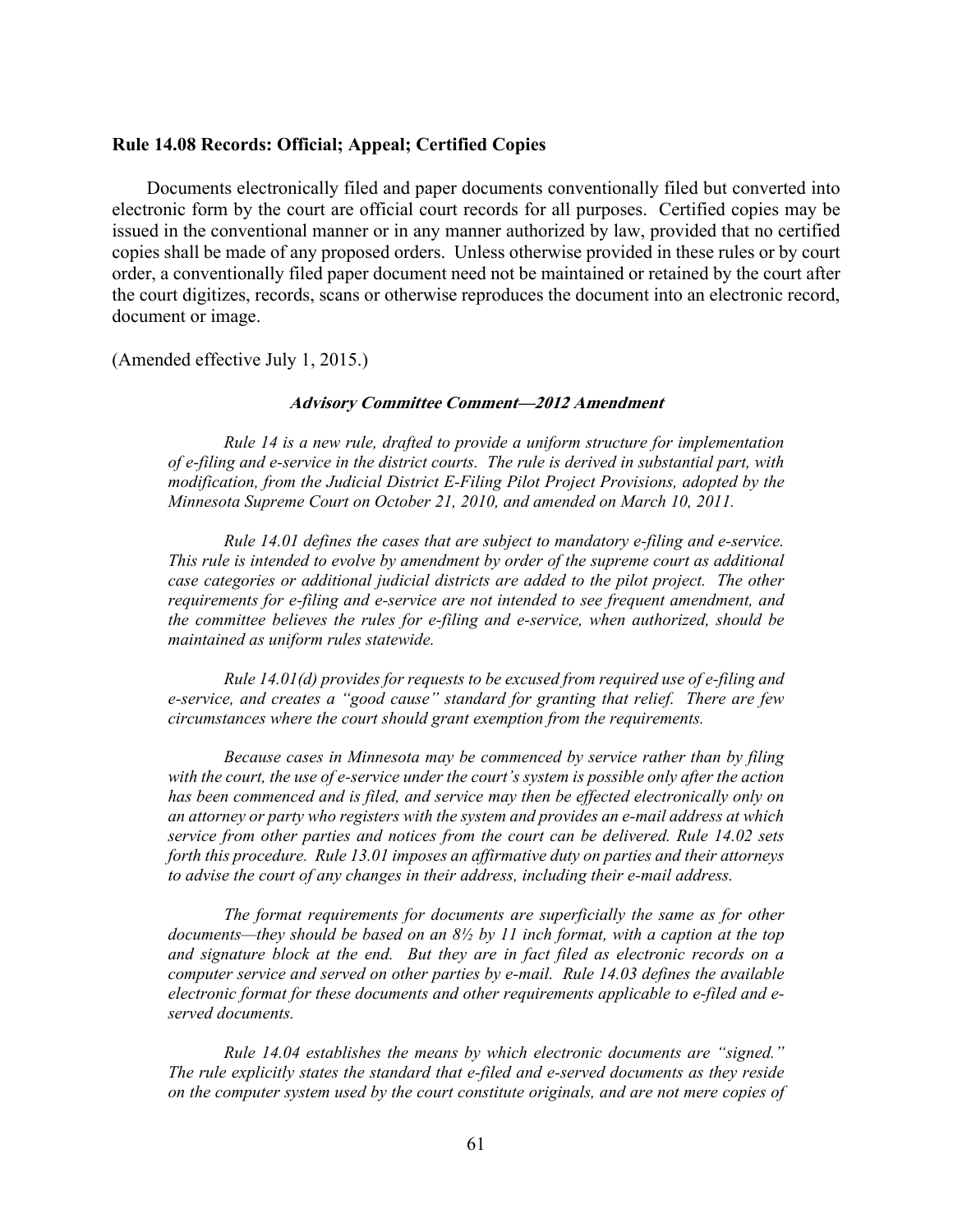*documents. The rule does not require the signing or retention of a paper copy of any filed document. It may be prudent for a litigant to maintain copies of these documents as duplicate originals in some limited circumstances, such as where an affidavit is signed by a non-party who may not be available if a dispute were to arise over authenticity.* 

*Rule 14.06 establishes a specific procedure for filing electronic documents that either contain confidential information or are filed under seal. This rule establishes the requirements for electronic documents that are consistent with the requirements in Rule 11.06. Neither rule is intended to expand or limit the confidentiality concerns that might justify special treatment of any document. Under Rule 11.06, filing parties do not have a unilateral right to designate any filing as confidential, and prior permission in some form is required. This permission may flow from a statute or rule explicitly requiring that a particular document or portion of a document be filed confidentially or from a court order that documents be filed under seal. Rule 112 of the Minnesota Rules of Civil Appellate Procedure contains useful guidance on how confidential information can be handled. Where documents contain both confidential and non-confidential information, it may be appropriate to file redacted "public" versions of confidential or sealed documents.* 

*Rule 14.06 also permits a party to seek either permission or a requirement that certain sealed or confidential documents be filed in paper format. This provision recognizes that certain information may be so sensitive or valuable that placing it in a sealed envelope with a clear warning that it is not to be opened except by court order may be the appropriate means to assure confidentiality.* 

*The security designations "confidential" and "sealed" reflect the security classifications available in the courts case management system. In addition to court staff access, some confidential documents (e.g., in Domestic Violence, Juvenile Delinquency, and Parent/Child relationship cases) may be accessible to certain government entities who*  have demonstrated a need for access and have signed appropriate nondisclosure *agreements. See, e.g., Rule 8, subd. 4(b), of the Rules of Public Access to Records of the Judicial Branch (authorizing access by county attorneys and public defenders, among others).* 

*Pursuant to Minn. R. Civ. P. 5.06, a document that is electronically filed is deemed to have been filed by the court administrator on the date and time of its transmittal to the District Court through the E-Filing System, and the filing shall be stamped with this date and time subject to acceptance by the court administrator. If the filing is not subsequently accepted by the court administrator for reasons authorized by Minn. R. Civ. P. 5.04, the date stamp shall be removed and the document electronically returned to the person who filed it.* 

### **Advisory Committee Comment—2015 Amendments**

*The amendments to Rule 14 address several important aspects of the use of the court's e-filing and e-service system. This rule is the workhorse rule for implementation of e-filing and e-service, and governs in all courts and types of cases where e-filing is either required or permitted.* 

*It is worthwhile to understand the reason for "required or permitted" language in the rules. As a means to accomplish orderly and efficient transition to judicial branchwide requirement for e-filing and e-service, the courts have generally begun with*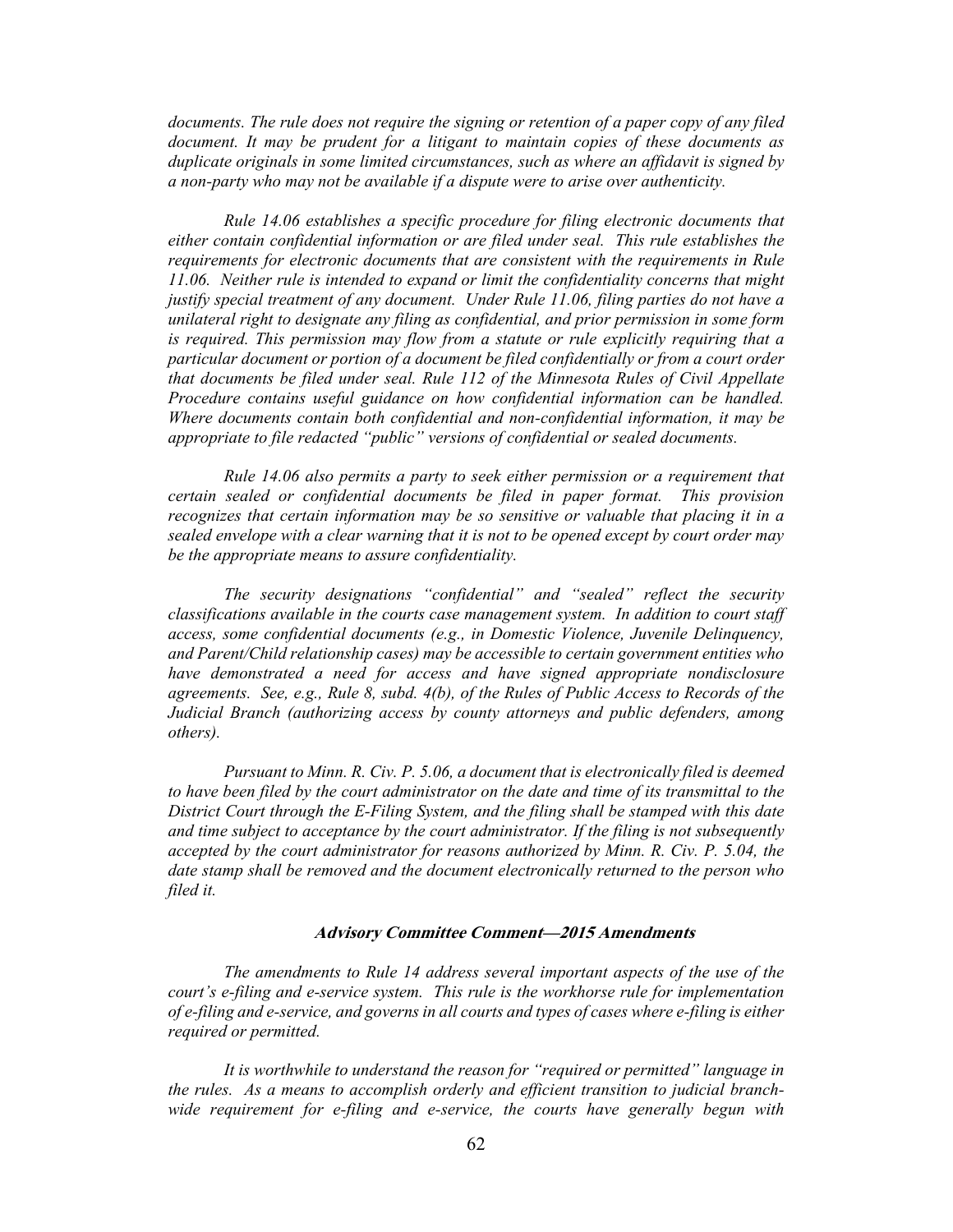*permissive use of e-filing and e-service for a subset of the court's business. The courts have then gradually moved to mandatory use in these matters, by all attorney filers.* 

*Several of the changes are not substantive in nature or intended effect. The replacement of "paper" with "document" is made throughout these rules, and simply advances precision in choice of language. Most documents will not be filed as "paper" documents, so paper is retired as a descriptor of them. "Self-represented litigant" is being used uniformly throughout the judicial branch, and is preferable to "non-represented party" and "pro se party," both to avoid a Latin phrase not used outside legal jargon and to facilitate the drafting of clearer rules.* 

*Rule 14.01(a) is amended to update the definitions, and includes terms previously defined in Rule 14.06. The term "Self-Represented Litigant" is defined and is used in preference to "pro se party" to use a term more readily understood. The rule also makes it clear that only non-lawyers are treated as "Self-Represented Litigants." A lawyer who is licensed to practice, is a party to a case, and is not otherwise represented is treated as a represented party.* 

*Rule 14.01(b) is updated to establish the current status of electronic filing and electronic service, and to provide for the expanding requirements for use of the electronic means for these functions. The rule implements a clear mandate that represented parties and government agencies must serve and file using the court's system unless otherwise provided by rule or order. Government agencies here would include governmental parties to litigation and other agencies, such as a county sheriff's office, that are regularly involved in the litigation process.* 

*Rule 14.03(d)(2) recognizes that any means of service may suffice under the rules if the party to be served has consented to its use. Thus, service by e-mail outside the court's system is acceptable and effective if the parties have consented to it. In the event a stipulation is made on this subject, however, the parties should specify when that service is effective, as the rules may not establish that date or time. Although there is virtually no limit on how service could be effected with consent of the party being served, in the absence of consent only the methods explicitly authorized by the rules are effective. Rule 14.03(d)(2) deals particularly with special categories of cases where there typically are non-party participants, such as non-party guardians ad litem, probation officers or other court services personnel, victim advocates, or similar interested persons.* 

*The effective date for service is important for most documents. Rule 14.03(e) provides the default rule for most service events. In the event the E-Filing System is not available, Rule 14.01(c) may provide some relief to a party who might otherwise miss a deadline. Rule 14.03(f) recognizes that courts may wish to provide notices to the parties by e-mail without using the court's E-Filing System. This desire is driven by a lack of integration between the court's MNCIS case management system and the e-serve function in the court's E-Filing System. Where the notice is substantively important, such as in child support magistrate cases where the date and time of notice begins the appeal period, the courts should avoid giving formal notices outside the e-service system. Efforts should be made by the courts to remove any barriers to use of the E-Filing System by court personnel since that process will be understood by the parties and generates a record that may be of interest to the parties.*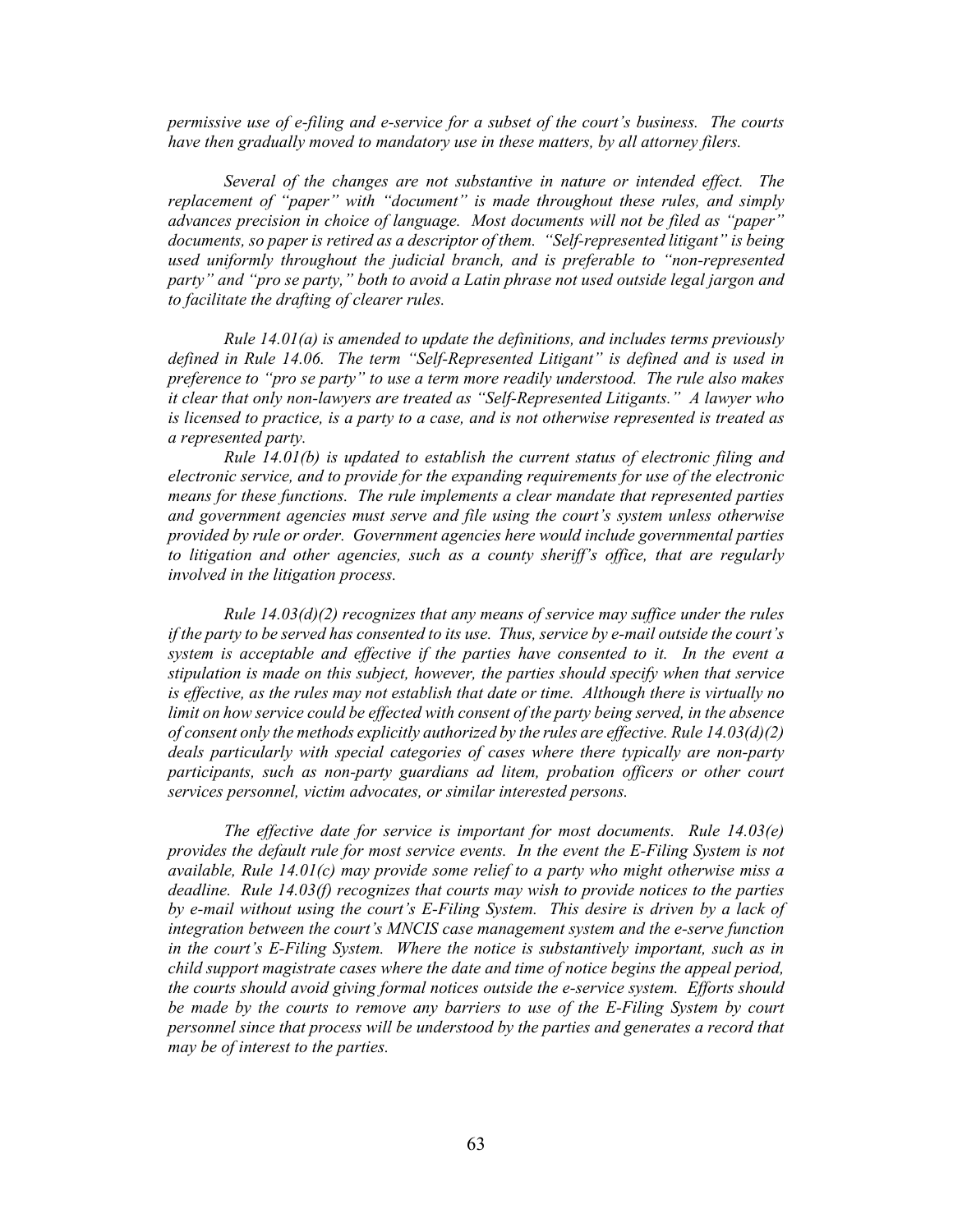*Rule 14.06 is amended to delete the definitions of how various confidential and sealed records will be accessible within the judiciary. These definitions are now set forth in Rule 14.01(a), along with other definitions.* 

*Rule 14.07 as amended to make it clear that even when documents are filed in paper form, the court may scan and digitize their content, and retain only the electronic record of the filing. Ultimately, the duration of retention of that electronic record will be governed by the court's record retention schedule. See District Court Record Retention Schedule 2014, published on the main Minnesota Courts website, www.mncourts.gov under "Justice Partner Resources."* 

#### **Advisory Committee Comment—2020 Amendments**

*Rule 14 is modified in 2020 to separate its related in-camera review portions and move them to a new rule, 14.07, and renumber current 14.07 as 14.08. Changes are also made to clarify the process for designating non-public documents being e-filed as Confidential or Sealed and distinguish that process from selection of a filing code under Rule 11.03(a)(ii). See the comments under Rule 11 for a full description. Changes are also made to Rule 14.03(b) to recognize an exemption to rejection of filings in criminal, commitment, juvenile protection, and juvenile delinquency matters for violations of Rule 11; Rule 11 also exempts most of these cases from striking of filings in rule 11.05. See Rule 11 and its comments for a full description.* 

#### **RULE 15. AFFIDAVITS**

Unless otherwise specified in any court rule, the term "affidavit" means:

(a) a document that has been signed, sworn, and notarized; and

(b) a document that has been signed under penalty of perjury pursuant to Minn. Stat. § 358.116, provided that the signature is affixed immediately below a declaration using substantially the following language: "I declare under penalty of perjury that everything I have stated in this document is true and correct." In addition to the signature, the date of signing and the county and state where the document was signed shall be noted on the document.

(Adopted effective July 1, 2015.)

### **Advisory Committee Comment—2015 Amendments**

*Rule 15 is a new rule, included to the address issues relating to the adoption of Minn. Stat. § 358.116 (2014)(codifying 2014 Minn. Laws ch. 204, § 3). The statute allows the courts to require specifically, by rule, that notarization is necessary for particular situations. This rule is intended to improve public access to the courts by removing what may be an unnecessarily difficult obstacle—obtaining a notarization of a signature.* 

*Subdivision (a) of the rule applies to any document that is "signed, sworn, and notarized." This category includes documents signed and sworn to before ex officio notaries, such as deputy court administrators. See Minn. Stat. § 358.15. It would also apply to affidavits signed outside Minnesota to the extent authorized by statute. See Minn. Stat. §§ 358.46–.48.*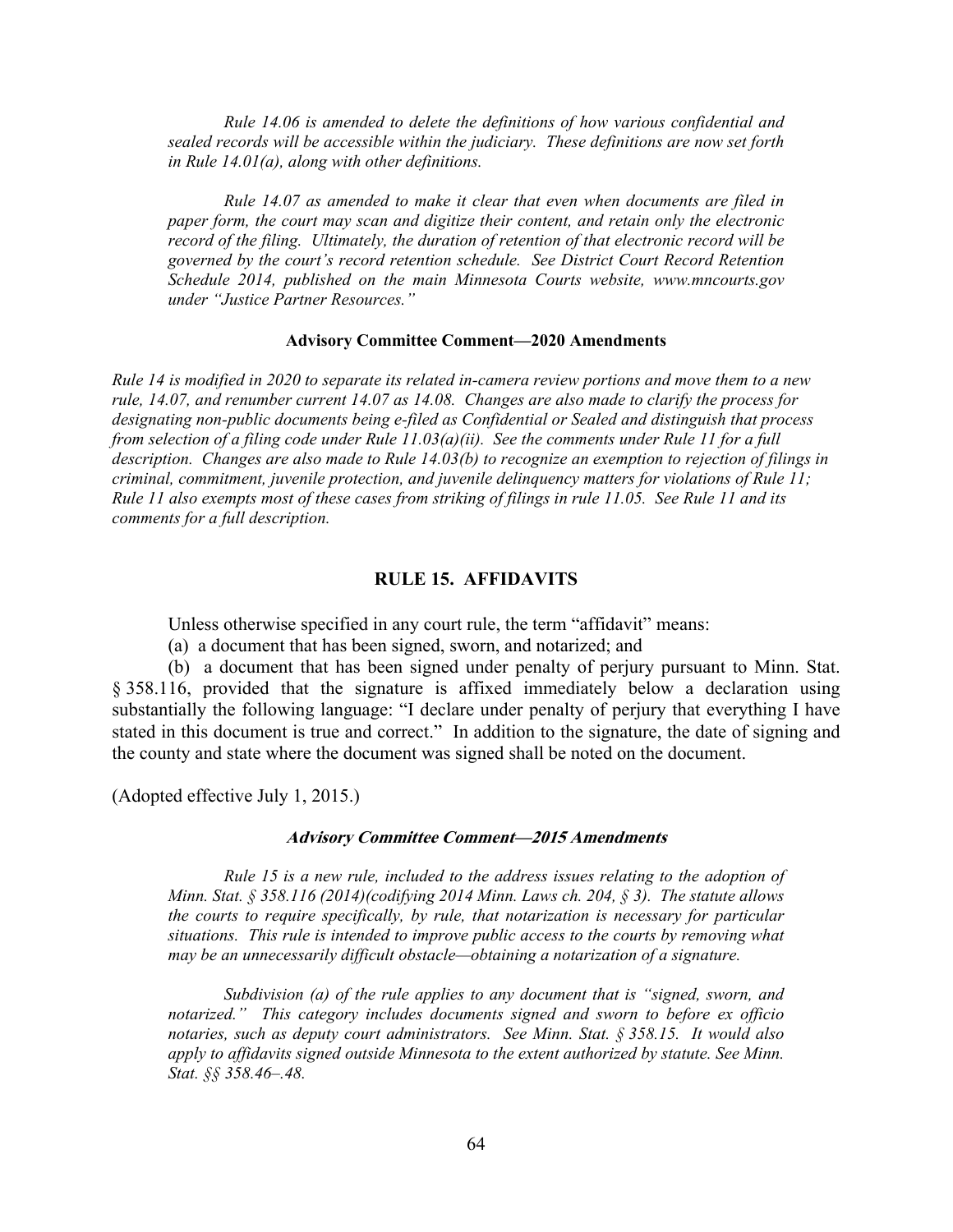## **RULE 16. PAGINATION OF COURT FILINGS AND EXHIBITS**

Each document filed with the court must, to the extent feasible, be consecutively paginated from beginning to end, including any attachments. Trial or other exhibits must be similarly numbered.

(Adopted effective July 1, 2015.)

#### **Advisory Committee Comment—2015 Amendments**

*Rule 16 is a new rule intended to create a uniform practice in the submission of documents to the court in all types of cases. The goal is that any part of the record will be able to be identified by either its title or a unique docket number and a single, serial, page number. Documents should begin on the first page as it is filed or served as page 1 and should continue in sequence to the last page of the document's attachments, if any. (Attachments should be numbered in sequence, and without beginning a new sequence for any attachments.)* 

*The rule does not dictate the location for page numbers, but they should normally be placed at the bottom of the page in a consistent place, either centered or in the lower right hand corner. The best location may vary to obviate obscuring any important information on the document. Placing numbers unduly close to the edge of the document may result in removal or truncation of the number in imaging or duplication, so a reasonable margin should be used. The rule does not require any format or process for applying the required page numbers.* 

*This rule is intended to allow counsel, trial courts, and the appellate courts to locate portions of the record easily and with accuracy. The rule applies to all documents, but will be particularly valuable for affidavits with numerous attachments or trial exhibits that are not already paginated. Compliance with the rule will make it possible to avoid lengthy dialogue to get the court and counsel all on the correct page of a lengthy exhibit.* 

### **RULE 17. TRANSCRIPT FILING REQUIREMENTS**

 **Subdivision 1.** Transcripts of any part of a district court proceeding prepared at the request of any person other than the presiding judge, and In Forma Pauperis transcripts ordered by a judge, must be delivered to the requestor or the party who applied for the In Forma Pauperis transcript in electronic format, unless the requestor or In Forma Pauperis party does not have an email address to which the transcript can be delivered or does not have access to email due to circumstances such as incarceration. If the court reporter cannot deliver a transcript to the requestor or the In Forma Pauperis party in an electronic format, the court reporter shall file the transcript with the court administrator after satisfactory financial arrangements have been made with the requestor, and for an In Forma Pauperis transcript ordered by a judge, upon completion. The court reporter shall file with the transcript an affidavit or statement with the court administrator confirming that the requestor or In Forma Pauperis party has represented that they do not have an email address to which the transcript can be delivered electronically or access to an email address due to circumstances such as incarceration. The requestor may then obtain one paper copy of the